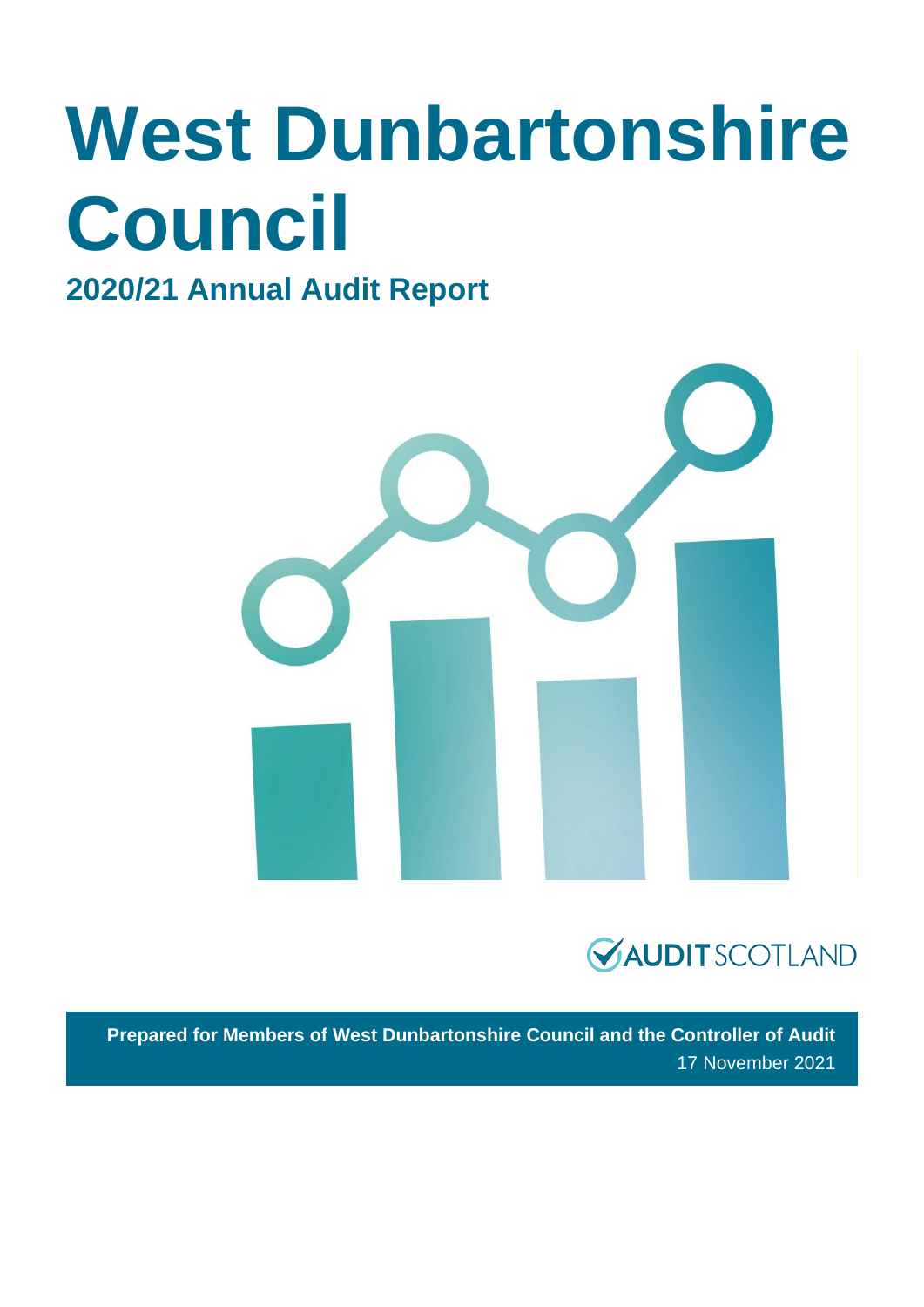## **Contents**

| Key messages                        | 3  |
|-------------------------------------|----|
| <b>Introduction</b>                 | 5  |
| 1. Audit of 2020/21 annual accounts | 8  |
| 2. Financial management             | 17 |
| 3. Financial sustainability         | 25 |
| 4. Governance and transparency      | 29 |
| 5. Best Value                       | 33 |
| <b>Appendix 1</b>                   | 41 |
| <b>Appendix 2</b>                   | 46 |
| <b>Appendix 3</b>                   | 52 |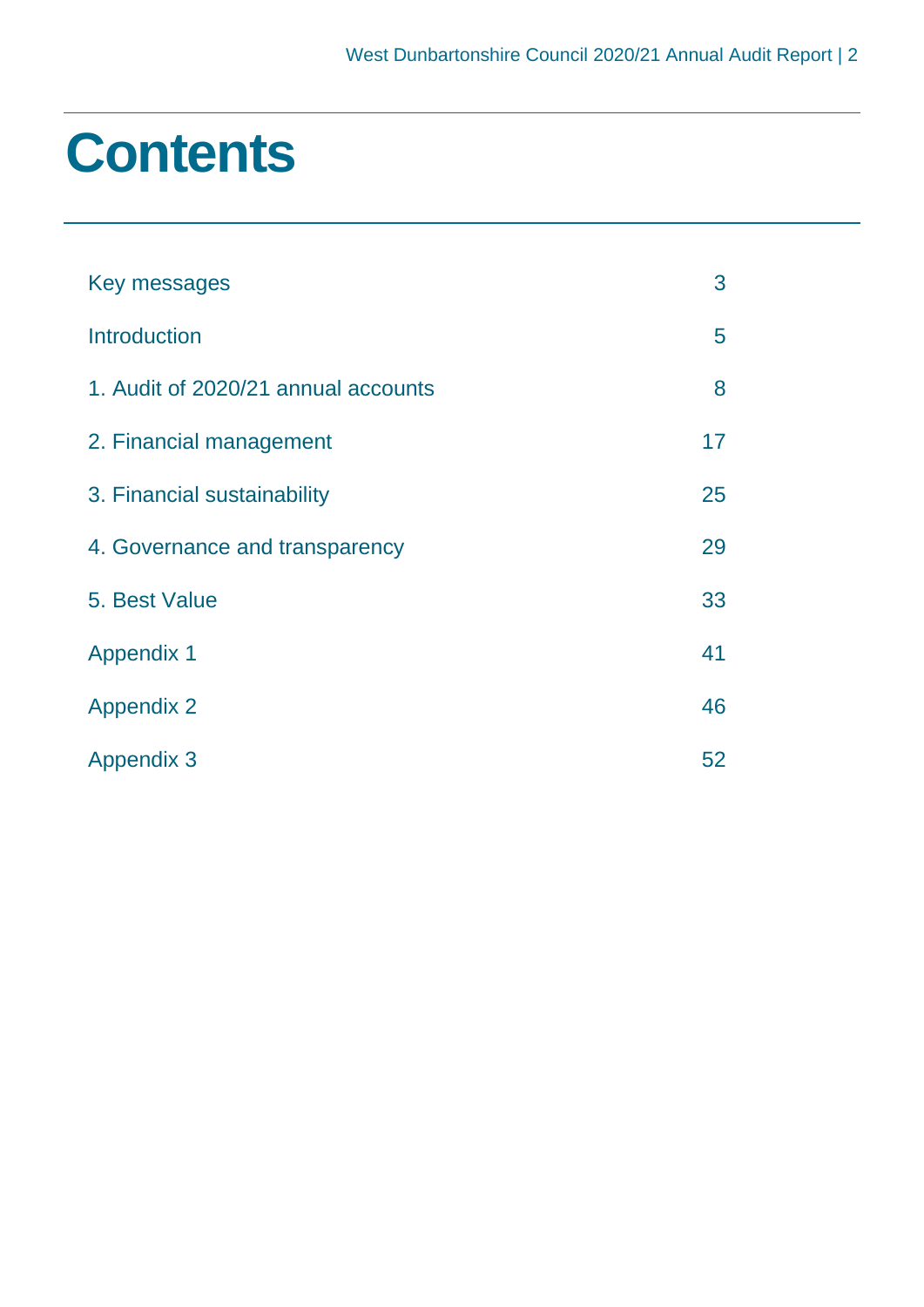## <span id="page-2-0"></span>**Key messages**

### **2020/21 annual accounts**

- **1** The financial statements of West Dunbartonshire Council and its group give a true and fair view of its financial position for the year ended 31 March 2021. Our audit opinions on the annual accounts of the council, its group and the section 106 charities administered by the council are unmodified.
- **2** Covid-19 led to delays in the auditing timetable for 2020/21 annual accounts. Submission of the audited annual accounts is in line with revised government timescales.

#### **Financial management and sustainability**

- **3** Financial management is effective. Services were delivered within budget and reported a surplus of £0.585 million. In addition, £6.738 million of Covid-19 funding received was carried forward for future years.
- **4** Costs relating to the Covid-19 pandemic totalled £13.692 million in 2020/21. The council received £20.430 million of direct funding, and administered £24.305 million of agency income, provided by the Scottish Government in 2020/21.
- **5** The pandemic impacted progress on the council's capital projects, with slippage of 34 per cent against the 2020/21 programme.
- **6** The council is planning to deliver on its 2021/22 budget with additional Covid-19 funding.
- **7** Covid-19 funding has increased the council's reserves but these will be needed to meet ongoing costs of the pandemic on services. The council is projecting funding gaps increasing to £14.355 million by 2024/25.

#### **Governance and transparency**

- **8** The council's revised governance arrangements, introduced at the start of the pandemic, are appropriate and operated effectively during 2020/21.
- **9** The council conducts its business in an open and transparent manner and provided clear information for residents on services affected by the pandemic.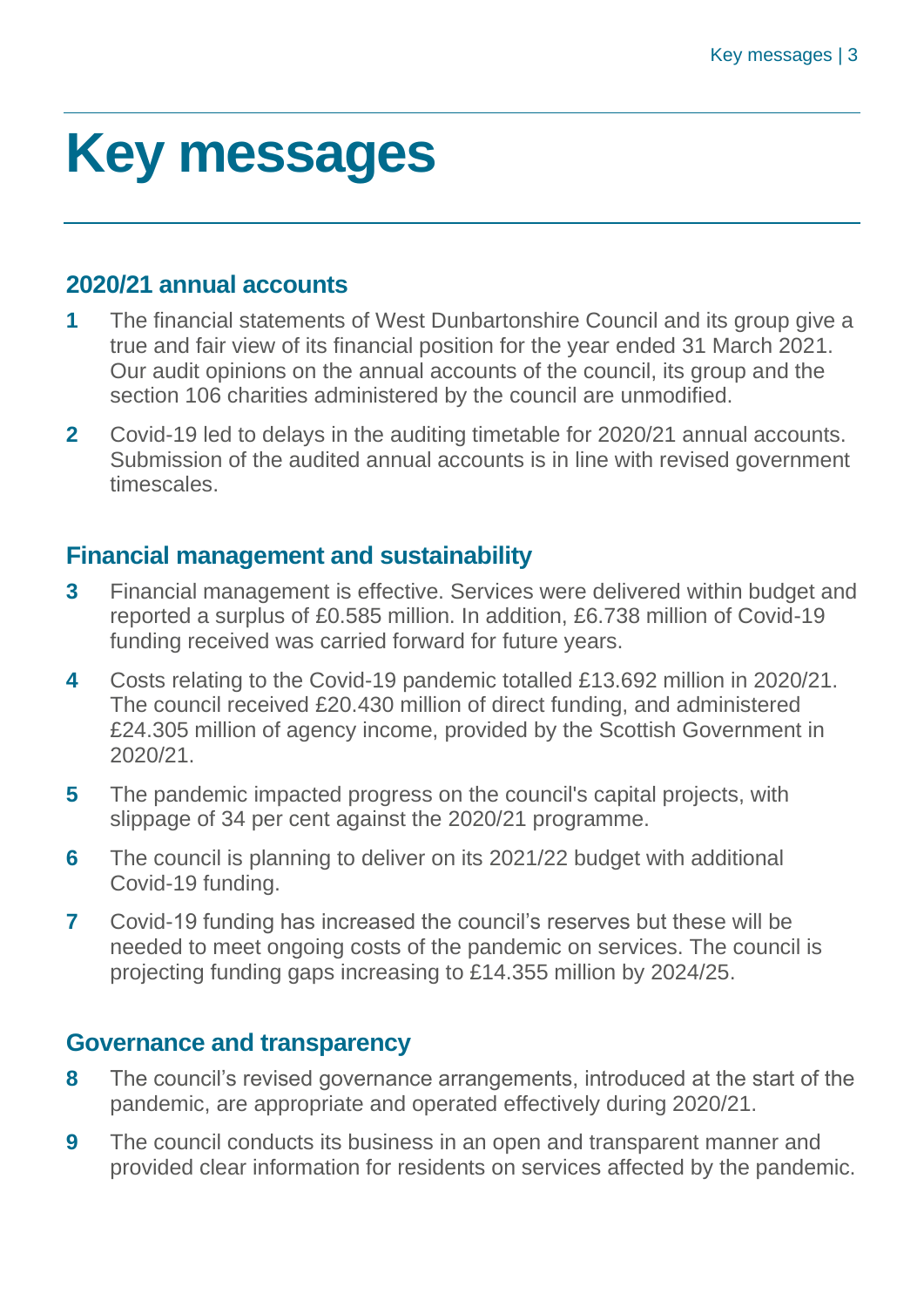### **Best Value**

- **10** The council continues to make good progress in demonstrating evidence of improvement in its services and has a clear focus on delivering Best Value. The council has addressed the recommendations from the 2018 Best Value Assurance Report.
- **11** The council has effective systems in place to monitor and report its performance and drive continuous improvement.
- **12** The council's overall performance against national benchmarking shows a trend of long-term improvement. However, the council reported a slight decline against its own set of strategic performance indicators for 2020/21.
- **13** Residents of West Dunbartonshire are generally satisfied with their services, with the highest levels of satisfaction with local schools in Scotland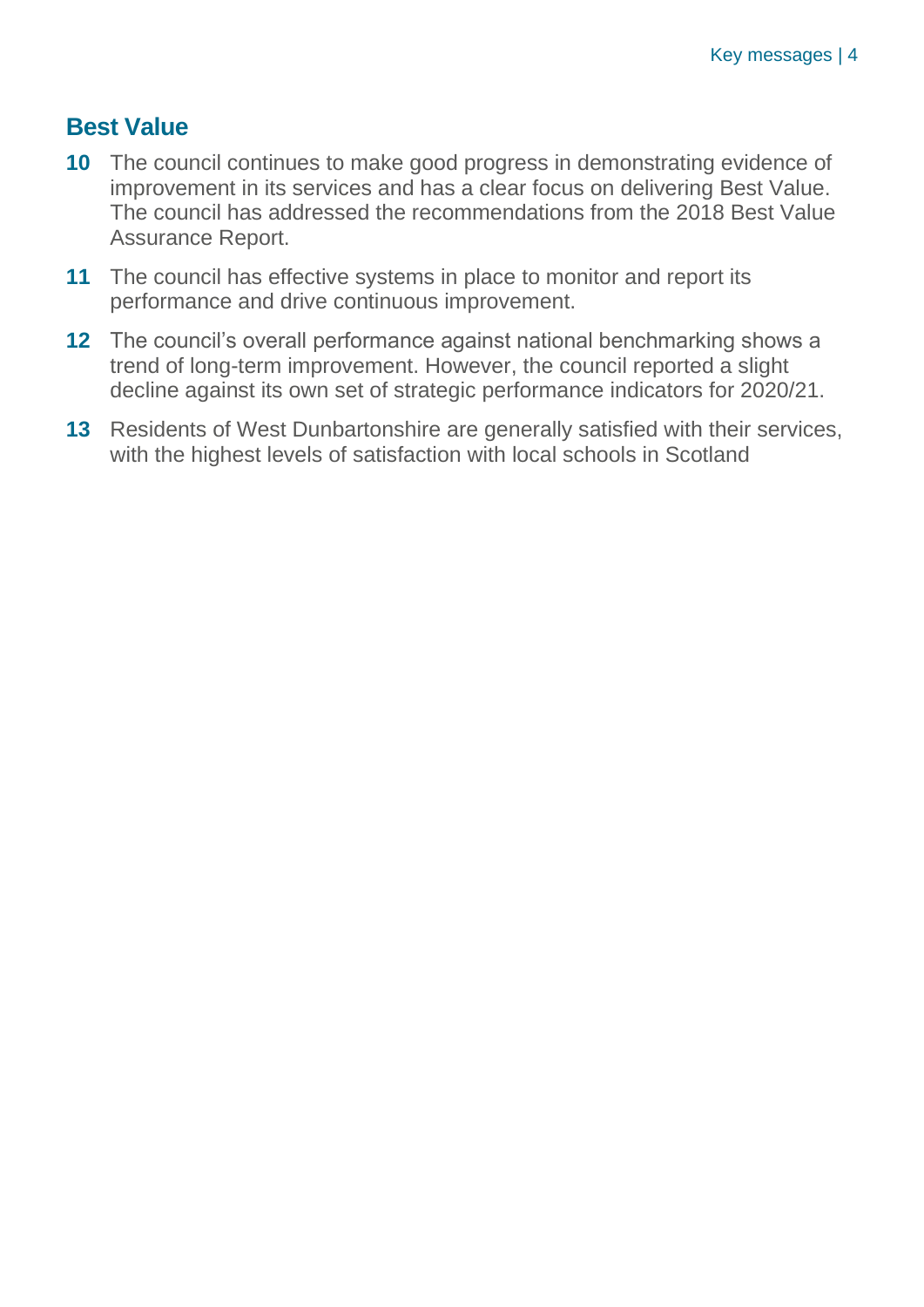## <span id="page-4-0"></span>**Introduction**

**1.** This report summarises the findings arising from the 2020/21 audit of West Dunbartonshire Council (the council) and its group.

**2.** We aim to add value to the council through the audit by:

- identifying and providing insight on significant risks, and making clear and relevant recommendations for improvement
- reporting our findings and conclusions in public
- sharing intelligence and good practice through our national reports [\(Appendix 3\)](#page-51-0) and good practice guides
- providing clear and focused conclusions on the appropriateness, effectiveness and impact of corporate governance, performance management arrangements and financial sustainability

#### **Scope of the audit**

**3.** The scope of the audit was set out in our 2020/21 Annual Audit Plan presented to the March 2021 meeting of the Audit Committee. This report comprises the findings from:

- our audit of the council and its group's annual accounts, and the statement of accounts of the Section 106 charities administered by the council,
- a review of the council's key financial systems,
- our consideration of the wider dimensions of public sector audit (financial management, financial sustainability, governance and transparency, and value for money) as set out in the [Code of Audit](http://www.audit-scotland.gov.uk/report/code-of-audit-practice-2016)  [Practice 2016,](http://www.audit-scotland.gov.uk/report/code-of-audit-practice-2016)
- audit work covering the council's arrangements for securing best value, including consideration of the findings and recommendations from our [Best Value Assurance Report \(June 2018\).](https://www.audit-scotland.gov.uk/report/best-value-assurance-report-west-dunbartonshire-council)

#### **Impact of Covid-19**

**4.** The global coronavirus pandemic has had a considerable impact on West Dunbartonshire Council during 2020/21. This has had significant implications for the services it delivers, sickness absence levels, and the suspension of projects and activities, such as progress on constructing affordable homes. Risks related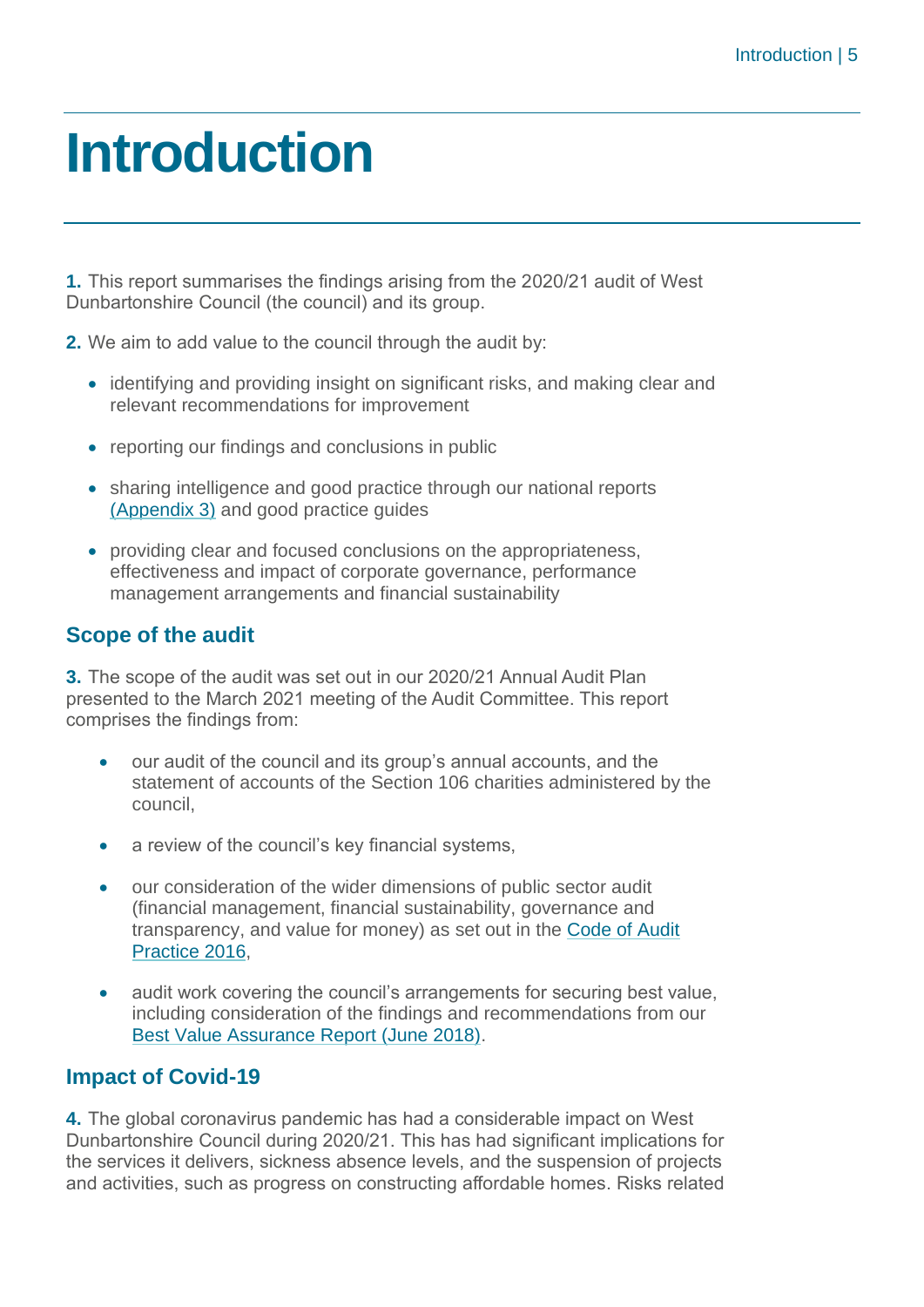to the pandemic were included in our Annual Audit Plan, and we have adapted our planned work to address any new emerging risks.

#### **Responsibilities and reporting**

**5.** The council has primary responsibility for ensuring the proper financial stewardship of public funds. This includes preparing annual accounts that are in accordance with proper accounting practices.

**6.** The council is also responsible for compliance with legislation, and putting arrangements in place for governance, propriety and regularity that enable it to successfully deliver its objectives.

**7.** Our responsibilities as independent auditor appointed by the Accounts Commission are established by the Local Government in Scotland Act 1973, the [Code of Audit Practice 2016](http://www.audit-scotland.gov.uk/report/code-of-audit-practice-2016) and supplementary guidance, and International Standards on Auditing in the UK.

**8.** As public sector auditors we give independent opinions on the annual accounts. Additionally, we conclude on:

- the effectiveness of the council's performance management arrangements,
- the suitability and effectiveness of corporate governance arrangements, and financial position
- the arrangements for securing financial sustainability and,
- Best Value arrangements.

**9.** Further details of the respective responsibilities of management and the auditor can be found in the [Code of Audit Practice 2016.](http://www.audit-scotland.gov.uk/report/code-of-audit-practice-2016) and supplementary guidance.

**10.** This report raises matters from our audit. Weaknesses or risks identified are only those which have come to our attention during our normal audit work and may not be all that exist. Communicating these does not absolve management from its responsibility to address the issues we raise and to maintain adequate systems of control.

**11.** Our annual audit report contains an agreed action plan at [Appendix 1](#page-40-0) setting out specific recommendations, responsible officers and dates for implementation. It also includes outstanding actions from last year and the steps being taken to implement them.

#### **Auditor Independence**

**12.** Auditors appointed by the Accounts Commission or Auditor General must comply with the Code of Audit Practice and relevant supporting guidance. When auditing the financial statements auditors must comply with professional standards issued by the Financial Reporting Council and those of the professional accountancy bodies. We can confirm that we comply with the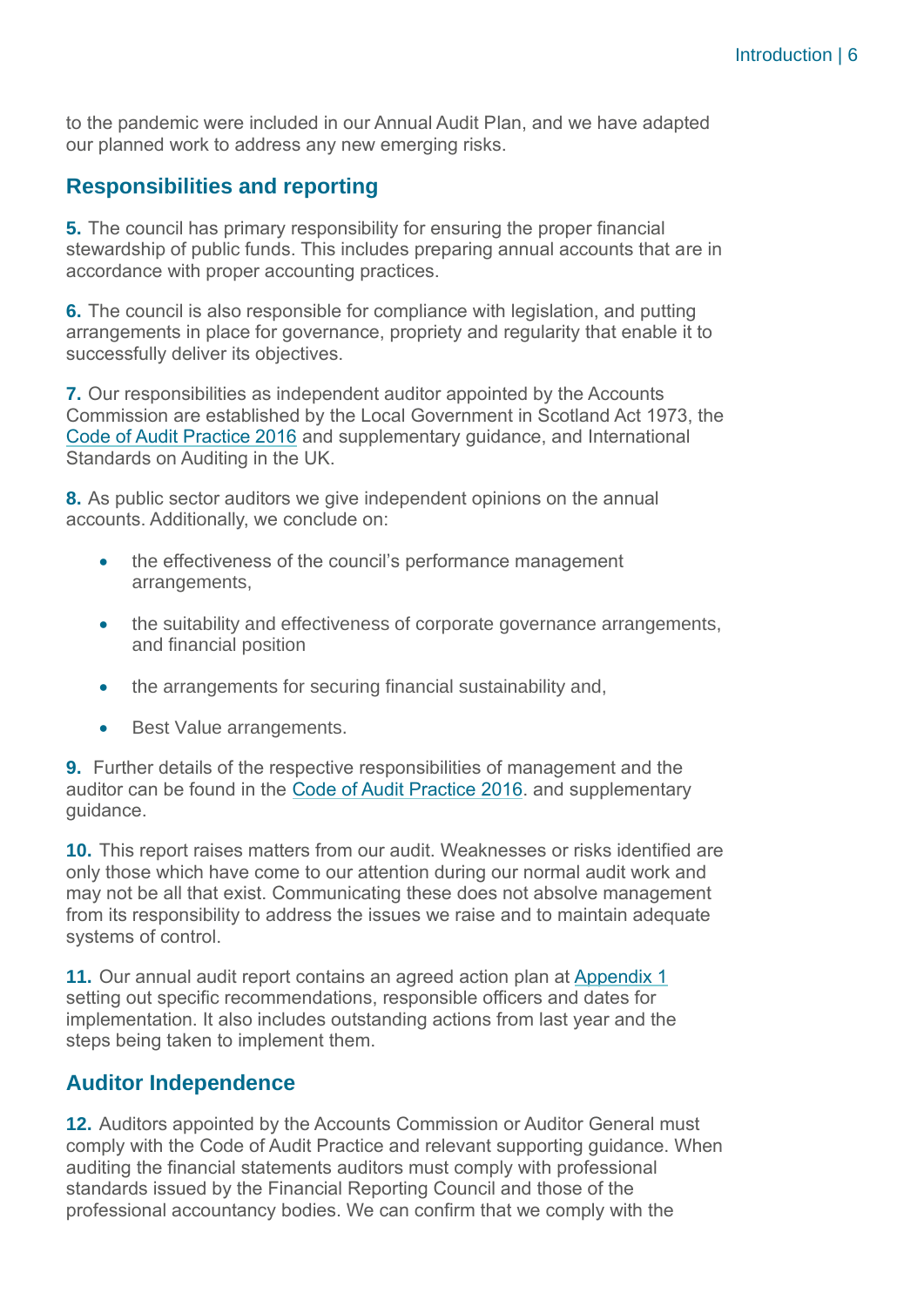Financial Reporting Council's Ethical Standard. We can also confirm that we have not undertaken any non-audit related services and therefore the 2020/21 audit fee of £276,780 as set out in our Annual Audit Plan remains unchanged. We are not aware of any relationships that could compromise our objectivity and independence.

#### **Extension of auditor appointment**

**13.** Auditors appointed under statute by the Accounts Commission are engaged for a five-year period. The current audit engagement was due to end after the conclusion of the 2020/21 audit. Normally at the end of each five-year period a new auditor is appointed, either Audit Scotland or a private sector accountancy firm.

**14.** In October 2020, the Accounts Commission approved the extension of current audit appointments for a year to include the 2021/22 audit year. This decision reflects the need for stability and continuity given the longer-term impact of Covid-19 on audited bodies and the difficulty of running the necessary audit procurement exercise during the pandemic.

**15.** This report is addressed to both the council and the Controller of Audit and will be published on Audit Scotland's website [www.audit-scotland.gov.uk](https://auditscotland.sharepoint.com/sites/WestDunbartonshireCouncil/WIP/Draft%20Reports/www.audit-scotland.gov.uk) in due course. We would like to thank the management and staff who have been involved in our work for their cooperation and assistance during the audit.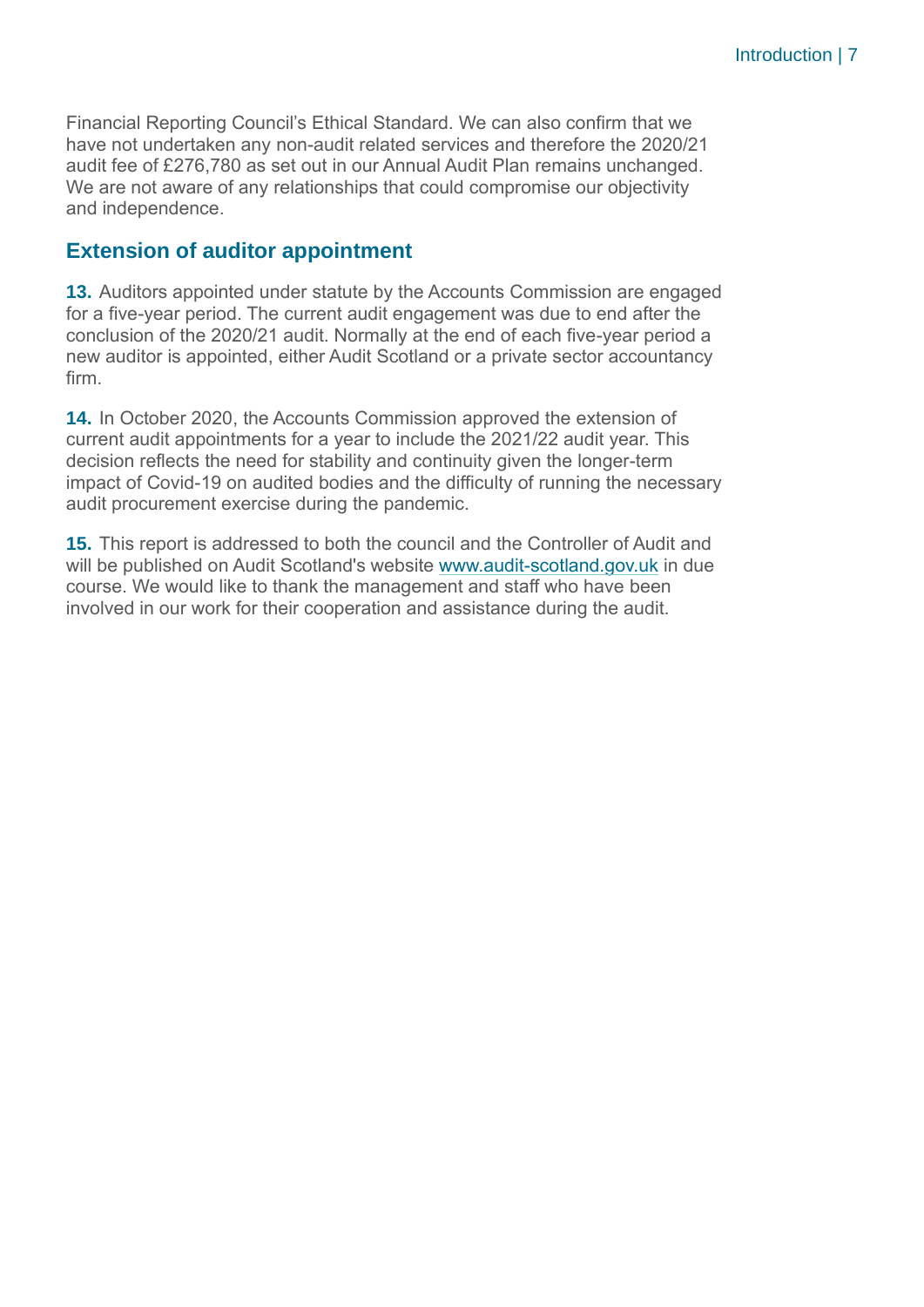# <span id="page-7-0"></span>**1. Audit of 2020/21 annual accounts**

The principal means of accounting for the stewardship of resources and performance

### **Main judgements**

The financial statements of West Dunbartonshire Council and its group give a true and fair view of its financial position for the year ended 31 March 2021. Our audit opinions on the annual accounts of the council, its group and the section 106 charities administered by the council are unmodified.

Covid-19 led to delays in the auditing timetable for 2020/21 annual accounts. Submission of the audited annual accounts is in line with revised government timescales.

#### **Our audit opinions on the annual accounts are unmodified**

**16.** The accounts for the council and its group for the year ended 31 March 2021 were approved by the Audit Committee on 17 November 2021. As reported in the independent auditor's report:

- the financial statements give a true and fair view and were properly prepared in accordance with the financial reporting framework
- the audited part of the remuneration report, management commentary and the annual governance statement were all consistent with the financial statements and properly prepared in accordance with the relevant regulations and guidance
- The annual accounts were signed off in line with the revised timescales permitted to reflect Covid-19

#### **As a result of the continuing impact of Covid-19 the submission deadlines for Local Government audited annual accounts and annual audit reports have been set at 30 November 2021.**

**17.** We received the unaudited annual accounts on 18 June 2021 in line with the original timetable set out in our 2020/21 Annual Audit Plan. The working papers provided with the unaudited accounts were of a good standard and finance staff provided good support to the audit team during the audit. As a consequence of the Covid-19 pandemic and alternative working arrangements there were some minor delays in the provision of supporting documentation.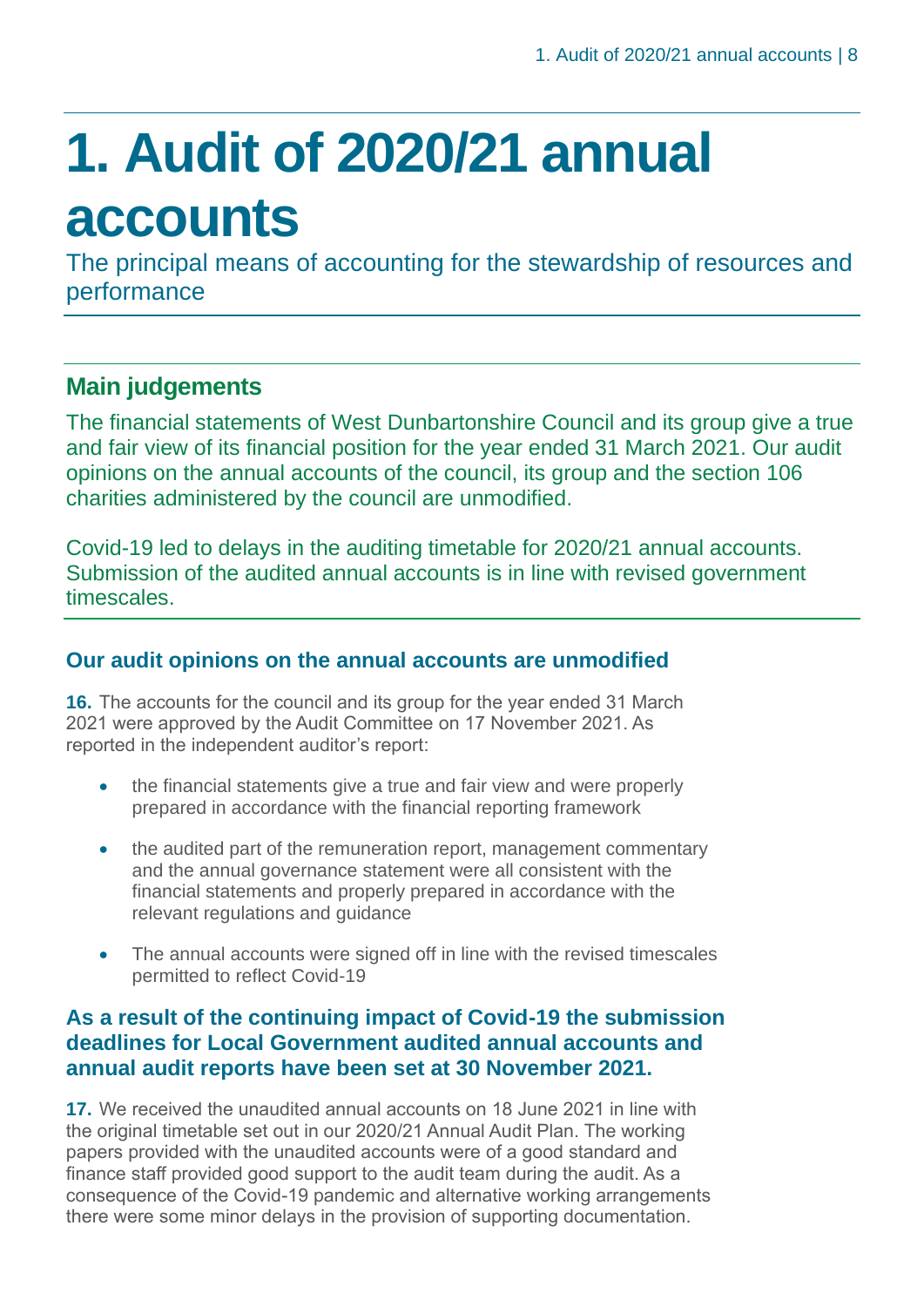However, this did not significantly impact on the ability to meet the revised audit timetable.

**18.** Covid-19 and remote working also had an impact on the time taken to complete audit work. Remote working meant that audit tasks took longer than usual as the audit team were unable to access staff, records and systems as readily as when physical access was available.

**19.** As a result of the continuing impact of the Covid-19 pandemic, the submission deadlines for the 2020/21 audited annual accounts and annual audit reports in Local Government were revised by the Scottish Government to 30 November 2021.

**20.** As the audit team were aware that Covid-19 would have an impact on the audit resources available during July and August, due to the knock-on effect of other audits finishing later than normal, and that certain tasks would take longer to complete when working remotely; we agreed with management in August 2021 that we would work to these revised deadlines to complete the 2020/21 audit.

**21.** Despite the pressures on the 2020/21 audit process, the conclusion of the audit and approval of the accounts was in line with the revised timetable permitted by the Scottish Government, with the audited accounts signed following the Audit Committee meeting on 17 November 2021. There has been no impact on the scope of our audit from the remote completion of the audit.

#### **The inspection notice was placed in accordance with the required regulations and no objections were raised to the 2020/21 annual report and accounts**

**22.** Regulation 9 of the Local Authority Accounts (Scotland) Regulations 2014 requires a local authority to publish a public notice on its website of the right to inspect its annual accounts. This must remain on the website throughout the inspection period. As part of our audit we confirmed that the 2020/21 Annual Accounts inspection notice, published on the council's website, complied with the regulations.

**23.** The regulations also require a local authority to give the right of interested persons to object to its accounts, as provided for by section 101 (rights of interested persons to inspect and copy documents and to object to accounts) (11) of the 1974 Act. No objections were raised to the 2020/21 Annual Accounts.

#### **Our audit testing reflected the calculated materiality level of £4.8 million**

**24.** Materiality can be defined as the maximum amount by which auditors believe the annual accounts could be misstated and still not be expected to affect the perceptions and decisions of users of the annual accounts. The assessment of what is material is a matter of professional judgement. A misstatement or omission, which would not normally be regarded as material by value, may be important for other reasons (for example, an item contrary to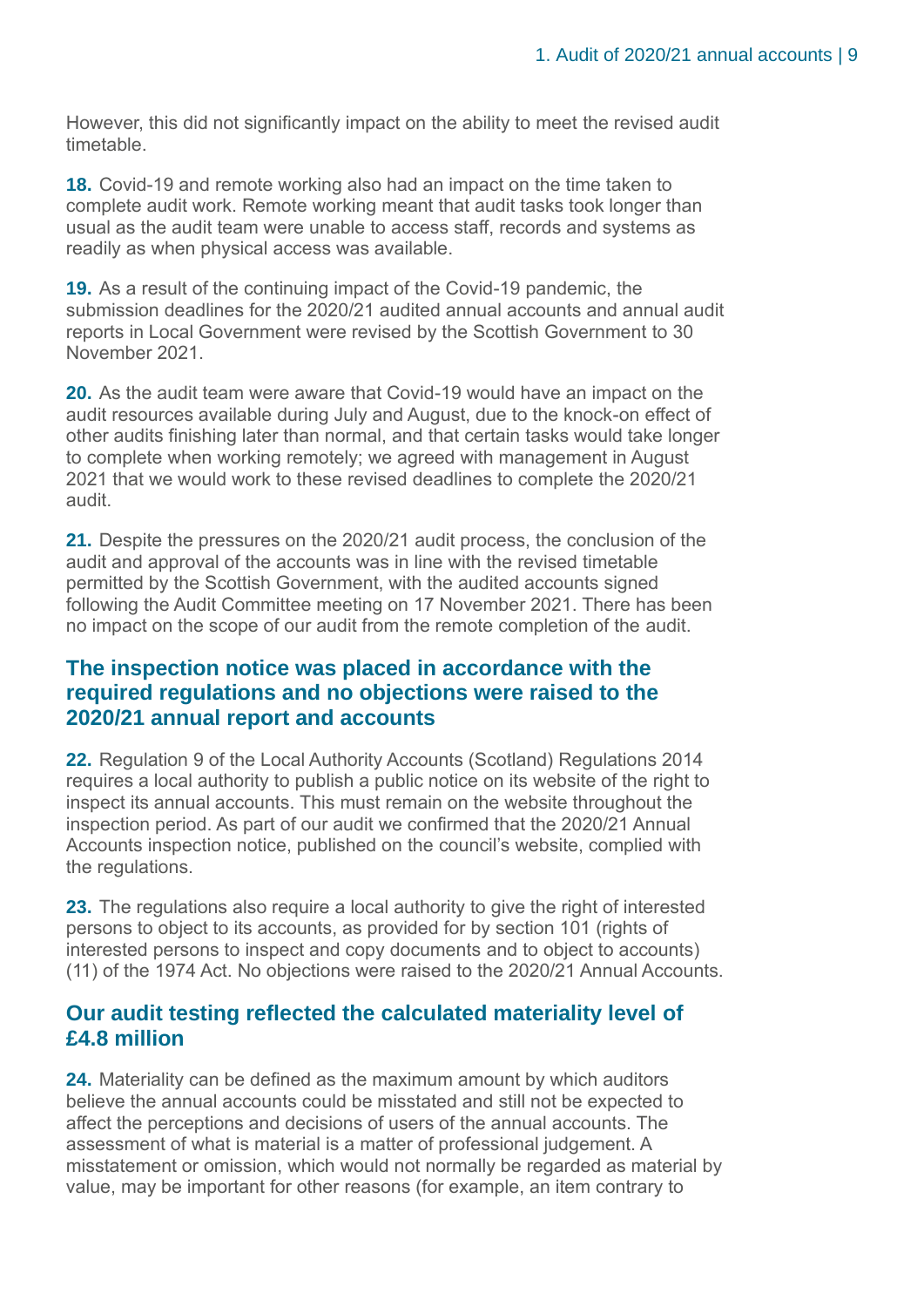law). In forming our opinion on the financial statements, we assess the materiality of uncorrected misstatements, both individually and collectively.

**25.** Our initial assessment of materiality for the annual accounts was undertaken during the planning phase of the audit. These materiality levels were reported in our Annual Audit Plan presented to the Audit Committee in March 2021.

**26.** On receipt of the unaudited 2020/21 Annual Accounts we recalculated our materiality levels based on the financial results for the year ended 31 March 2021. Our audit approach and testing were adapted to reflect the recalculated materiality levels. [Exhibit 1.](#page-9-0)

#### <span id="page-9-0"></span>**Exhibit 1 Materiality values**

| <b>Materiality level</b>                                                                                                                                                                                                                                                                                                                                                   | <b>Amount</b>  |
|----------------------------------------------------------------------------------------------------------------------------------------------------------------------------------------------------------------------------------------------------------------------------------------------------------------------------------------------------------------------------|----------------|
| <b>Overall materiality:</b> This is the figure we calculated to assess the overall<br>impact of audit adjustments on the financial statements. It has been set at<br>1% of gross expenditure for the year ended 31 March 2021.                                                                                                                                             | £4.890 million |
| <b>Performance materiality:</b> This acts as a trigger point. If the aggregate of<br>errors identified during the financial statements audit exceeds performance<br>materiality this would indicate that further audit procedures should be<br>considered. Using our professional judgement, we have calculated<br>performance materiality at 50% of planning materiality. | £2,440 million |
| Reporting threshold: We are required to report to those charged with<br>governance on all unadjusted misstatements more than the 'reporting<br>threshold' amount. This has been calculated at 1% of planning materiality.                                                                                                                                                  | £0.050 million |
| Source: Audit Scotland                                                                                                                                                                                                                                                                                                                                                     |                |

#### **Our audit identified and addressed the risks of material misstatement.**

**27.** Appendix 2 [provides our assessment of the risks of material misstatement](#page-45-0)  [in the annual accounts and any wider audit dimension risks. These risks](#page-45-0)  [influence our overall audit strategy, the allocation of staff resources to the audit](#page-45-0)  [and indicate how the efforts of the team were directed. The appendix identifies](#page-45-0)  [the work we undertook to address these risks and our conclusions from this](#page-45-0)  [work.](#page-45-0) 

#### **We have significant findings to report on the annual accounts**

**28.** International Standard on Auditing (UK) 260 requires us to communicate significant findings from the audit to those charged with governance, including our view about the qualitative aspects of the body's accounting practices,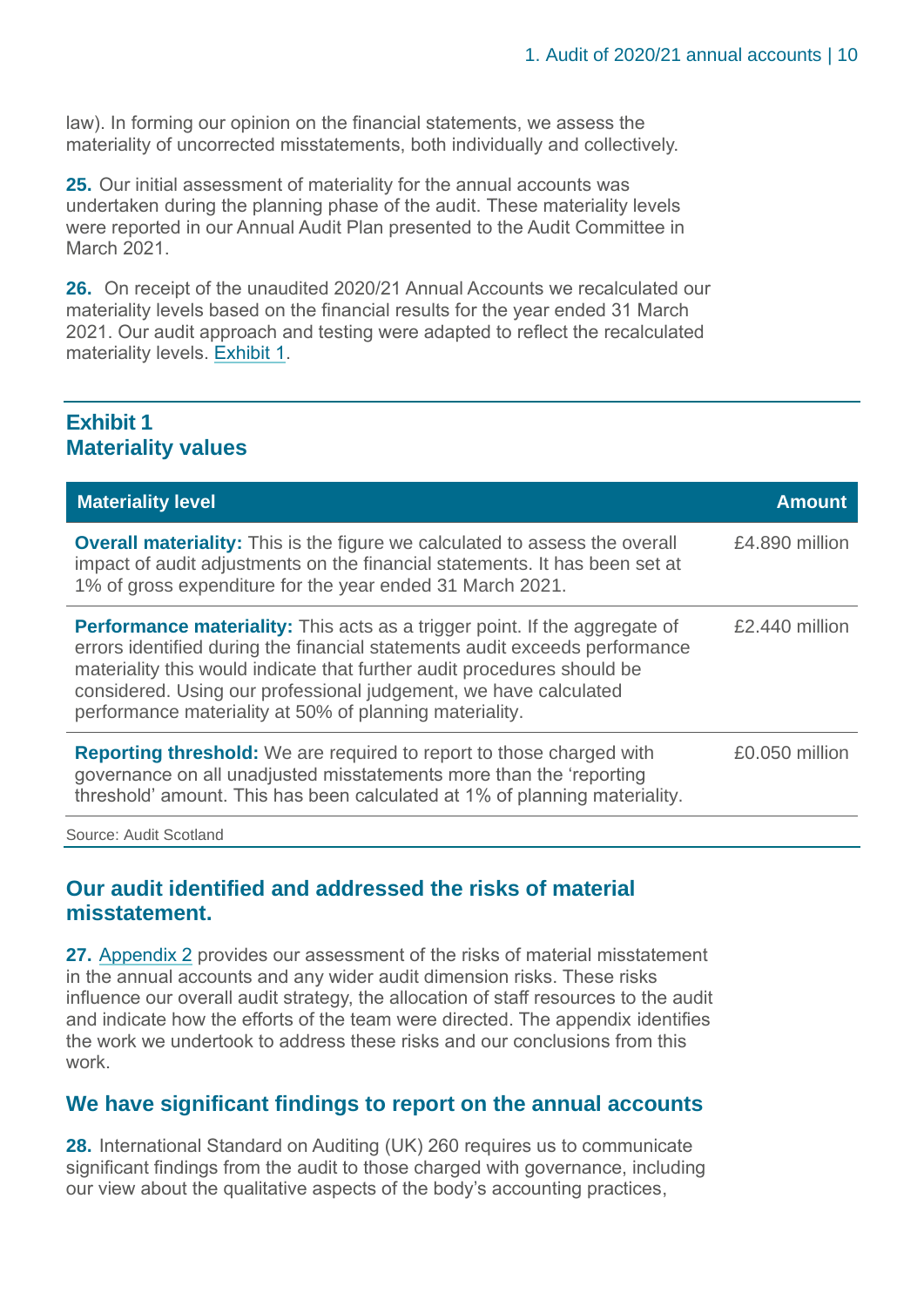including accounting policies, accounting estimates and financial statements disclosures are satisfactory and appropriate to the council.

**29.** The significant findings are summarised in [Exhibit 2.](#page-10-0) Where a finding has resulted in a recommendation to management, a cross reference to the action plan i[n Appendix 1](#page-40-0) has been included.

**30.** In addition to the issues set out below, and in accordance with normal audit practice, a number of presentational and disclosure amendments were discussed and agreed with management.

#### <span id="page-10-0"></span>**Exhibit 2 Significant findings from the audit of the financial statements**

| <b>Issue</b>                                                                                                                                                                                                                                                                                                                                                                                                                                                                                            | <b>Resolution</b>                                                                                                                                                                                                           |
|---------------------------------------------------------------------------------------------------------------------------------------------------------------------------------------------------------------------------------------------------------------------------------------------------------------------------------------------------------------------------------------------------------------------------------------------------------------------------------------------------------|-----------------------------------------------------------------------------------------------------------------------------------------------------------------------------------------------------------------------------|
| 1. Significant trading operations<br>The draft accounts included the results for<br>two council services which had been<br>categorised as significant trading operations<br>(STOs): the Housing Property Maintenance<br><b>Trading Service and the Grounds</b><br>Maintenance/Street Cleaning Trading<br>Service.                                                                                                                                                                                       | Management has removed the note to the<br>accounts and amended the Comprehensive<br>Income and Expenditure Statement to reflect<br>the income and expenditure which related to<br>the services formerly classified as STOs. |
| A service is deemed to be a STO where it<br>provides a significant amount of its services<br>to external customers in a competitive trading<br>environment. On review of the trading<br>accounts we concluded that this is not the<br>case, as the majority of these two services<br>are provided to and funded by the council.                                                                                                                                                                         |                                                                                                                                                                                                                             |
| 2. Sources of social care and Covid-<br>related grant funding<br>Our review of significant sources of income<br>credited to the Comprehensive Income and<br>Expenditure Statement (CIES) found that the<br>disclosures in Note 8 (Grant Income) were<br>incomplete. We identified an additional four<br>social care and Covid-related grants received<br>by the council, totalling £22.883 million, which<br>met the criteria for inclusion as grant income.<br>This did not affect the total income as | Management has made the necessary<br>adjustments in the audited accounts.                                                                                                                                                   |
| presented on the CIES.<br>3. Analysis of rent arrears past due for the<br>bad debt provision<br>the contract of the contract of the contract of the contract of the contract of the contract of the contract of                                                                                                                                                                                                                                                                                         | Management has calculated an estimate of<br>the rent arrears based on the arrears receipts<br>of council tax as a proxy and this is disclosed                                                                               |

Our review of the underlying records for the Housing Revenue Account (HRA) identified

of council tax as a proxy, and this is disclosed in the revised accounts. Although this is not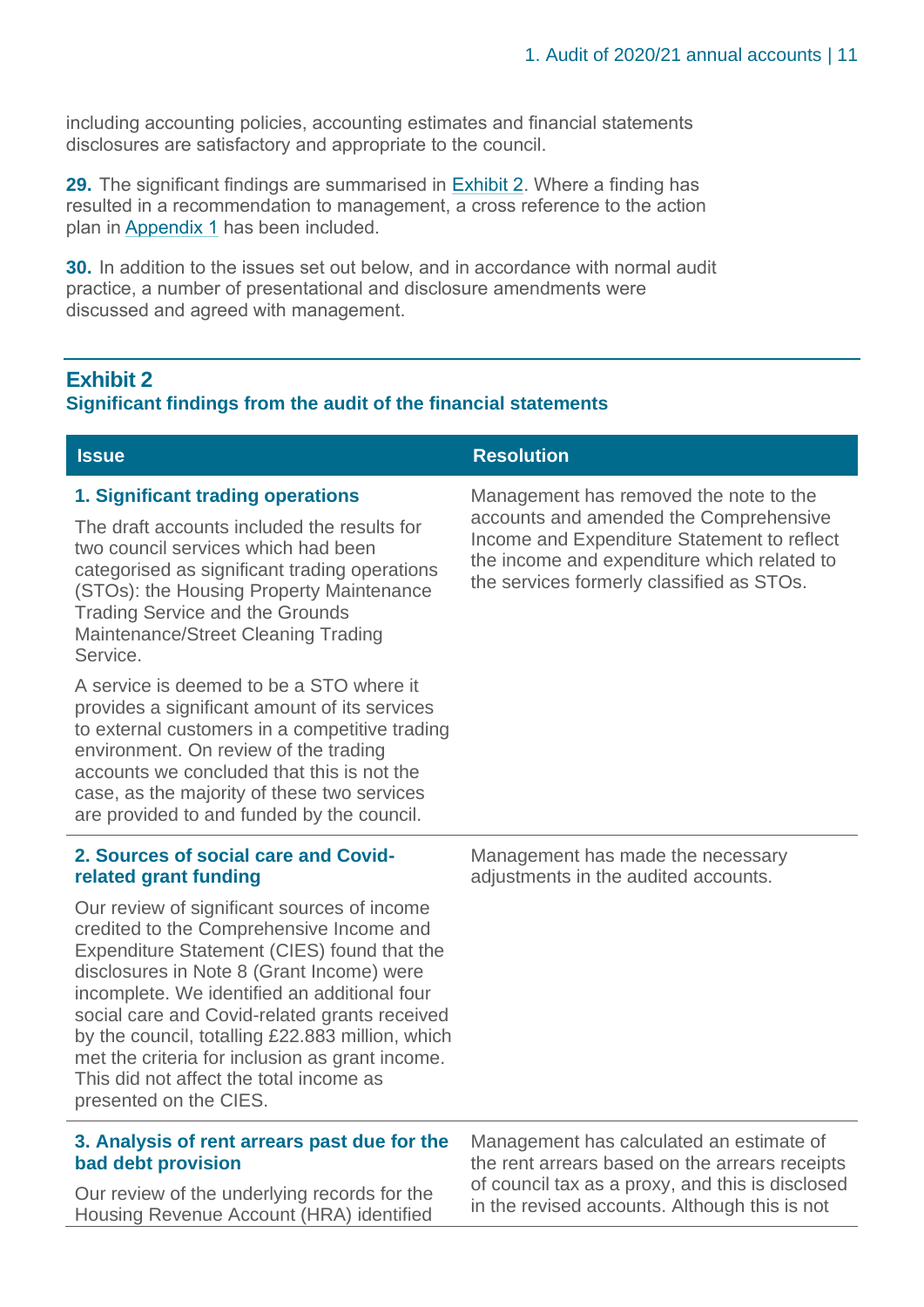| <b>Issue</b>                                                                                                                                                                                                                                                                                                                                                                                                                                                                                                                                                  | <b>Resolution</b>                                                                                                                                                                                                                                                                                                                                                                                   |
|---------------------------------------------------------------------------------------------------------------------------------------------------------------------------------------------------------------------------------------------------------------------------------------------------------------------------------------------------------------------------------------------------------------------------------------------------------------------------------------------------------------------------------------------------------------|-----------------------------------------------------------------------------------------------------------------------------------------------------------------------------------------------------------------------------------------------------------------------------------------------------------------------------------------------------------------------------------------------------|
| that the council is currently unable to analyse<br>overdue rent arrears by age of the debt. We<br>understand this is due to temporary system<br>limitations which management is actively<br>seeking to address. As a consequence, the<br>council may be unable to adequately identify<br>rent arrears that should be written off.<br>We also note that internal audit's review of<br>the management of rent arrears in July 2021<br>reported two 'amber' level findings, including<br>that there was a lack of meetings to monitor<br>levels of rent arrears. | an accurate representation due to lack of<br>data, we are satisfied the estimates in the<br>2020/21 annual accounts are not materially<br>misstated. However, we recommend the<br>council explores improving its systems<br>capability to ensure the figures in the financial<br>statements represent the most accurate<br>estimates.<br><b>Recommendation 1</b><br>(refer Appendix 1, action plan) |
| The estimate in the accounts for the bad debt<br>provision for rent arrears is based on the total<br>value of the debt, and not by age past due.<br>This provision has been calculated at £2.229<br>million as at 31 March 2021 - equivalent of<br>61.55% of the total value of rents (£3.621<br>million) due at that date.                                                                                                                                                                                                                                   |                                                                                                                                                                                                                                                                                                                                                                                                     |
| 4. Classification of a payment in advance                                                                                                                                                                                                                                                                                                                                                                                                                                                                                                                     | Management has made the necessary                                                                                                                                                                                                                                                                                                                                                                   |
| Our review of working papers identified that a<br>prepayment of £1.3 million was incorrectly<br>included within the total value of trade<br>payables. This related to housing benefit<br>transactions paid in advance in 2020/21, and<br>which related to a period in 2021/22.                                                                                                                                                                                                                                                                                | adjustments in the audited 2020/21 annual<br>accounts. The total trade receivables amount<br>was increased by £1.3m, with trade payables<br>increasing by the same value, having a nil<br>effect on net assets.                                                                                                                                                                                     |
| Following review by management, this was<br>reclassified and correctly allocated as a trade<br>receivable.                                                                                                                                                                                                                                                                                                                                                                                                                                                    |                                                                                                                                                                                                                                                                                                                                                                                                     |
| 5. Provision for equal pay and single<br>status payments                                                                                                                                                                                                                                                                                                                                                                                                                                                                                                      | Management has made the necessary<br>amendments in the accounts.                                                                                                                                                                                                                                                                                                                                    |
| The provision in the unaudited accounts of<br>£225,000 related to equal pay and single<br>status claims. Following audit review, the                                                                                                                                                                                                                                                                                                                                                                                                                          |                                                                                                                                                                                                                                                                                                                                                                                                     |

**6. Additional pension benefits**

existing balance no longer met the accounting criteria for a provision.

Following audit review, management identified that 'unfunded' benefits of £3.008 million had not been included in the IAS 19

council advised that the majority of equal pay claims had been settled and only a small amount had been utilised against the provision in-year. It was agreed that the

> Management has amended these figures in the notes to the financial statements. This only affected the disclosure note, and had no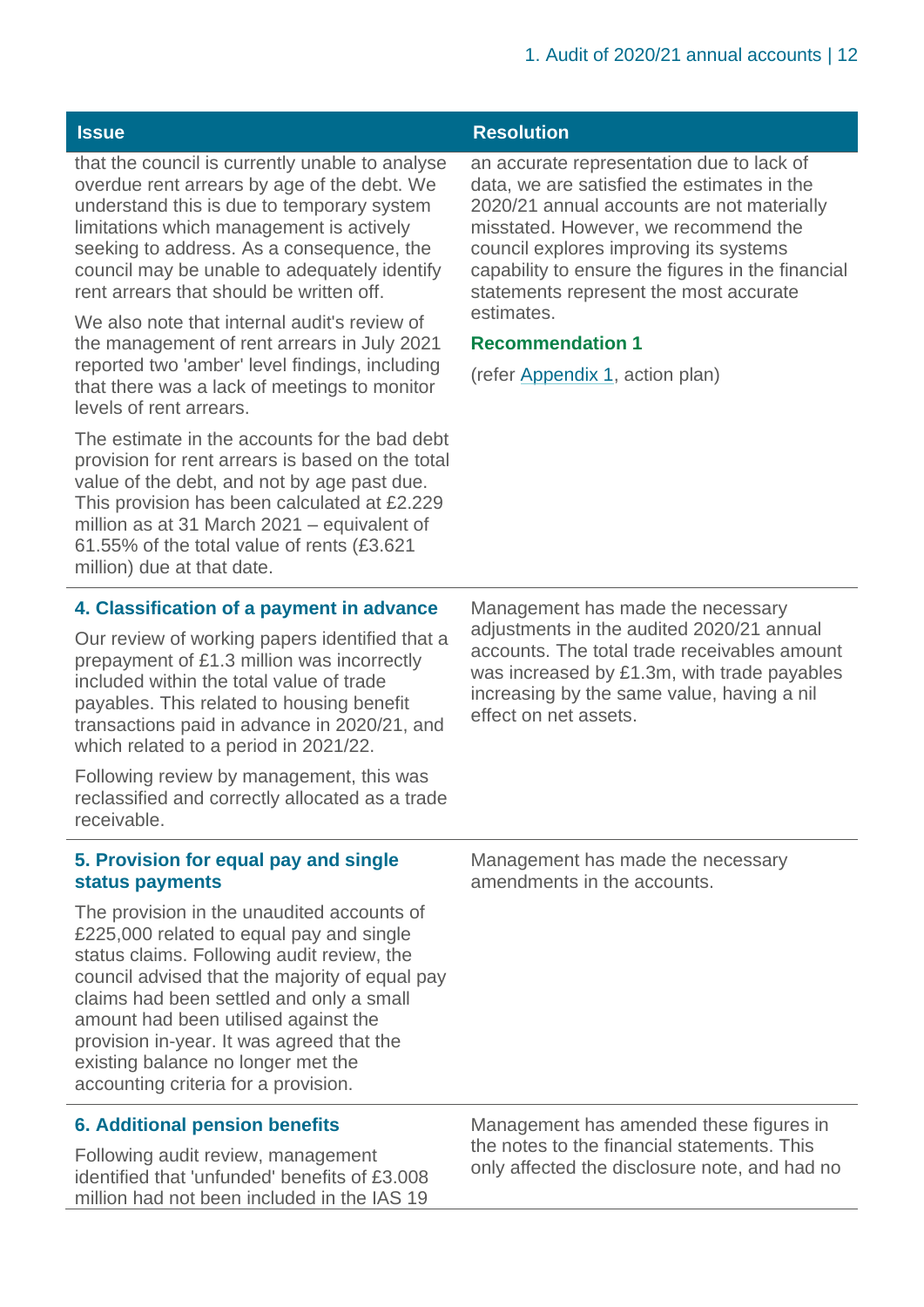disclosures of employer contributions (£19.558 million) in note 11 relating to pension payments. This also affected the comparative for the prior year, which increased by £2.962 million.

#### **Issue Resolution**

effect on the figures for net expenditure in the core financial statements.

Source: Audit Scotland

#### **All identified misstatements were adjusted in the accounts, increasing net income by £0.225 million.**

**31.** We identified a number of misstatements totalling £6.534 million in the Comprehensive Income and Expenditure Statement, and Balance Sheet. The most significant adjustment was the impact of reclassifying significant trading operations, totalling £2.992 million, which is noted in Exhibit 2 above.

**32.** In addition, we identified a number of adjustments required between categories in the Cash Flow Statement, which totalled £7.733 million. These did not affect the net cash position at the year-end.

**33.** Management has revised the accounts to correct all misstatements. As a result of the changes made the total comprehensive net income increased by £0.225 million, with a corresponding increase in total reserves. Further details of these adjustments are included in Exhibit 2.

#### **Annual review of land and property valuations**

**34.** West Dunbartonshire Council, like the majority of Scottish councils, carries out a rolling revaluation programme for its land and property assets. All categories of assets are revalued at least every 5 years, with council dwellings being revalued biannually. We are satisfied with the evidence provided by the council to support 2020/21 land and property assets valuations in the accounts. From 2021/22 in years where a class of assets is not subject to revaluation, the council has agreed to document how it has concluded that the asset values in the annual accounts are fairly stated. Where these reviews indicate a more frequent revaluation of an asset category is required this will be carried out.

#### **The management commentary provides a fair overview of the council's performance and activity for the year**

**35.** Management commentaries included within the annual accounts should provide information on a body, its main objectives and the principal risks faced. It should provide a fair, balanced and understandable analysis of a body's performance as well as helping stakeholders understand the financial statements. The management commentary in the 2020/21 annual accounts provides a good analysis of the organisation's financial performance throughout the year and is fair and balanced.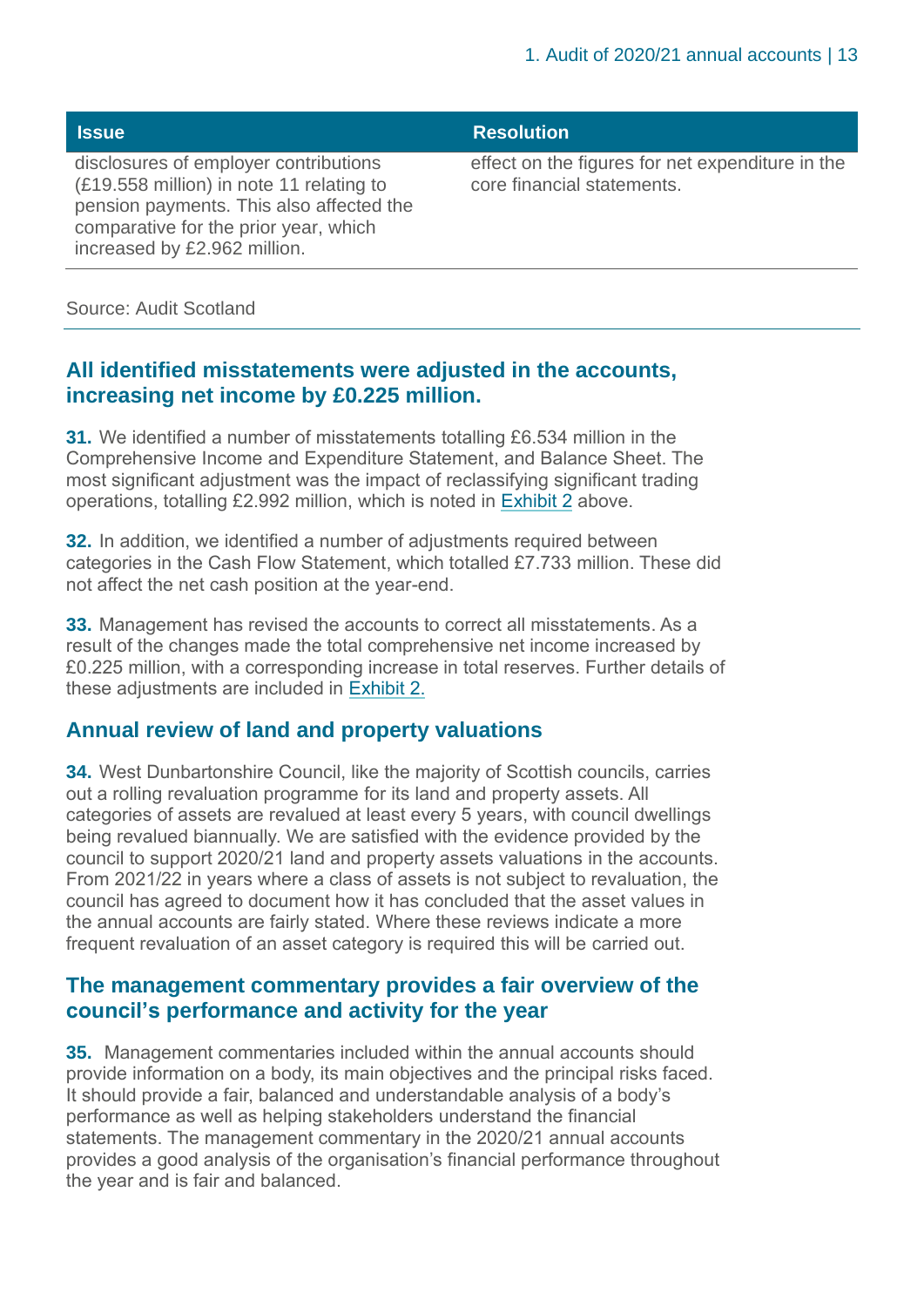#### **The deadline for the submission of the council's WGA return has been extended for 2020/21**

**36.** The whole of government accounts (WGA) are the consolidated financial statements for all branches of government in the UK. The council is required to provide information in a WGA return and external auditors are required to review and provide assurance on the WGA return. HM Treasury have informed LG bodies in Scotland that the WGA data collection tool will not be available until December 2021 at the earliest and therefore the submission deadline will be extended into 2022. In accordance with the WGA guidance we will complete the required assurance statement and submit it to the National Audit Office once the WGA return is completed by the council.

#### **We have given an unqualified opinion on the financial statements for the charities administered by the council**

**37.**Due to the interaction of section 106 of the Local Government in Scotland Act 1973 with the charity's legislation, a separate independent auditor's report is required for the statement of accounts of each registered charity administered by the council, where elected members of Scottish local authorities are the sole trustees, irrespective of the size of the charity.

**38.**West Dunbartonshire Council administer the Dr A K Glen and West Dunbartonshire Charitable Trusts, a registered charity that incorporates five trust funds. A single statement of accounts is produced each year covering the five trust funds and as at 31 March 2021 a cumulative balance of £0.280 million was held in these funds, Exhibit 3.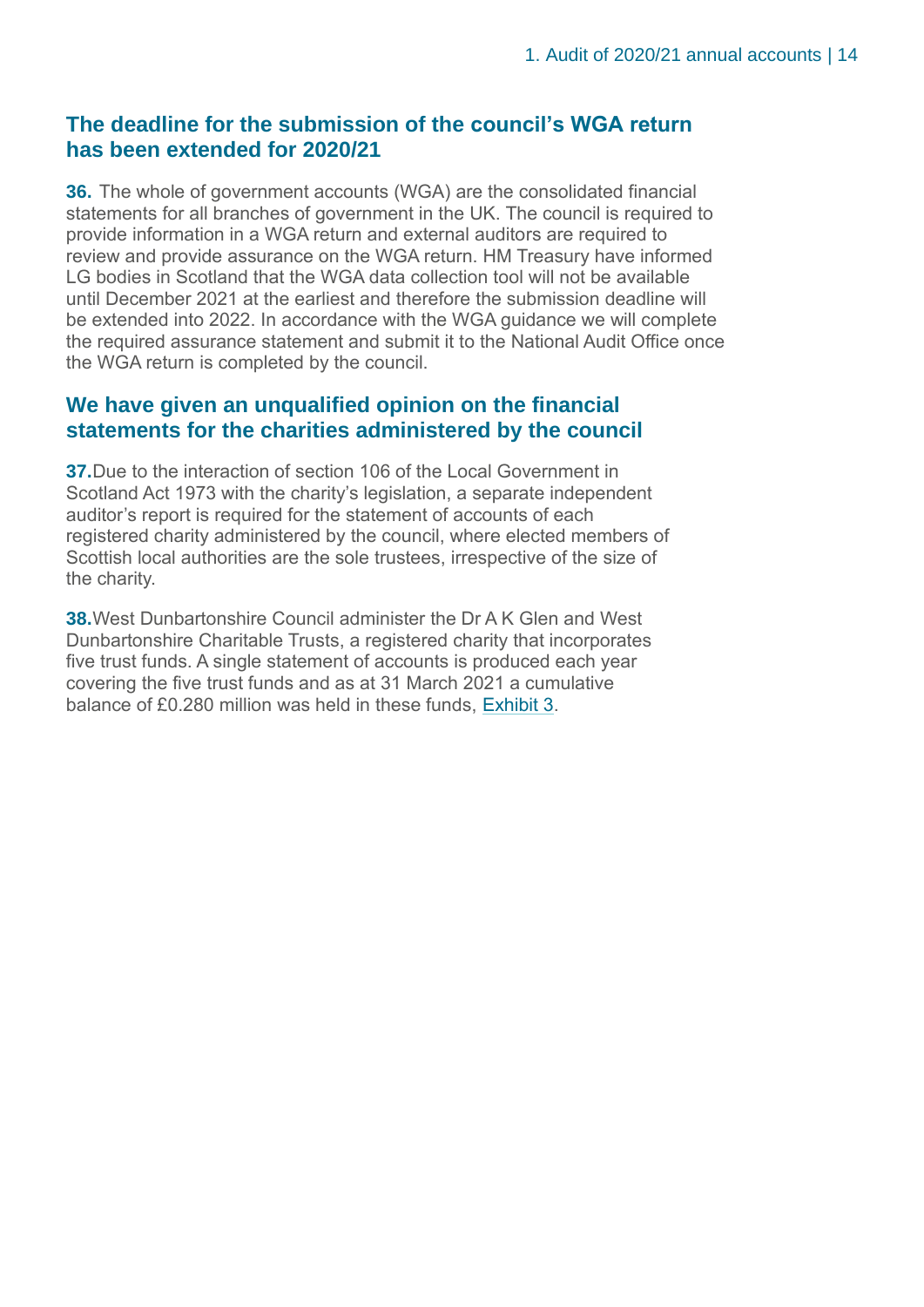#### **Exhibit 3**

Movement in funds held by charities administered by West Dunbartonshire Council

| <b>Charitable Trust</b><br><b>Fund</b>                    | <b>Scottish Charity</b><br><b>Number</b> | <b>Opening Balance</b><br>at 1 April 2020<br>£000 | <b>Closing Balance</b><br>at 31 March 2021<br>£000 |
|-----------------------------------------------------------|------------------------------------------|---------------------------------------------------|----------------------------------------------------|
| Dr A K Glen                                               | SC018701                                 | 24                                                | 25                                                 |
| <b>Alexander Cameron</b><br><b>Bequest</b>                |                                          | 116                                               | 118                                                |
| <b>UIE Award</b>                                          | SC025070                                 | 25                                                | 25                                                 |
| Dunbartonshire<br><b>Educational Trust</b><br>Scheme 1962 |                                          | 90                                                | 90                                                 |
| <b>McAuley Prize for</b><br><b>Mathematics</b>            |                                          | 22                                                | 22                                                 |
| <b>Total Net Assets</b>                                   |                                          | 277                                               | 280                                                |

Source: Dr A K Glen and West Dunbartonshire Trust Funds audited accounts 2020/21

**39.**The Trust Fund balances are disclosed in a note in West Dunbartonshire's Annual Accounts but do not represent assets of the council so are not included within the cash and cash equivalents figure shown in the council's balance sheet.

**40.**Our duties as auditors of the charities administered by West Dunbartonshire Council are to:

- express an opinion on whether the charity's financial statements properly present the charity's financial position and are prepared in accordance with charities legislation
- read the trustees' annual report and express an opinion as to whether it is consistent with the financial statements
- report on other matters by exception to the trustees and to the Office of the Scottish Charity Regulator (OSCR)

**41.**We have given an unqualified opinion on the financial statements for the charities administered by the council and have nothing to report in respect of other matters.

**42.**Two wider dimension risks were identified during the planning process. These related to the potential dormancy of certain charitable trusts, and the governance and investment documentation for the following charitable trusts:

• Dunbartonshire Educational Trust Scheme 1962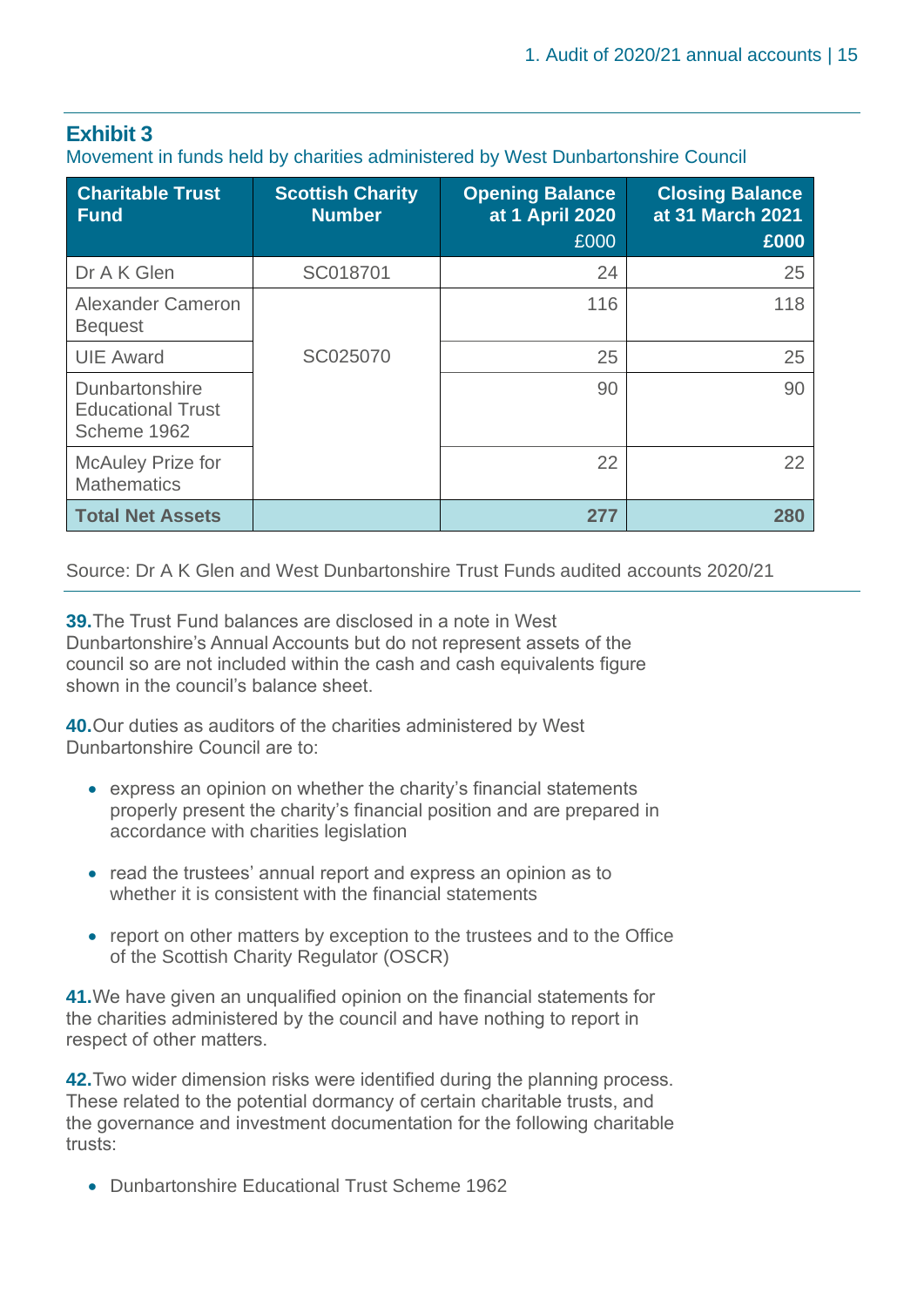- McAuley Prize for Mathematics
- UIE Award

**43.** These are issues that have been ongoing for a number of years and have still to be satisfactorily resolved. As a result, they are both included in the agreed action plan at [Appendix 1](#page-40-0)

**44.** None of the charitable trusts made any payments during 2020/21, and only received one application. The trustees consider this is due to the impact of the Covid-19 pandemic, as voluntary groups who would normally consider applications were not active.

**45.**It is noted that there is minimal information available regarding some trusts, or the application process to access funds, on the West Dunbartonshire Council website. This could serve to further perpetuate the dormancy of the trust funds if information cannot be easily accessed.

**46.** As the appointed auditors of the Section 106 charities administered by the council, we are required to consider whether the funds held within the trusts are being used for the purposes intended. This includes reporting any inappropriate use of funds or prolonged lack of activity - the 'public benefit' test.

**47.** A charity is not failing the public benefit test if they are not providing benefit in any particular year. However, if no benefit is being delivered for an extended period then the charity could be considered to be dormant. If a dormant charity has no clear plans to rectify that, it may be appropriate for us as external auditors to report this to the Office of the Scottish Charity Regulator (OSCR) Refer recommendations CH1 and CH2 in the Action Plan.

#### **Recommendation 1**

The trustees of the charities should consider how funds should be used in future to actively achieve their charitable objective. This could include taking steps to make their existence more widely known, and make applications more accessible

#### **No objections to the annual accounts were received**

The Local Authority Accounts (Scotland) Regulations 2014 require a local authority to publish a public notice on its website that includes details of the period for inspecting and objecting to the accounts. This must remain on the website throughout the inspection period. The council complied with the regulations and there were no objections to the 2020/21 annual accounts.

#### **Good progress was made on prior year audit recommendations**

**48.** The council has made good progress in implementing our prior year audit recommendations. Details of our follow-ups are set out in Appendix 1.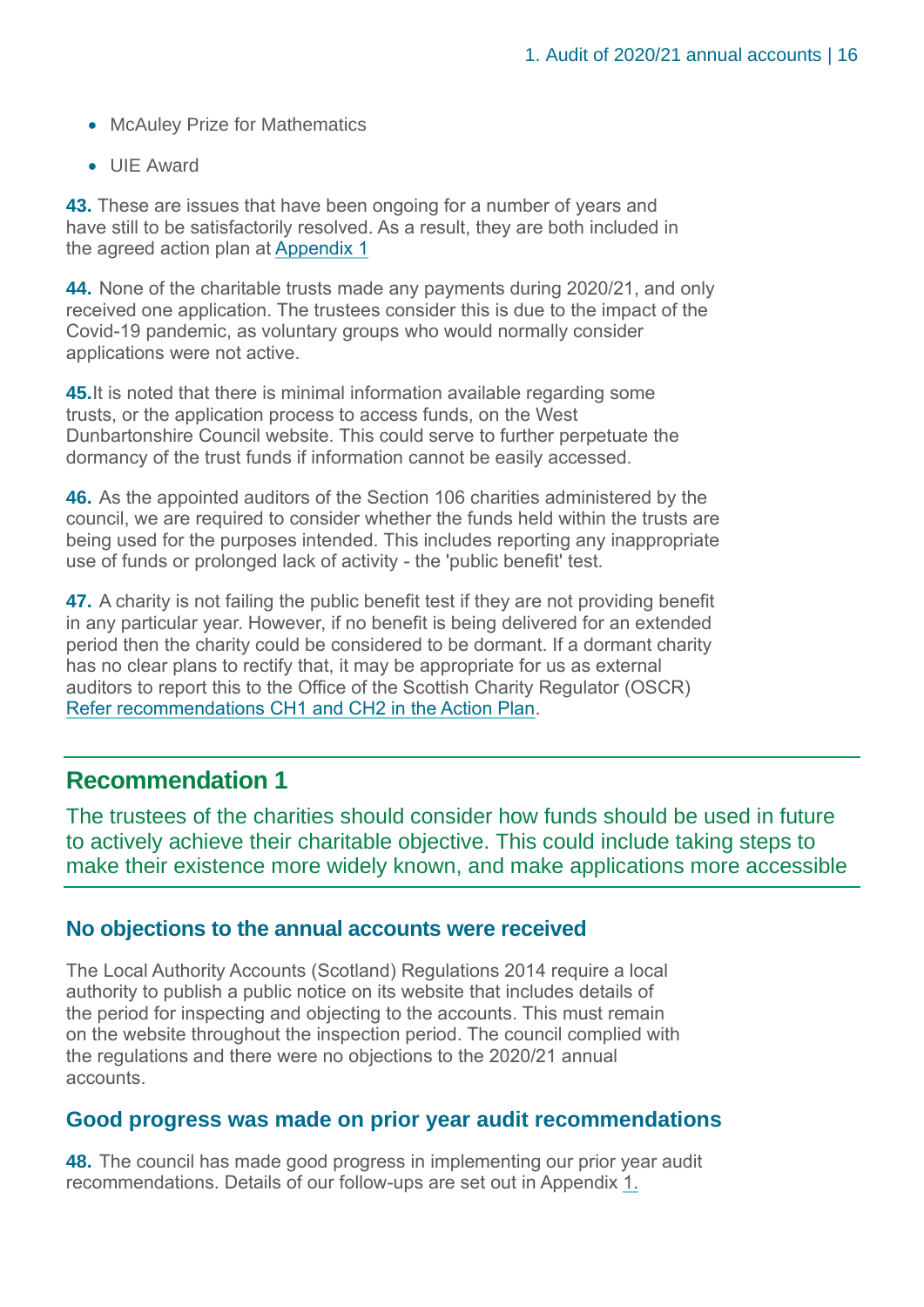# <span id="page-16-0"></span>**2. Financial management**

Financial management is about financial capacity, sound budgetary processes and whether the control environment and internal controls are operating effectively.

### **Main judgements**

Financial management is effective. Services were delivered within budget and reported a surplus of £0.585 million. In addition, £6.738 million of Covid-19 funding received was carried forward for future years.

Costs relating to the Covid-19 pandemic totalled £13.692 million in 2020/21. The council received £20.430 million of direct funding, and administered £24.305 million of agency income, provided by the Scottish Government in 2020/21.

The pandemic impacted progress on the council's capital projects, with slippage of 34 per cent against the 2020/21 programme.

#### **The council's financial management processes are effective**

**49.** During the 2020/21 annual budget setting process we observed that elected members were provided with projected funding gaps and savings options early in the budget setting process to enable them to make soundly based decisions on closing any funding gap. Based on our observations of the budget setting process, we are satisfied that the council's budget setting process operates effectively.

**50.** Performance against budget and projected outturn was reported to members during the year through budgetary control reports, allowing action to be taken on any unplanned variances. Additionally, Covid-19 update papers at each council meeting provided information on additional funding and financial pressures on services.

#### **The council reported an in-year service surplus of £0.585 million. If funding carried forward to future years is included the overall underspend for the year is £5.633 million**

**51.** In March 2020 the council approved a 4.84% increase to council tax and a general fund revenue budget of £229.157 million, which was an increase of £5.724 million from the 2019/20 final budget of £223.433 million. The council planned to balance the budget through the reprofiling of its loan fund repayments, capital receipts and using reserves of £2.110 million.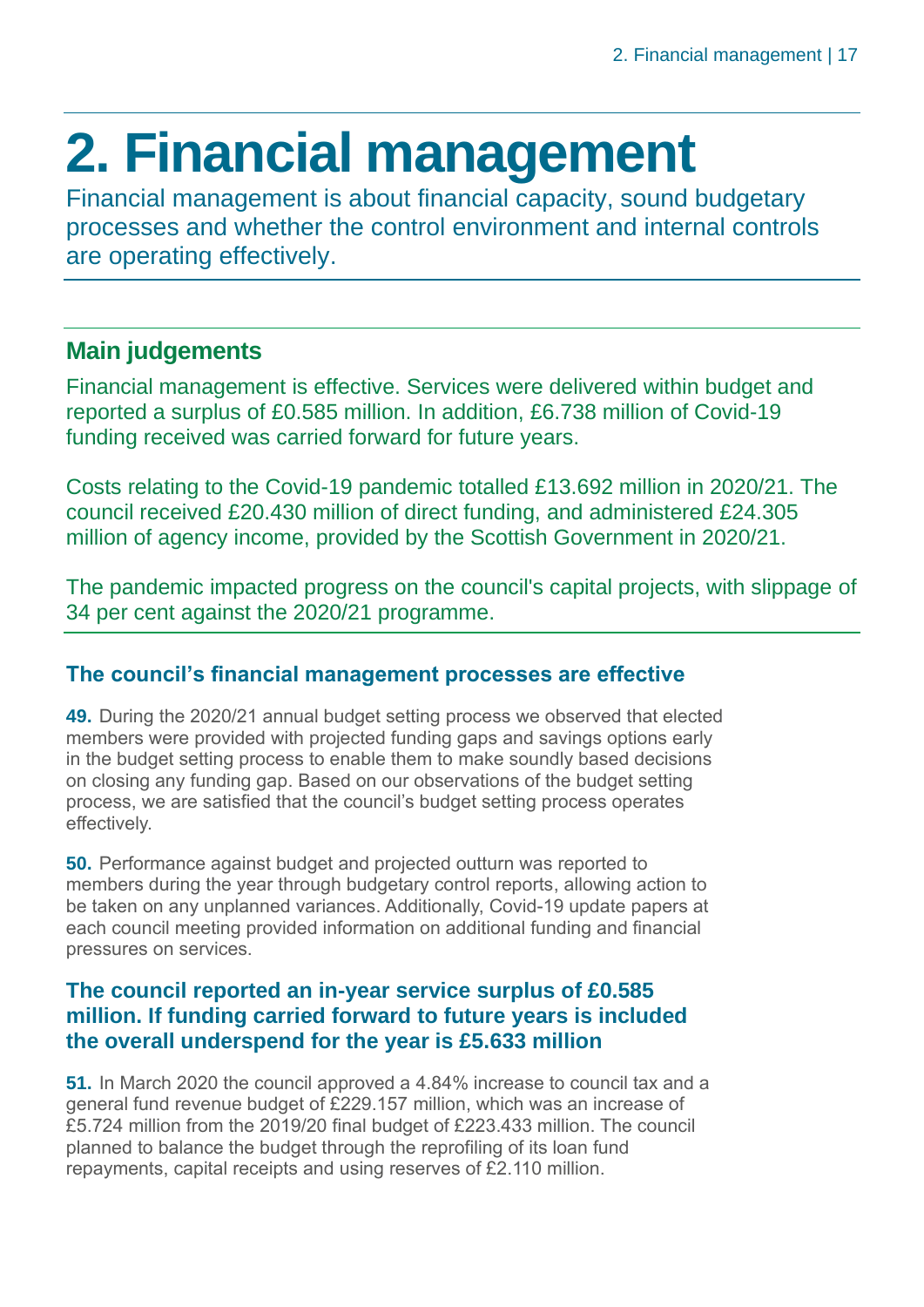**52.** The budget was updated during the year to reflect budget revisions and additional funding provided by the Scottish Government, including Covid-related income, which resulted in a final planned net expenditure of £242.696m.

**53.** The council reported an overall service budget surplus in 2020/21 of £0.585 million. This excludes the Covid-19 funding and expenditure discussed at Paragraph 56. The surplus was achieved due to management actions in areas such as: control of vacancies and staff cover, general process and efficiency reviews, spending control and implementation of agreed savings targets. There were no significant under and overspends in the services. The council achieved £0.887 million (97 per cent) of its £0.910 million planned efficiency targets. This is an increase from 2019/20, when 82 per cent of identified savings were achieved.

**54.** A significant proportion of the total Covid-19 funding, £6.738 million from a total of £20.430 million, has been carried forward to be spent in 2021/22. If this unspent Covid-19 related funding is included, the overall underspend for the year is £7.323 million.

#### **The council received £20.430 million of direct funding, and administered £24.305 million of agency income, to alleviate the impact of the Covid-19 pandemic on individuals, businesses and the economy**

**55.** The unprecedented impact on public finances of the Covid-19 pandemic is reported in the [Local Government in Scotland Overview 2021.](https://www.audit-scotland.gov.uk/report/local-government-in-scotland-overview-2021) Both the Scottish and UK governments have provided substantial additional funding for public services as well as support for individuals, businesses and the economy. It is likely that further financial measures will be needed and that the effects will be felt well into the future.

**56.** The pandemic had major implications for the council during 2020/21 in terms of the services it delivers and the suspension of non-essential projects and activities, including capital construction, particularly during the early part of the year. To ensure that members were sighted on the ongoing financial impact of the pandemic throughout the year, Covid-19 update reports were regularly provided to council meetings throughout 2020/21 identifying key issues for the Council, its residents and businesses, what the council was doing to assist, how services were impacted, and what the financial impact was anticipated to be.

**57.** During 2020/21 the council incurred total costs relating the Covid-19 pandemic of £13.692 million. The council received £20.430 million of additional Scottish Government funding towards the additional service costs associated with the Covid-19 pandemic through a number of support schemes. These schemes covered a range of areas including money for welfare and hardship funds, free school meals and community food funding, and additional teachers and support staff. A further £7.072 million of funding received in 2020/21 has been carried forward for spend on Covid-19 costs in 2021/22. This consists of £6.738 million from the Scottish Government, plus £0.334 million specifically for educational flexibilities.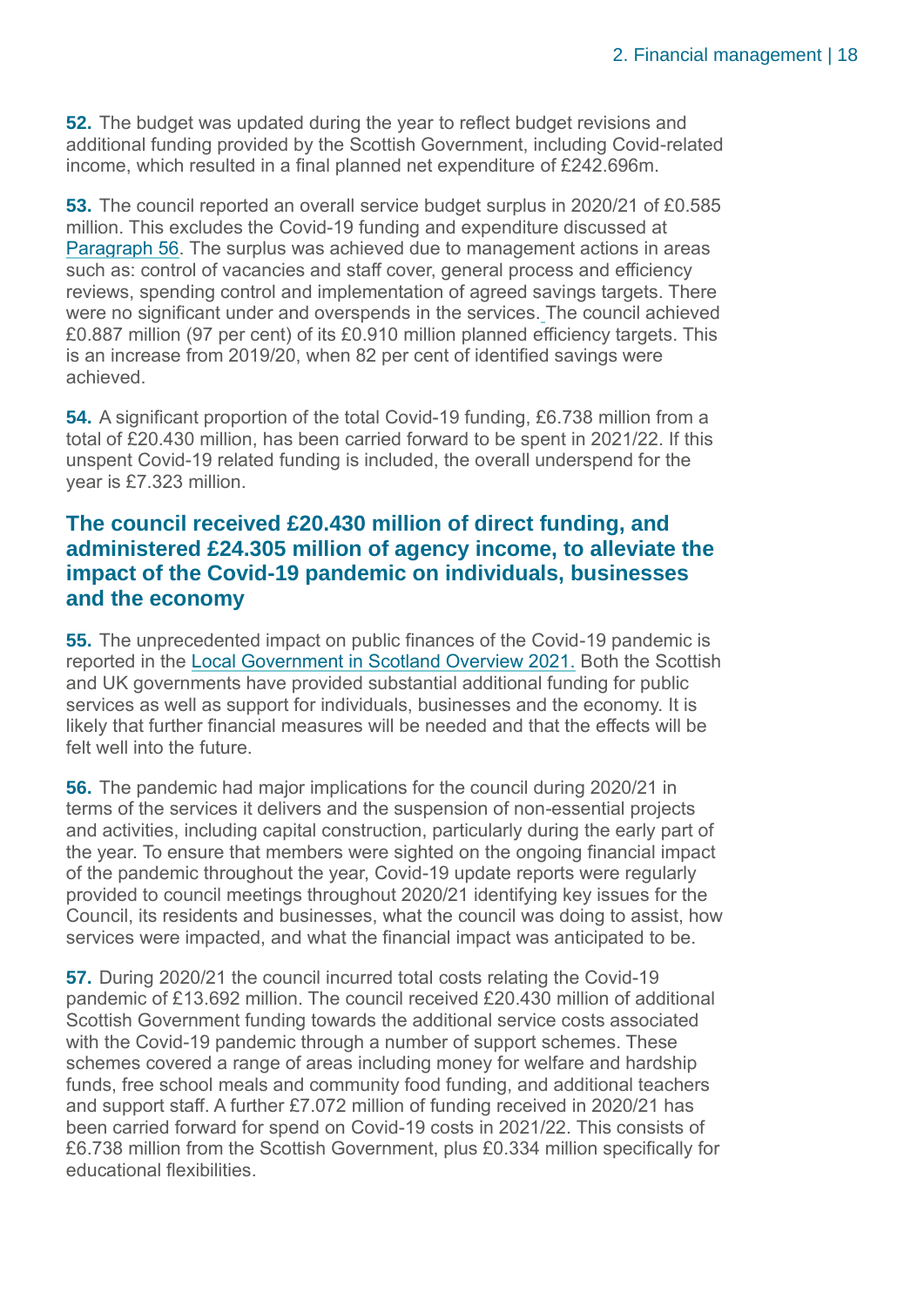**58.** The council was also required to administer £24.305 million of agency income for a number of Covid-19 support schemes, targeted at different business sectors. The majority of this expenditure (£14.6 million) was for the business support grant scheme.

**59.** Despite the impact of the pandemic on the economy, the council's in-year collection of council tax decreased only slightly from 95.15% in 2019/20 to 94.18% in 2020/21. This may be due to eased payment terms and follow-up processes.

#### **The housing revenue account reported a surplus of £3.44 million due to delays in repairs and maintenance caused by Covid-19**

**60.** The council is required by legislation to maintain a separate housing revenue account and to ensure that rents are set a level which will at least cover the costs of its social housing provision. The council does not have the power to budget to accumulate HRA reserves.

**61.** In March 2020, the council approved a 1.9% increase in the average weekly rent levels for tenants for 2020/21. The rent level was set to reflect the income required to fund the revenue budget of £44.152 million. Significant resources are planned to be invested in the council's new house build and housing supply programme 'More Homes West Dunbartonshire', which aims to deliver 420 new council homes over the next four years. This was reflected in the capital investment budgeted for 2020/21 of £60.006 million.

**62.** In 2020/21, the council recorded a surplus on HRA services of £3.44million, which has been attributed to lower than expected repairs and maintenance expenditure as a result to Covid-19. As at October 2021, there were 1,121 outstanding repairs which had been reported prior to April 26 2021, when the housing repairs service was permitted to recommence. In common with the rest of the sector, the housing service faces specific skills shortages and higher than usual absence levels.

**63.** The council's total tenant rent arrears as at March 2021 were £3.621 million. This is a decrease of 8% from the level recorded in 2019/20 (£3.922 million). As we have already noted in this report in Exhibit 2, there are improvements required to analyse rent arrears data by age for the disclosures in the annual accounts.

#### **Tenants are facing lengthy waits to resolve housing repair issues as Covid-19 impacts service levels**

**64.** Issues relating to the Housing Repair telephone contact centre have been reported, with tenants facing a lengthy wait to resolve problems. The council has acknowledged the deterioration in service and is putting in place measures to alleviate this, including planned recruitment.

**65.** The council faces a challenge of operating these services from a home environment, in addition to service pressures from the backlog of repairs, and increased absence levels.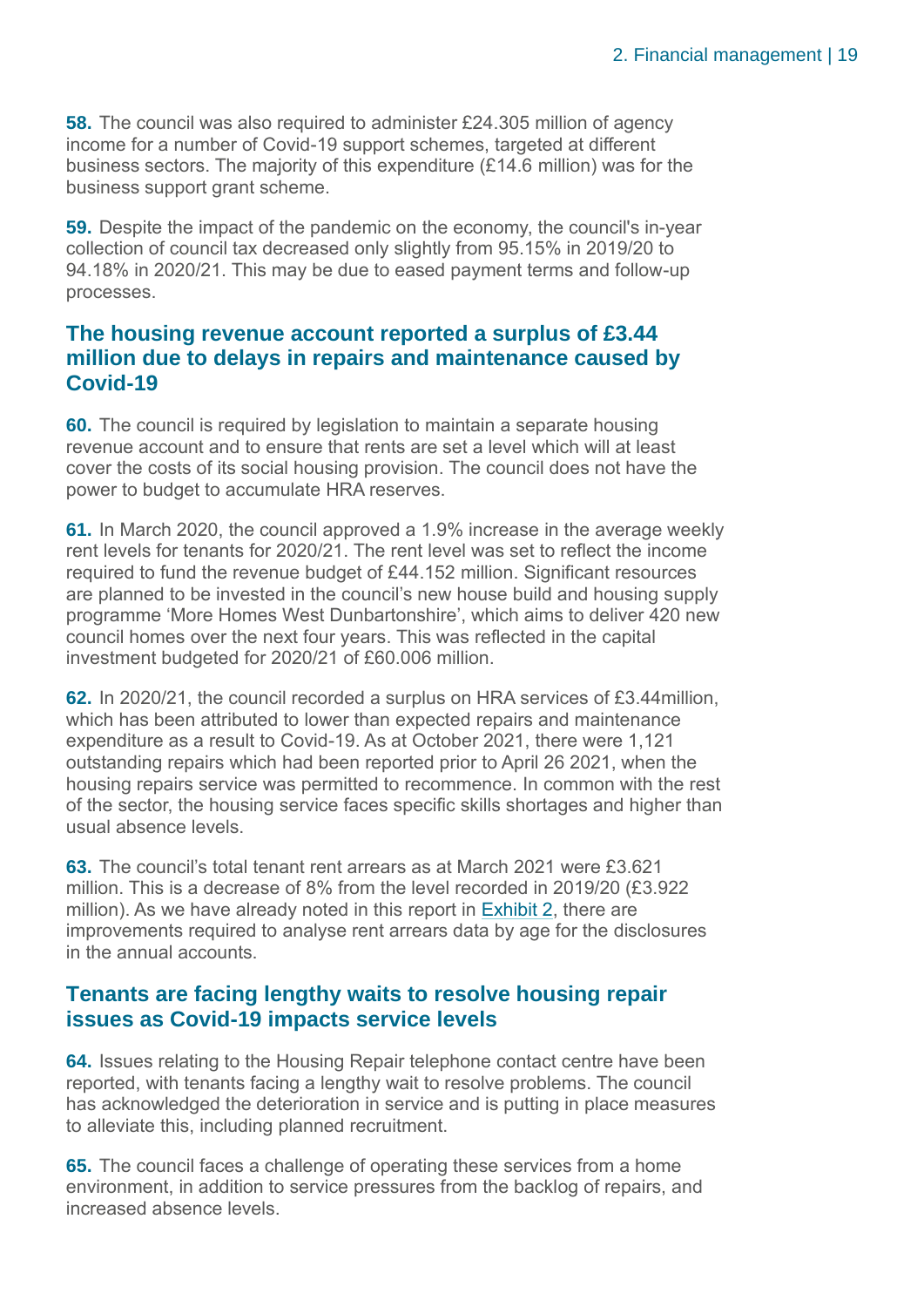#### **The council's rent model is overdue for review**

**66.** The council's current rent model for its housing stock, which bases charges on property size, property type and general quality was implemented in June 2010 at a meeting of the Housing, Environment and Economic Development Committee. At that time, the committee resolved that the model was due for review no more than 10 years after implementation, meaning that the review is now overdue.

### **Recommendation 2**

Management should formally consider the requirement to review its rent model, and if it continues to meet the needs of the council and its tenants.

#### **A trend of significant levels of delay to the council's capital projects continues, with 34% of planned capital expenditure slipping beyond milestones**

**67.** We reported in the [Best Value Assurance Report \(June 2018\)](https://www.audit-scotland.gov.uk/report/best-value-assurance-report-west-dunbartonshire-council) that there has been a trend of significant levels of capital slippage at the council over a number of years and recommended that the council review its project management processes and consider performing self-assessments to identify areas for improvement. In response to this recommendation the council agreed improvement actions to address the level of slippage. These actions were completed during 2018/19 and the council anticipated these would lead to improvements in the delivery of the capital programme going forward.

**68.** For 2020/21, the council approved a capital programme of £132.869 million split between £72.391 million for planned general services capital projects and £60.478 million for HRA capital works.

**69.** Total capital expenditure in 2020/21 was £92.184 million of which £42.612 million related to general services and £49.572 million to the HRA capital programme. The total in-year slippage was £44.808 million (34 per cent), with slippage of £31.072 million (34 per cent) against the general services programme and £13.736 million (34 per cent) against the HRA programme.

**70.** The overall level of capital slippage of 34 per cent for 2020/21 is a deterioration from 2019/20 when total slippage was 23 per cent. The majority of slippage occurred due to delays in starting individual projects. These delays occurred for various reasons, not all of which were within the council's control, and the pandemic was clearly a significant factor Exhibit 4. However, the nature and scale of some of these delays suggest that there remains a level of optimism bias when setting project progress targets and completion dates.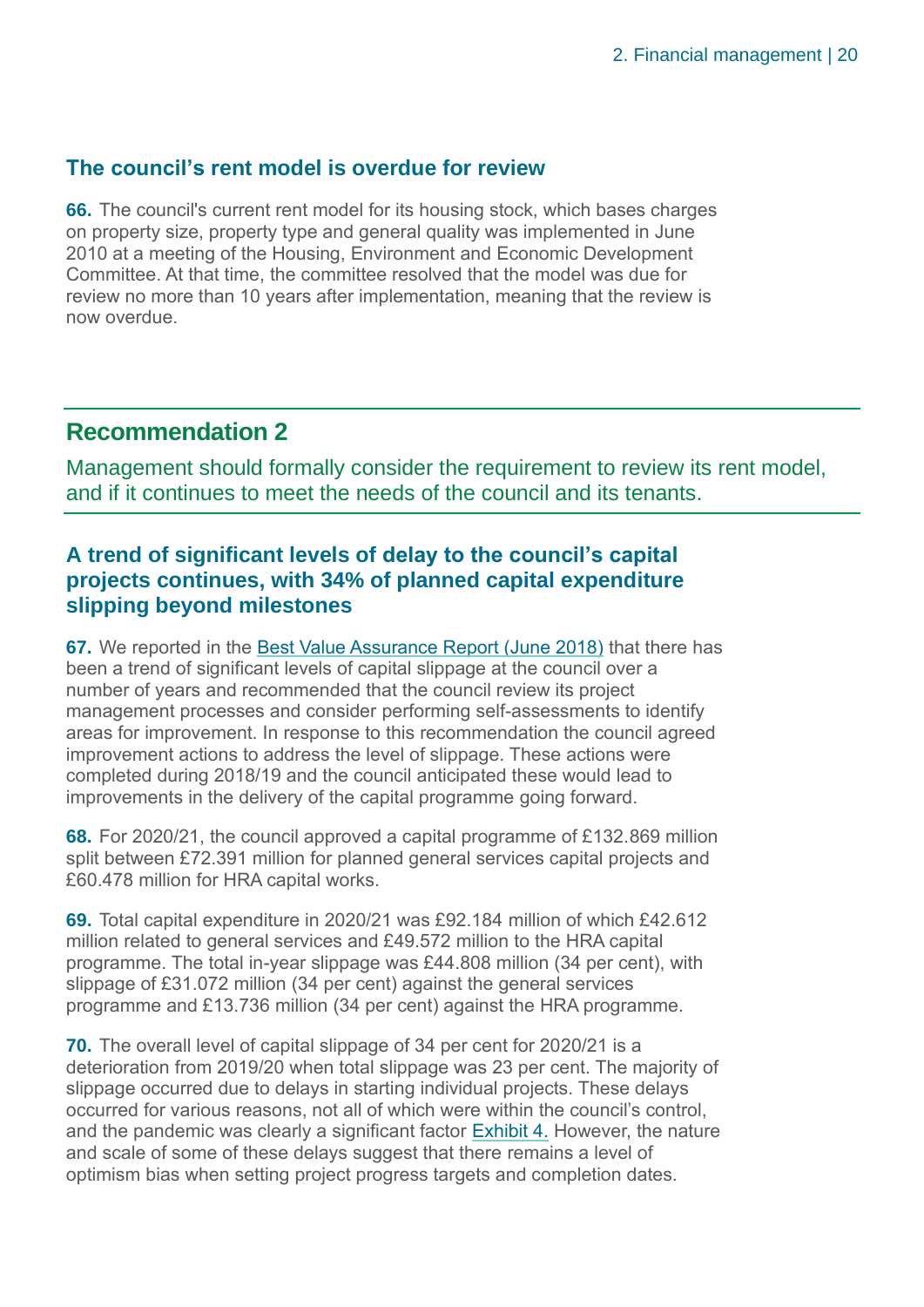#### **Planning permission has been approved for the £34 million regeneration plan for the Exxon site in Bowling, although completion dates have been pushed back to 2025**

**71.** The Glasgow City Region City Deal was the first in Scotland and involves eight councils, including West Dunbartonshire, working together to deliver infrastructure, innovation and employment projects to improve their economic performance. Launched in August 2014, the £1.1 billion deal includes £500 million from the UK and Scottish governments over a 20-year period, plus £130 million from the eight councils. It is estimated that the deal will attract an estimated £3.3 billion of private-sector investment and create 29,000 permanent iobs

**72.** The project within the City Deal specific to the council is an infrastructure project at the Exxon site at Bowling to regenerate that site and to create a relief road along the A82 at Milton. This is anticipated to cost £34.1 million over 7 years with an expected £29.3 million (86%) funded through grants from the UK and Scottish governments and the remaining £4.8 million (14%) funded by contributions from the council. The project includes a proposal to create an industrial and commercial development at the site and plans for a new road to provide an alternative route in and out of West Dunbartonshire.

**73.** The council completed a deal in June 2020 to transfer ownership of the site to West Dunbartonshire Council, and secured planning permission in principal for the project in January 2021.

**74.** The final business case, which was initially forecast for December 2019, is now forecast to be considered in November 2022 to allow sufficient time for the detailed design to take place. Construction works are expected to commence in 2023, and the council is progressing with a number of third party landowners to conclude an transaction transfer of land required to deliver the infrastructure work. Completion is estimated in 2025. We will continue to monitor and report on progress with this significant project.

#### **Project Forecast Spend Actual Spend Slippage (£m) (£m) (£m) (%) Explanation for slippage District heating network expansion** 5.500 0.000 5.500 100 Network expansion to Golden Jubilee National Hospital pending positive commercial discussions. Planned end date is 31/03/2022 **Gruggies burn flood prevention** 4.135 0.178 3.957 96 Delay due to alternative design solutions requiring to be considered. Options and recommendations to be presented for consideration in

#### **Exhibit 4 Capital projects reporting significant slippage in 2020/21**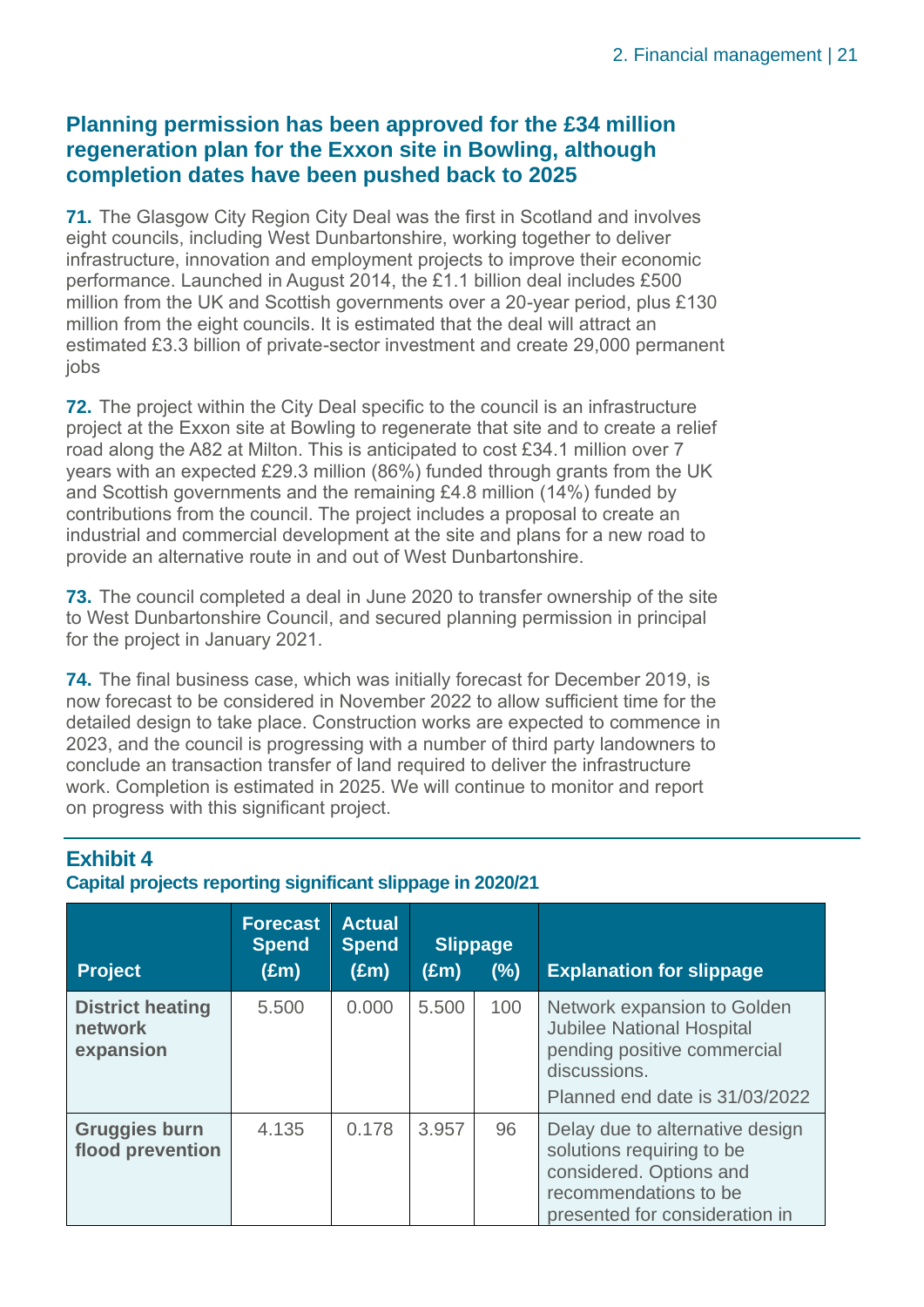| <b>Project</b>                                   | <b>Forecast</b><br><b>Spend</b><br>$(\text{Em})$ | <b>Actual</b><br><b>Spend</b><br>$(\text{Em})$ | <b>Slippage</b><br>$(\text{Em})$ | (%) | <b>Explanation for slippage</b>                                                                                                                                             |
|--------------------------------------------------|--------------------------------------------------|------------------------------------------------|----------------------------------|-----|-----------------------------------------------------------------------------------------------------------------------------------------------------------------------------|
|                                                  |                                                  |                                                |                                  |     | advance of the approval and<br>planning permissions.<br>Planned end date 31/03/2023                                                                                         |
| <b>School estates</b><br>improvement<br>plan     | 10.635                                           | 6.996                                          | 3.639                            | 34  | COVID-19 restrictions delayed<br>project progress in 2020/21, with<br>the Renton Campus site closed<br>for 13 weeks. Planned end date<br>31/03/2024                         |
| <b>Vehicle</b><br>replacement                    | 5.110                                            | 3.378                                          | 1.732                            | 34  | Orders have been placed, but<br>vehicle manufacturers, parts<br>and transport have all been<br>affected by Covid-19.<br>Planned end date 31/03/2021                         |
| <b>Posties park</b><br>sports hub                | 1.723                                            | 0.322                                          | 1.402                            | 81  | Work started in January 2021. A<br>change of design was requested<br>by planning and there was a<br>delay since the contract was<br>awarded.<br>Planned end date 31/03/2021 |
| <b>Affordable</b><br>housing supply<br>programme | 33.815                                           | 29.944                                         | 3.871                            | 11  | Slippage caused by increased<br>complexities associated with the<br>pandemic, and other smaller<br>overspends.<br>Planned end date 31/03/2025                               |

Source: 2020/21 Capital Programme final outturn reported to June 2021 meeting of West Dunbartonshire Council

#### **The council has high levels of debt relative to annual revenue, with outstanding loans totalling £548 million. Interest rates are historically low but this is a potential risk for the council if rates increase.**

**75.** At 31 March 2021, the council's total outstanding borrowing noted on the balance stood at £548.659 million, an increase of £34.663 million on the 2019/20 level of £513.996 million. Loan repayments of £235.115 million were made during 2020/21, new loans of £270.250 million (long-term loans of £10 million and short-term loans of £260.250 million) were taken out during the year, plus accrual movements of £0.472 million. The additional borrowing was required to help finance the council's capital programme and short-term borrowing was used to take advantage of low interest rates.

**76.** Analysing both gross and net external debt as a proportion of annual revenue gives an indication of the relative indebtedness of the council. Exhibit 5 shows both gross and net external debt as at 31 March 2021 as a percentage of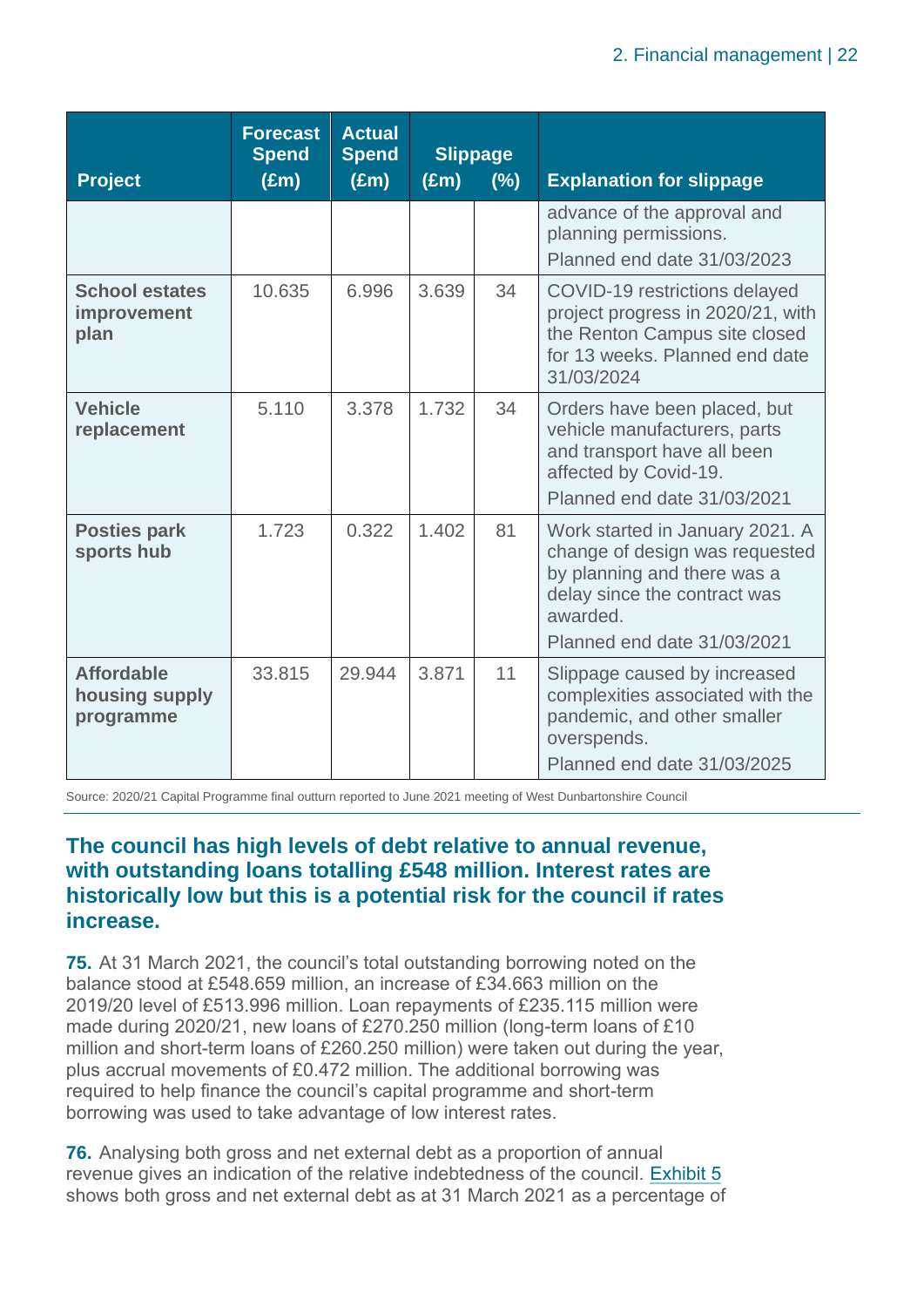annual revenue (including HRA dwelling rents) for all Scottish councils (excluding Orkney Islands council which has net investments).

**77.** West Dunbartonshire Council is highlighted as having among the highest debt levels amongst local authorities in Scotland, as at 31 March 2021, as a percentage of annual revenue for the year (with net external debt being total external debt less short-term investments).

**78.** We recognise that the council's borrowing figure includes debt associated with both the HRA and the council's PPP assets which not all Scottish local authorities have, and that the current cost of borrowing is at historically low levels. However, the significant proportion of borrowing presents a potential future risk for the council if interest rates on debts increase.

#### **Exhibit 5**





Source: Scottish councils' unaudited 2020/21 accounts (excluding Orkney Islands council)

#### **Financial systems of internal control operated effectively during the year**

**79.** As part of our audit we identify and inspect the key internal controls in those accounting systems which we regard as significant to produce the financial statements. Our objective is to gain assurance that the council has systems of recording and processing transactions which provide a sound basis for the preparation of the financial statements.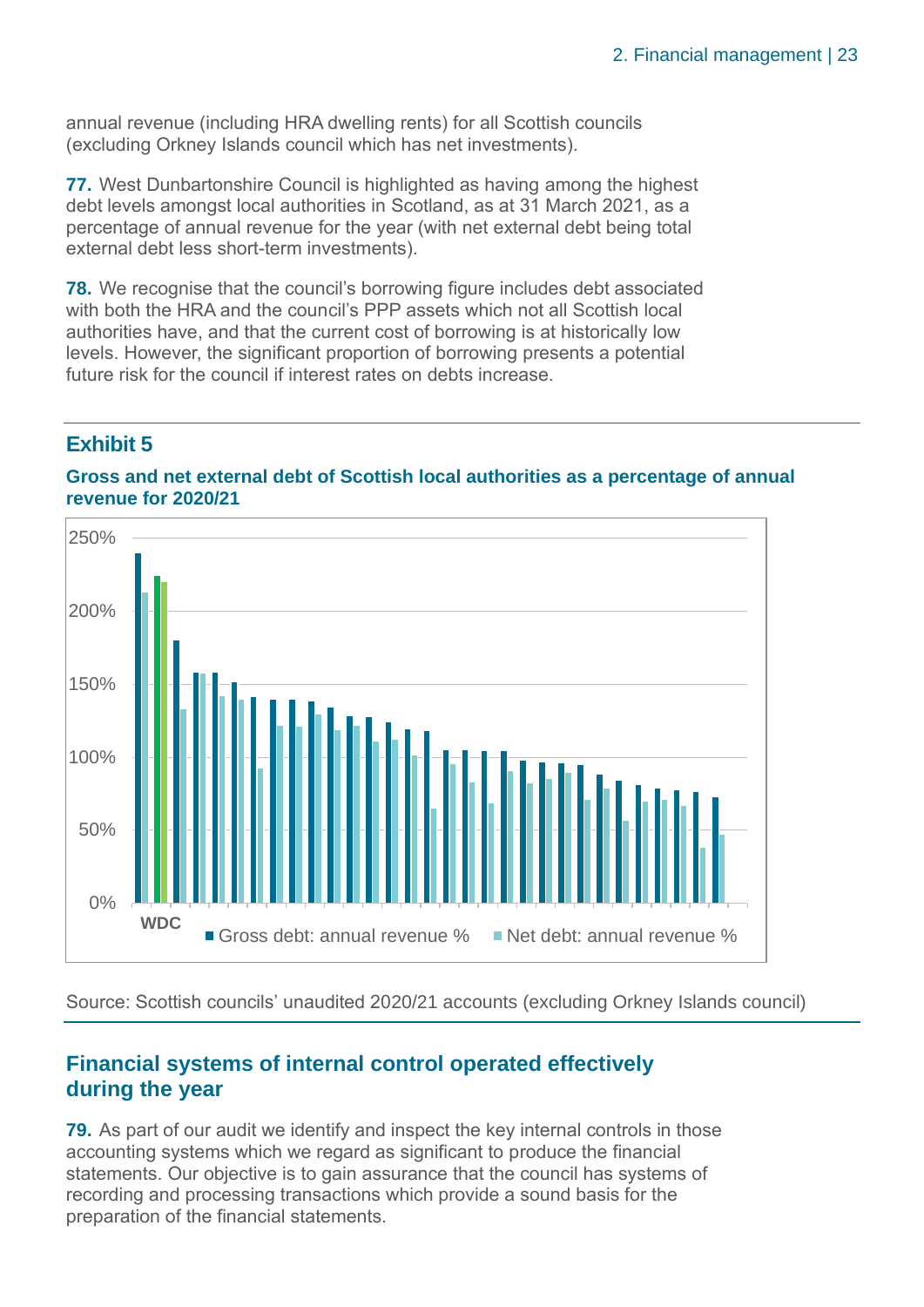**80.** The findings from our interim work were reported in a management letter to the Section 95 Officer on 3 June 2021. We reported three control risks, one of these had an impact on our audit approach. This related to NDR reliefs, where we found that no verification was carried out on 'recurring' reliefs in 2020/21, however it was carried out for new applications. As a consequence, we carried out additional work on sample testing of NDR reliefs to ensure reliefs were granted appropriately. This testing did not identify any errors or issues.

**81.** The annual governance statement in the council's 2020/21 annual accounts refers to the fact that, on the basis of work completed by Internal Audit in 2020/21, reasonable assurance can be placed upon the adequacy and effectiveness of the council's internal control systems.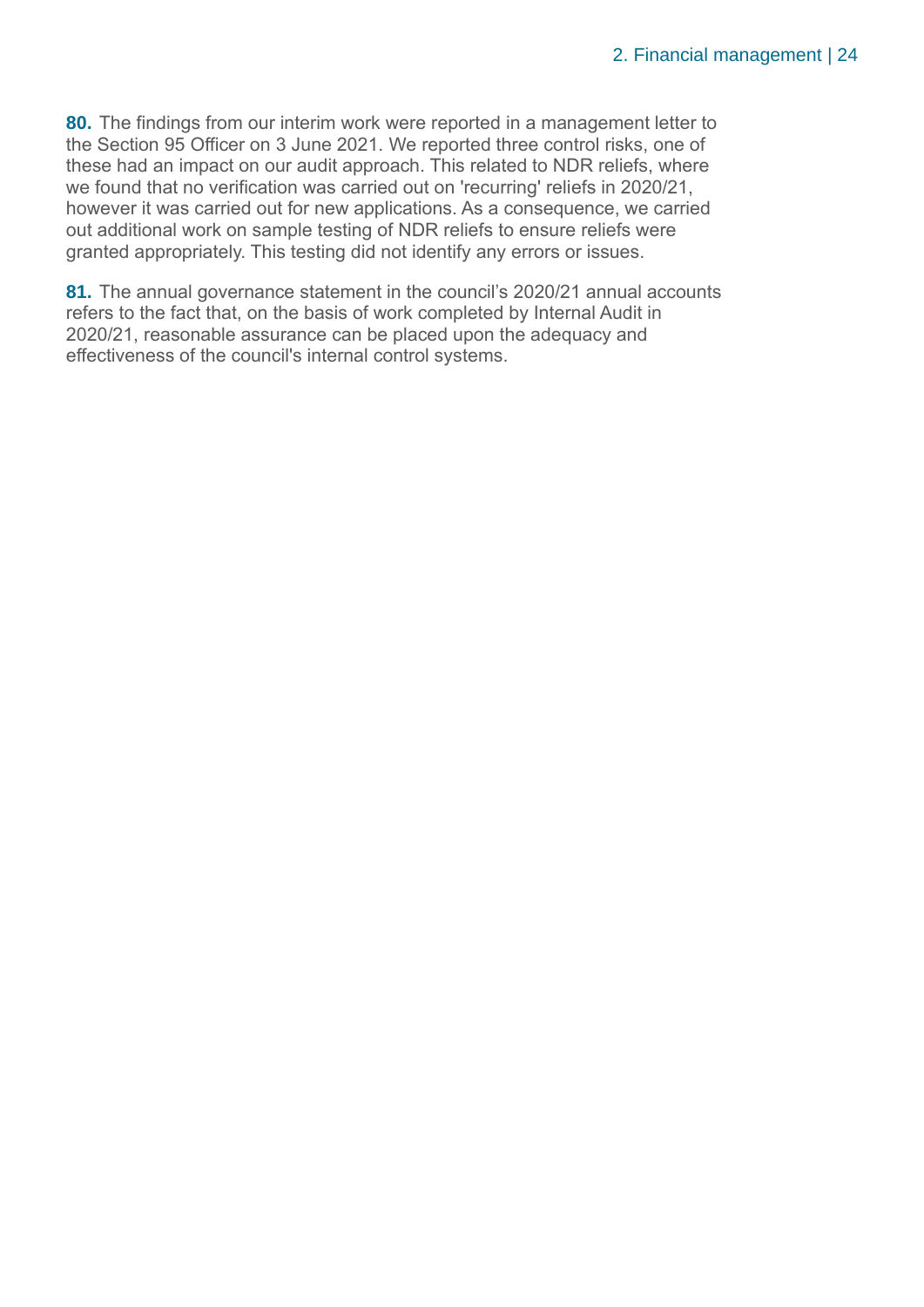## <span id="page-24-0"></span>**3. Financial sustainability**

Financial sustainability looks forward to the medium and long term to consider whether the council is planning effectively to continue to deliver its services or the way in which they should be delivered

### **Main judgements**

The council is planning to deliver on its 2021/22 budget with additional Covid-19 funding.

Covid-19 funding has increased the council's reserves but these will be needed to meet ongoing costs of the pandemic on services. The council is projecting funding gaps increasing to £14.355 million by 2024/25

#### **The impact of the Covid-19 pandemic will place financial pressure on the council for future years, with projected funding gaps growing steadily to £14.355 million by 2024/25**

**82.** The financial impact of the pandemic on West Dunbartonshire Council, in common with all other local authorities, is likely to extend across several years and could include a reduction in income as well as increased costs, such as staff costs, to cover the delivery of services. The priorities that demanded councils' attention before the pandemic have become even more pressing, such as reducing inequalities, investing in economic regeneration and housing, and improving outcomes for young people.

**83.** The council approved a total net revenue budget of £231.919 million for 2021/22 in March 2021. The budget has been revisited throughout the year as more information on additional funding is known. By October 2021 it had increased to £238.784 million as further government Covid-19 income was released. The council anticipates further funding being provided this year although the amounts have not been confirmed

**84.** The approved budget did not include the use of any of the new financial flexibilities available to mitigate, or defer, the financial impact of Covid-19. These flexibilities have been the subject of ongoing discussions between COSLA and the Scottish Government over the last year and permit:

- capital receipts being used to finance Covid-19 revenue expenditure
- flexibility to amend the accounting treatment of debt included in service concession contracts (for example, public private partnership) contracts, thereby reducing charges to services, and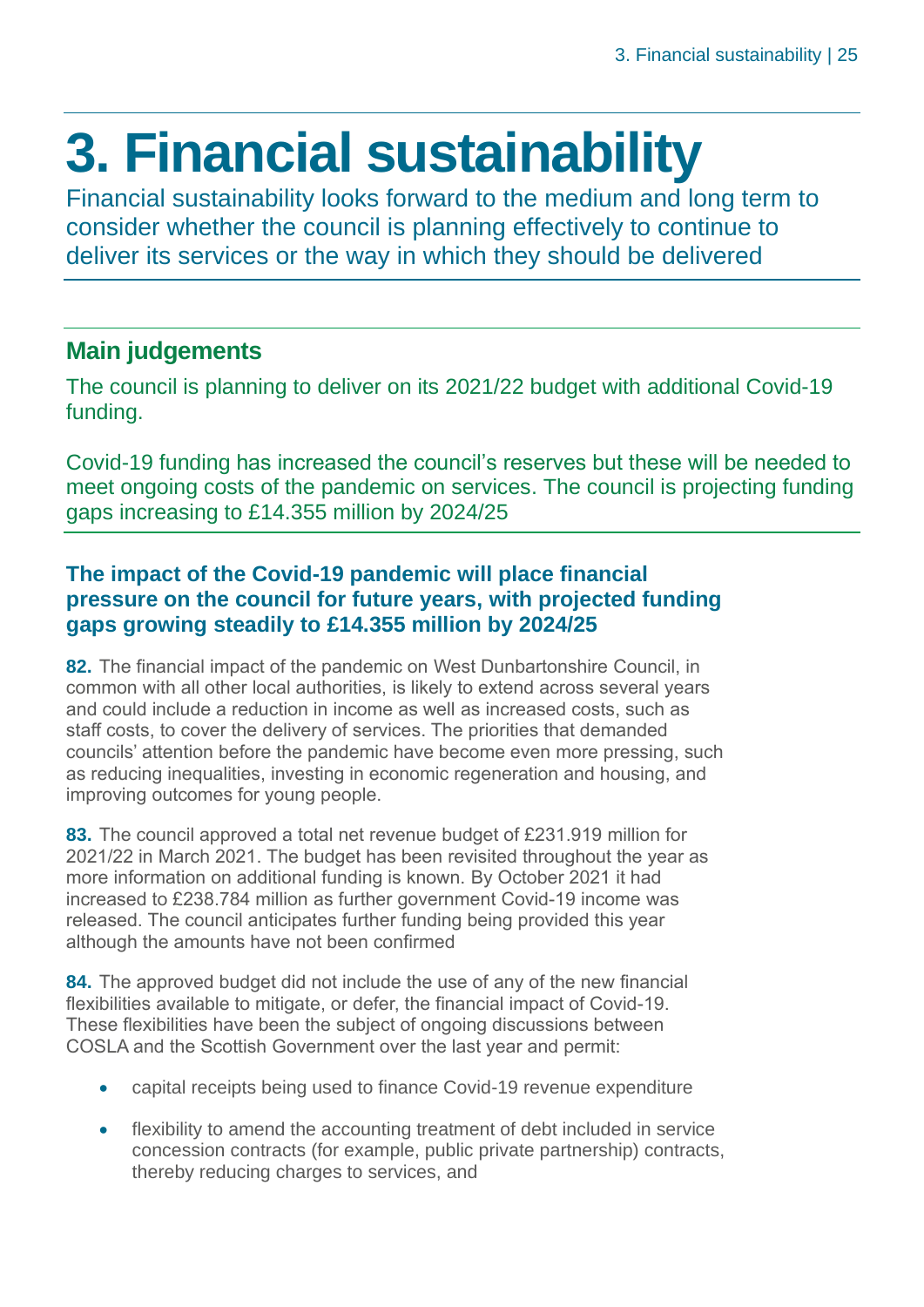• a Loans Fund repayment holiday to defer loans fund repayments due to be repaid in 2021/22.

**85.** As at end of September 2021, a relatively small projected annual overspend of £0.281 million was identified for 2021/22. This does not include any variance for Covid-19 spend which is anticipated to be fully funded by Scottish Government funding. It was also reported that savings and management adjustments actioned within 2021/22 are monitored with current indications showing that the total target of £3.212 million is on target to be fully achieved.

#### **A long-term financial strategy is in place and has been updated to reflect the impact of the pandemic on service pressures**

**86.** The council has a long-term strategy in place which was updated in October 2021. It reflects the impact of the pandemic on financial and service pressures, identifies budget gaps and provides clear links to the council's strategic objectives. Given that financial settlements are only made annually, and the impact of Covid-19 presents a number of unknowns, it is difficult for the council to plan with absolute certainty. To address this, the council has included scenario planning and a risk assessment of the likely impact of any changes in assumptions.

**87.** Due to the Covid-19 pandemic, the funding position beyond 2021/22 is particularly uncertain, with all councils working to the one-year grant settlement. The long-term financial strategy has identified cumulative anticipated revenue funding gaps within General Services of £5.612 million for 2022/23; £12.414 million for 202/24; and £14.355 million for 2024/25.

#### **The council has increased usable reserves to £24.211 million, but these will be required in future for Covid-related spend**

**88.** Usable reserves are those that the council is able to apply to fund expenditure or reduce taxation, and comprise both capital and revenue reserves. The level of usable reserves held by the council increased by £8.377 million, from £15.834 million to £24.211 million during 2020/21, as shown in Exhibit 6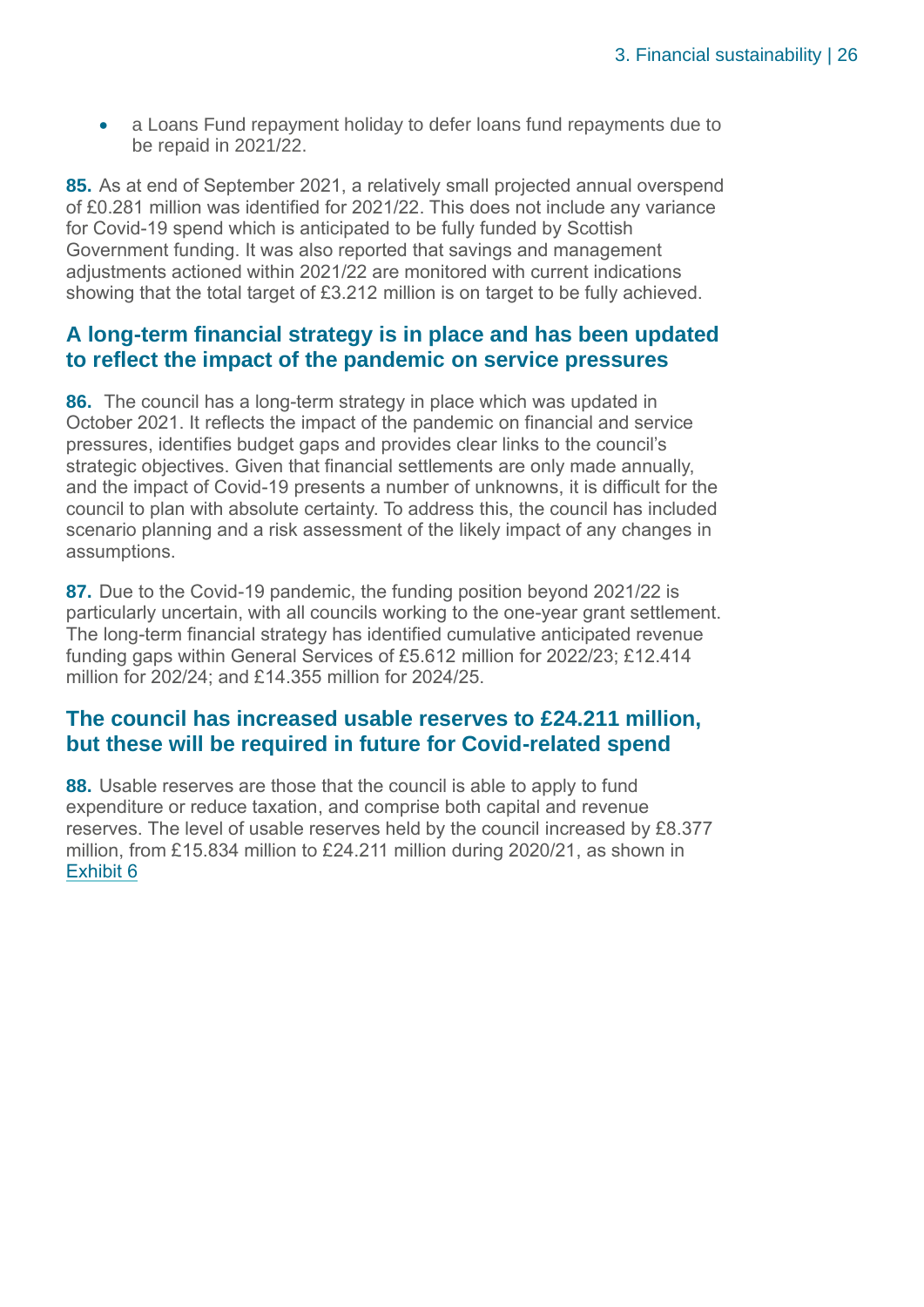#### **Exhibit 6**

**West Dunbartonshire Council's usable reserves**

| <b>Reserve</b>                               | 31 March 2020<br>$(\text{Em})$ | <b>31 March 2021</b><br>$(\text{Em})$ |
|----------------------------------------------|--------------------------------|---------------------------------------|
| <b>General fund</b>                          | 9.395                          | 15.028                                |
| <b>Housing revenue account</b>               | 3.924                          | 7.364                                 |
| <b>Capital grants and receipts unapplied</b> | 0.132                          | 0.042                                 |
| <b>Capital reserve</b>                       | 2.169                          | 1.469                                 |
| <b>Other reserves</b>                        | 0.214                          | 0.308                                 |
| <b>Total usable reserves</b>                 | 15,834                         | 24.211                                |

Source: Note 29, West Dunbartonshire Council Annual Accounts

**89.** In previous audit reports, we have highlighted the council's low value of usable reserves, and the updated long-term financial strategy recognises this risk. While the council generally operates within budgets each year, the level of usable reserve is historically low in comparison to other councils in Scotland. The overall position of the reserves was considered as part of the budget process for 2021/22.

**90.** There has been an increase in earmarked reserves of £5.633 million. The council received £20.430 million of funding from the Scottish Government to cover Covid-related costs and lost income. Like many authorities, the council has chosen to carry a proportion of this forward to 2021/22, applying £13.692 million of Covid-19 resources into 2020/21, and carrying forward a total earmarked reserve for Covid-19 costs of £7.072 million.

**91.** Exhibit 7 provides an analysis of the general fund balance over the last five years split between the earmarked and uncommitted elements. In 2020/21, the unearmarked balance of £3.337 million was within the decreased prudential target of £3 million.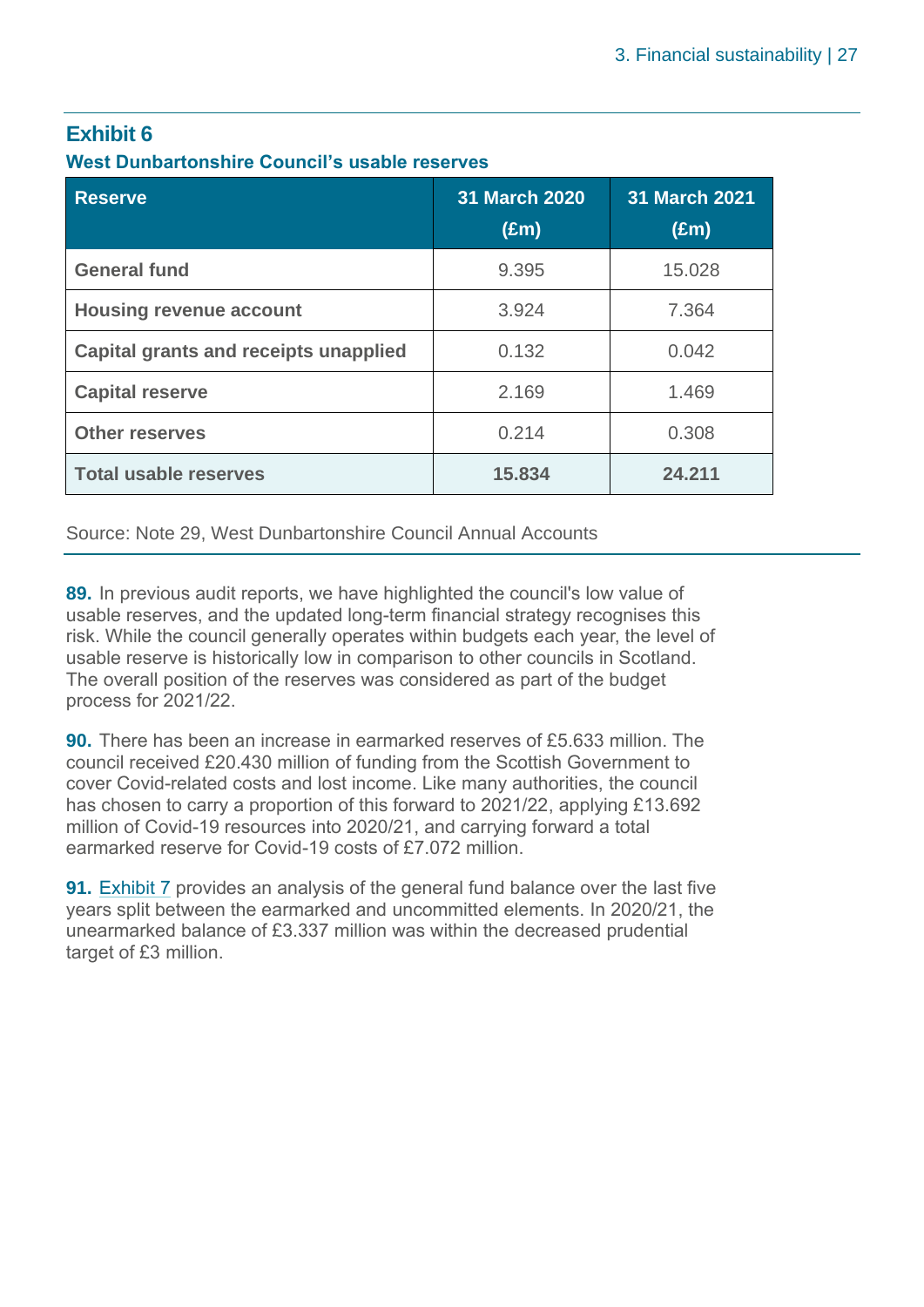#### **Exhibit 7**



#### **Analysis of the general fund balance over past five years**



Source: West Dunbartonshire Council Annual Accounts 2016/17 to 2020/21

**92.** The Accounts Commission's [Local Government in Scotland Overview 2021](https://www.audit-scotland.gov.uk/uploads/docs/report/2021/nr_210527_local_government_overview.pdf) report highlighted that the increase in revenue reserves, as a result of Covid-19, would provide some additional flexibility for councils. However, it noted that councils should continue to recognise the ongoing sustainability challenges of using reserves to fund recurring expenditure, particularly as the impact and challenges of Covid-19 continue to develop. Members will need to take difficult decisions in the future, recognising that reserves can only be spent once.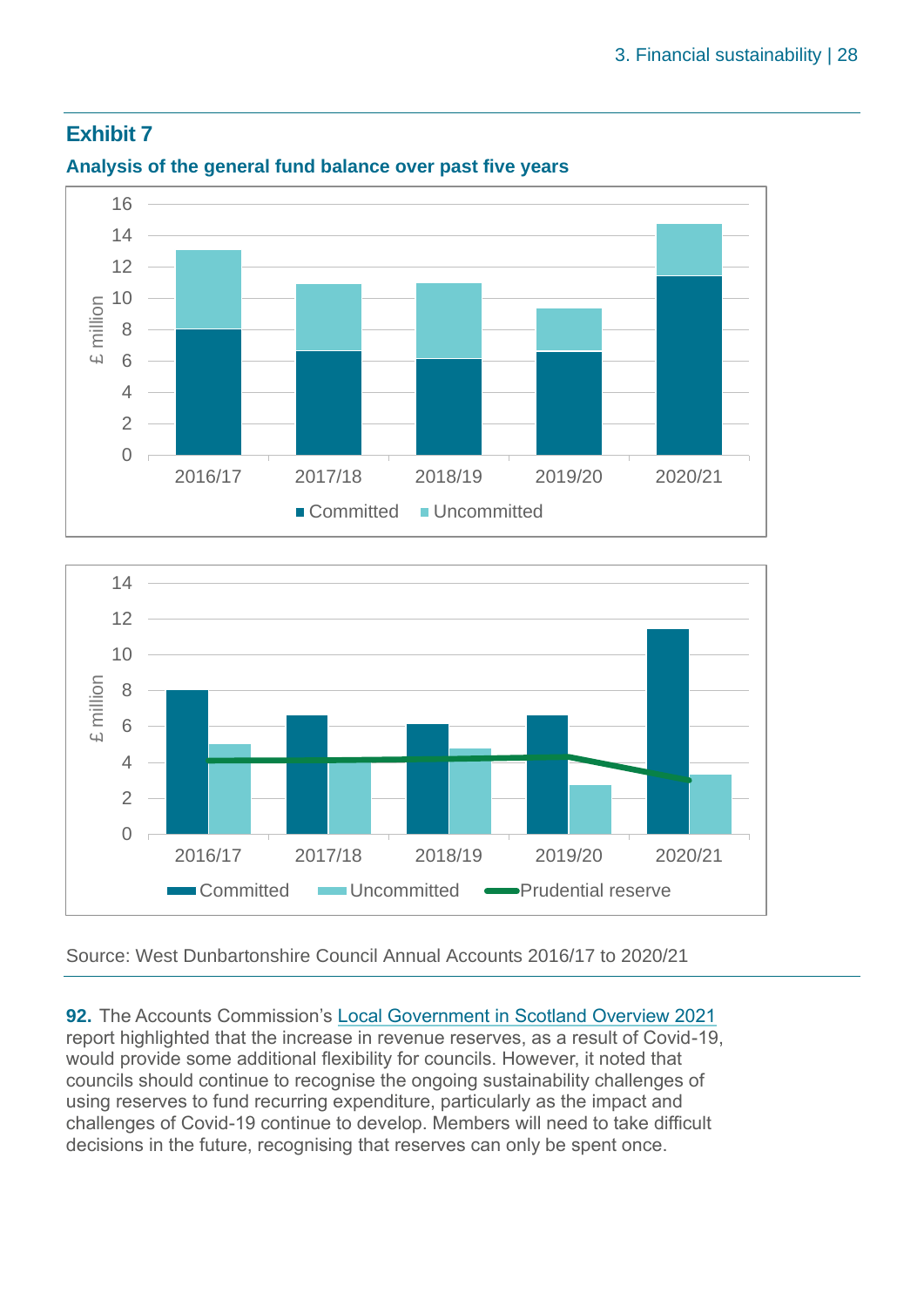## <span id="page-28-0"></span>**4. Governance and**

## **transparency**

The effectiveness of scrutiny and oversight and transparent reporting of information

### **Main Judgements**

The council's revised governance arrangements, introduced at the start of the pandemic, are appropriate and operated effectively during 2020/21.

The council conducts its business in an open and transparent manner and provided clear information for residents on services affected by the Covid-19 pandemic.

#### **The council's revised governance arrangements have operated effectively and continued to support good governance.**

**93.** The council has made significant changes to its governance arrangements in response to the pandemic. These have been set out in the Annual Governance Statement within the annual report and accounts and included:

- The use of virtual meetings to allow necessary and urgent matters to be considered.
- Temporary delegations to allow services to continue.
- Use of the existing Scheme of Governance to enable decision making which would be previously have been undertaken by committee.
- A detailed approval log is maintained which includes approval requirements for any decisions with financial implications ensuring an audit trail.

**94.** Audit committees and Council meetings have been held remotely since June 2020, and service committees restarted with virtual meetings in August 2020. This allowed members to continue to undertake their scrutiny role appropriately. The meetings continued to be audio streamed and recordings made available after the meeting. Meetings continued to be held remotely into 2021/22 and the council now has a hybrid meeting system in place where members have the option to attend the chamber of attend virtually.

**95.** Remote meetings restrict wider attendance at committees, however meeting papers were available on the council's website to support transparency.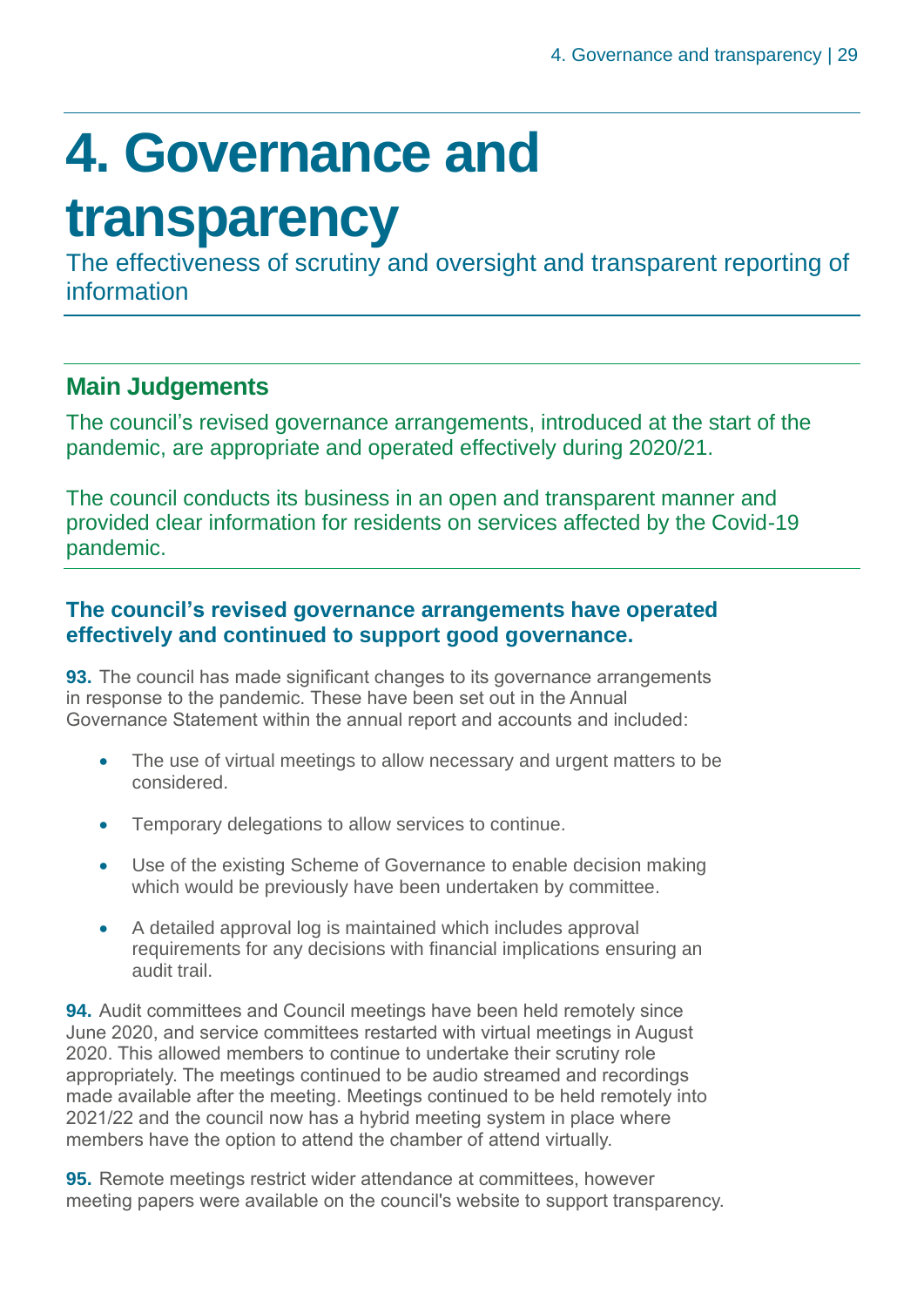The website also allows the public to access a wide range of information including current service updates and restrictions due to Covid-19, advice for individuals and businesses and how to contact the Council or make a complaint.

**96.** The revised governance arrangements were appropriate and continue to demonstrate good governance and accountability.

#### **Good practice – Covid-19 elected member briefings**

The council has continued to produce regular and comprehensive elected member briefings. The content keeps members informed of any developments in relation to Covid-19 and the impact on delivery of services across West Dunbartonshire

#### **The council conducts its business in an open and transparent manner**

**97.** There continues to be an increasing focus on demonstrating the best use of public money. The council support open and transparent business in several ways such as:

- Live streaming and audio recording of council and service meetings. This was in place prior to the pandemic and continued throughout.
- Council and committee meeting papers and minutes are publicly available on the council website. Elected members briefings are also publicly available.
- The council website contains a wide range of information including the annual accounts, register of members' interests, fraud reporting policies and complaint procedures.

**98.** We conclude that the council continues to demonstrate a commitment to conducting business in an open and transparent manner.

#### **Internal audit complies with the main requirements of the Public Sector Internal Audit Standards (PSIAS)**

**99.** The internal audit function at West Dunbartonshire Council is provided by its in-house internal audit team. 2020/21 was the first full year of the new shared management arrangement between West Dunbartonshire and Inverclyde Councils.

**100.** . As part of our planning process, we reviewed the council's internal audit arrangements in accordance with International Standard on auditing (UK) 610 (Using the Work of Internal Auditors). No issues were identified.

**101.** Our assessment of the internal audit function concluded that it has sound documentation and has a good standard of reporting procedures in place.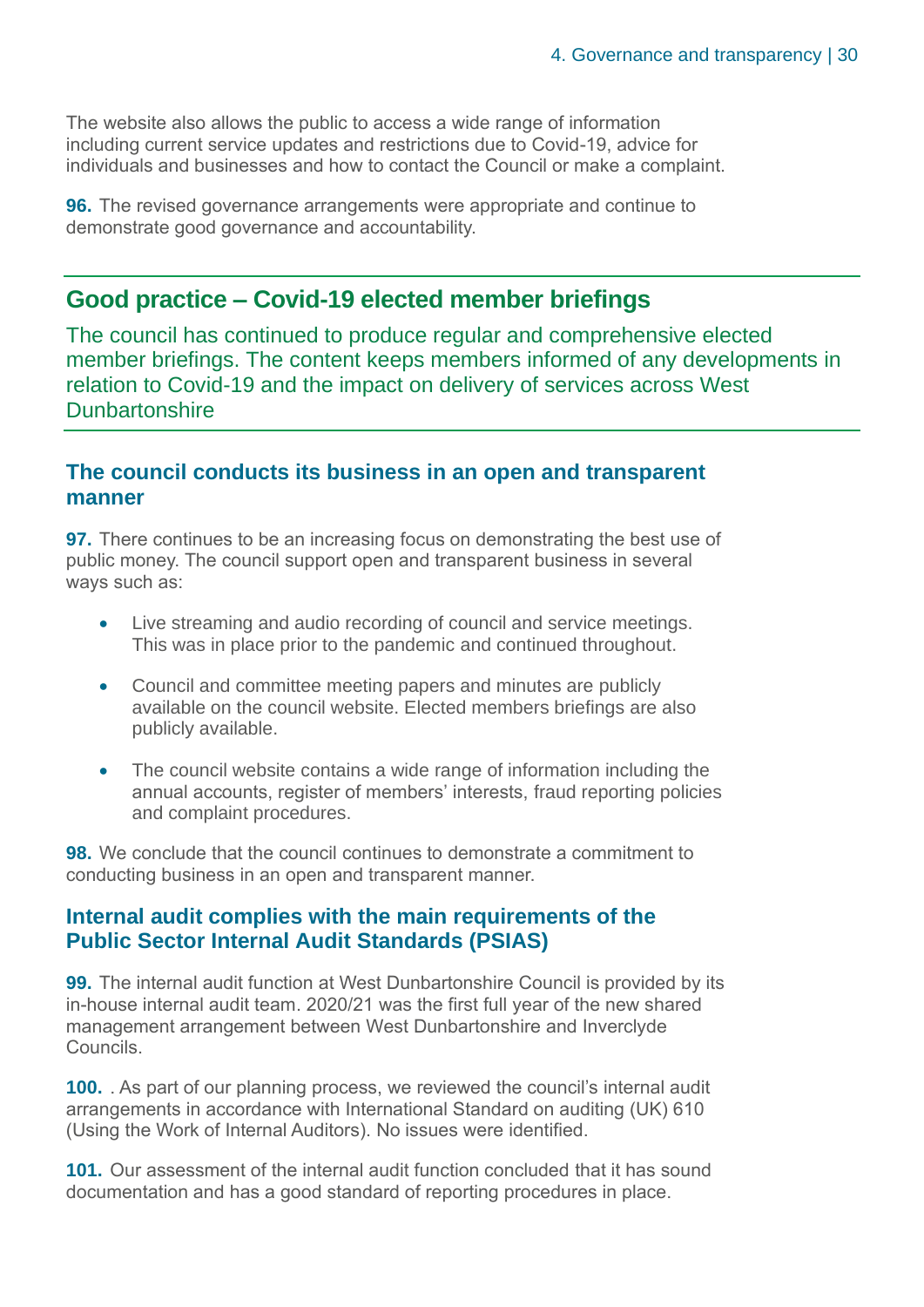Internal audit comply with the main requirements of the Public Sector Internal Audit Standards (PSIAS).

#### **Follow up of Compliance with Procurement Regulations**

**102.** In 2018 weaknesses were reported with the council's procurement arrangements. Since then the council has made improvements. In the 2019/20 Annual Audit Report we reported that for 2019/20 spend data, of the £152.239 million regulated procurement expenditure, £138.854 million or 91.2 per cent was compliant with the regulations.

**103.** The 2020/21 procurement report reports that of the £154.296 million regulated procurement expenditure, £151.863 million or 98.4 per cent was compliant with the regulations. The council is continuing to aim to achieve 100 per cent compliance.

#### **Arrangements are in place for investigation and reporting data matches identified by the National Fraud Initiative**

**104.** The national Fraud Initiative (NFI) is a counter-fraud exercise across the UK public sector which aims to prevent and detect fraud. Audit Scotland coordinate NFI in Scotland. Computerised techniques are used to compare information about individuals held by different public bodies, and on different financial systems, to identify matches that might suggest the existence of fraud or irregularity.

**105.** The current NFI exercise runs over 2020/21 and 2021/22, and participating bodies began to receive matches for investigation in January 2021. These matches are categorised by risk and all recommended matches, plus any further matches based on findings, should be investigated.

**106.** As at 15 September 2021, of the initial 5,916 matches received, 740 matches have been actioned and fraud of £2,802 identified.

**107.** The council has participated in the initiative for a number of years and has processes in place for investigating the data matches identified by the NFI and reporting the results to the Audit Committee.

#### **Standards of conduct and arrangements for the prevention and detection of fraud and error were appropriate**

**108.** The council is responsible for establishing arrangements for the prevention and detection of fraud, error and irregularities, bribery and corruption. Furthermore, it is responsible for ensuring that its affairs are managed in accordance with proper standards of conduct by putting effective arrangements in place.

**109.** The risk profile of public bodies during 2020/21 has been significantly affected by the Covid-19 pandemic. This is likely to have increased the risk of fraud and error as control environments and internal controls have had to change to allow for services to operate effectively and respond to issues in a timely manner. We have reviewed the arrangements put in place by West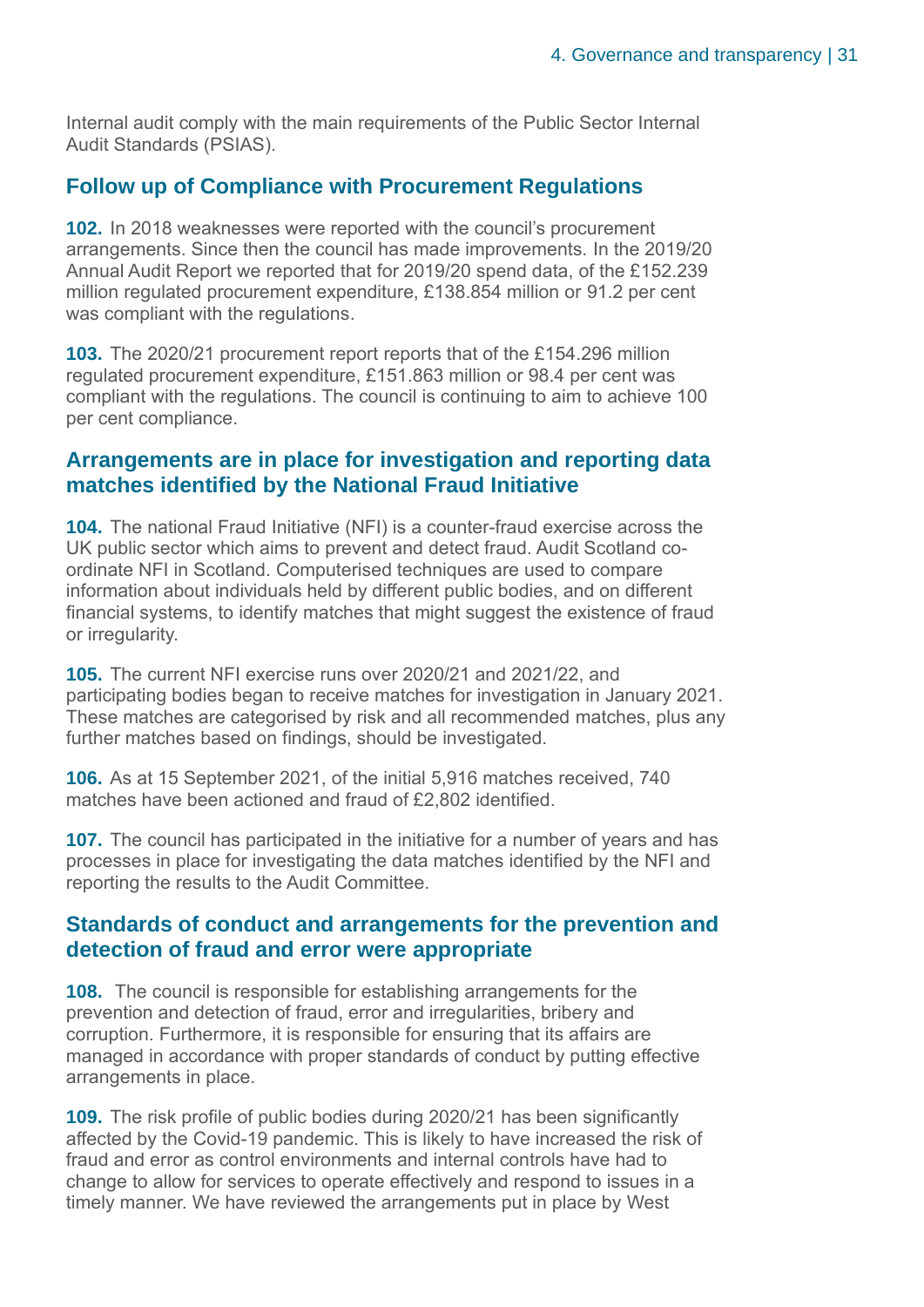Dunbartonshire Council to address any heightened risks and concluded that there are appropriate arrangements for the prevention and detection of fraud, error and irregularities.

**110.** In addition, we have reviewed the arrangements in place to maintain standards of conduct including financial regulations, counter fraud and corruption strategy and whistleblowing arrangements. These are established procedures for preventing and detecting any breaches of these standards including any instances of corruption.

**111.** We concluded that the council has appropriate arrangements in place for the prevention and detection of fraud, error and irregularities.

#### **Good practice points**

A sub-committee of the audit committee was formed to consider Audit Scotland's Covid-19 [Guidance for Audit and Risk Committees.](https://www.audit-scotland.gov.uk/report/covid-19-guide-for-audit-and-risk-committees) The guide provides suggested questions to help committees effectively scrutinise and challenge the risks and issues emerging from Covid-19. The sub-group was formed of the chair of the committee, one member of the administration and two lay members of the committee with support from the Shared Service Manager – Audit & Fraud. The report, presented to the Audit Committee in June 2021, found that the committee was following the guidance with only one area, relating to keeping lay members informed with members briefing papers, where additional work was considered.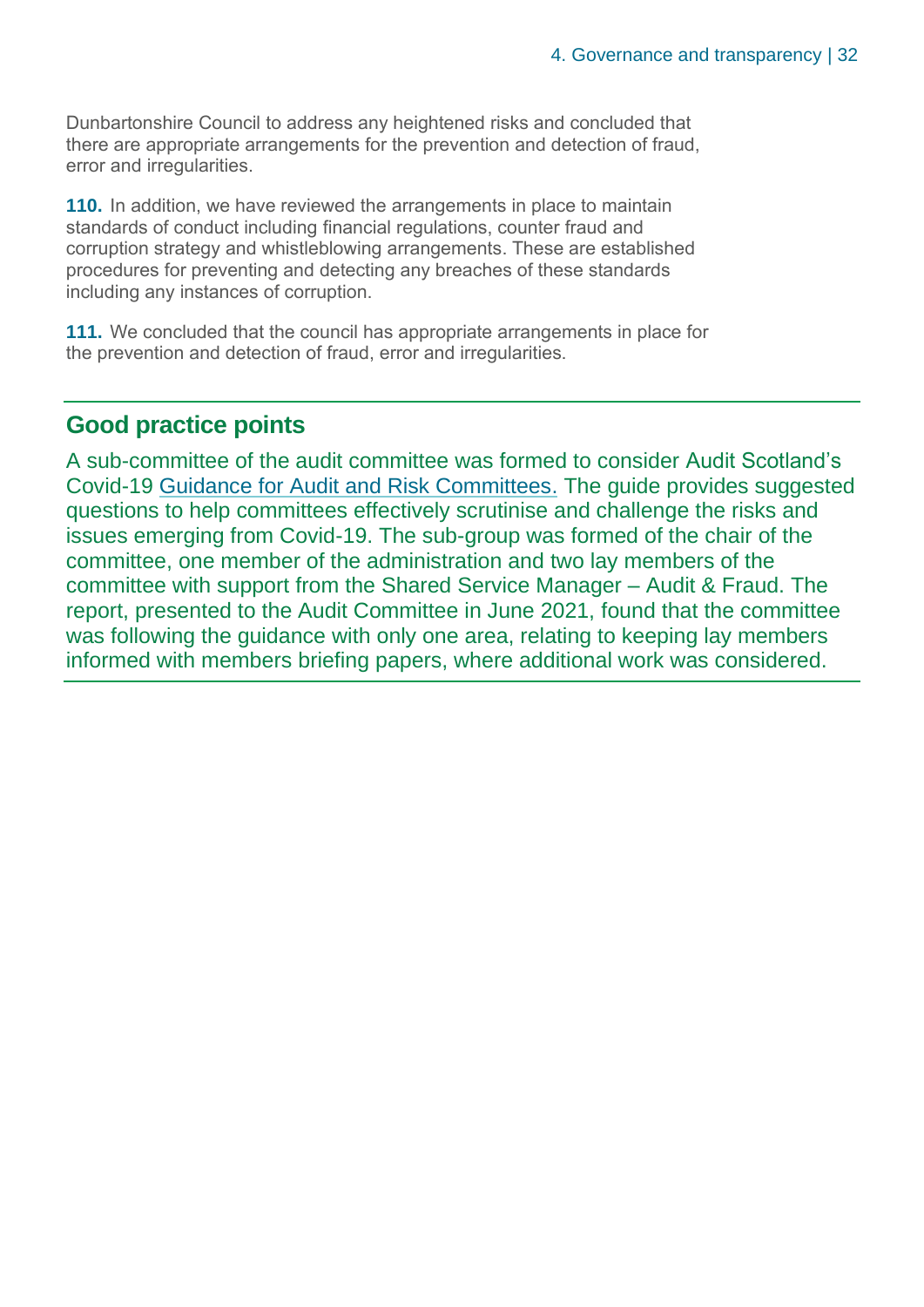## <span id="page-32-0"></span>**5. Best Value**

Using resources effectively and continually improving services.

### **Main judgements**

The council continues to make good progress in demonstrating evidence of improvement in its services and has a clear focus on delivering Best Value. The council has addressed the recommendations from the 2018 Best Value Assurance Report.

The council has effective systems in place to monitor and report its performance and drive continuous improvement.

The council's overall performance against national benchmarking shows a trend of long-term improvement. However the council reported a slight decline against its own set of strategic performance indicators for 2020/21.

Residents of West Dunbartonshire are generally satisfied with their services, with the highest levels of satisfaction with local schools in Scotland

#### **The council continues to make good progress in demonstrating evidence of improvement in its services and has a clear focus on delivering Best Value**

**112.** Best value is assessed over the five-year audit appointment, as part of the annual audit work. In addition, a Best Value Assurance Report (BVAR) for each council will be considered by the Accounts Commission at least once in this five-year period.

**113.** The [Best Value Assurance Report \(June 2018\)](https://www.audit-scotland.gov.uk/report/best-value-assurance-report-west-dunbartonshire-council) for West Dunbartonshire Council was published on 28 June 2018 and reported that the council had made significant improvements in how it works since the previous Best Value report in 2007. It highlighted that the council now demonstrates a focus on delivering Best Value and there was evidence of continuous improvement in its services. The report also included five recommendations which were endorsed by the Accounts Commission.

**114.** At its meeting on 29 August 2018, the council agreed a Best Value Assurance Improvement Plan which included actions to address all recommendations included in the BVAR. An update against the plan was reported to the Council meeting in February 2020. It noted that all recommendations within the BVAR Improvement Plan had been fully delivered and activity on driving Best Value will continue.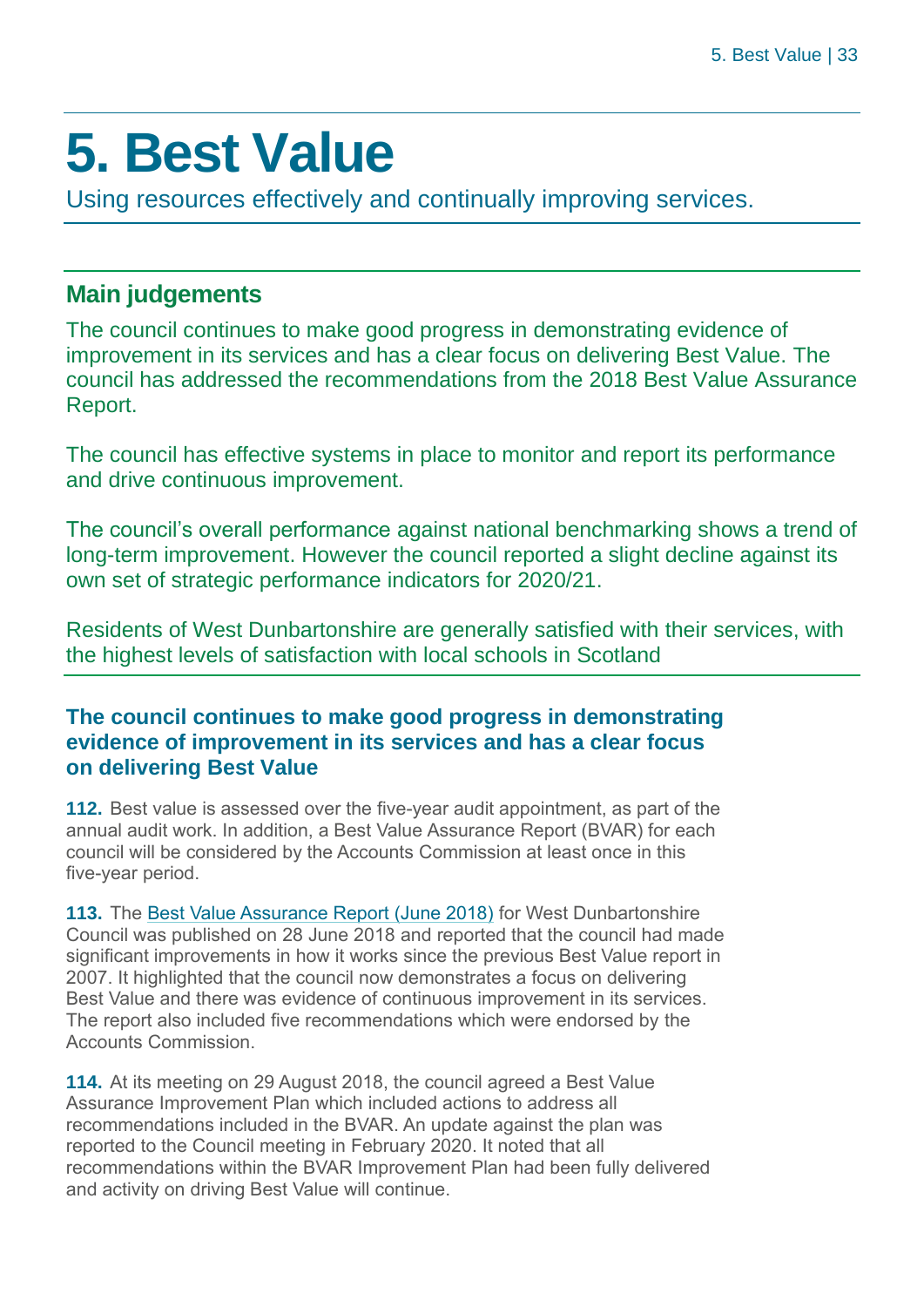**115.** In 2018/19 and 2019/20 we reported a summary of the progress made against the BVAR recommendations. Progress against the outstanding actions is summarised in [Exhibit 8.](#page-9-0)

#### **Exhibit 8 Progress against outstanding BVAR recommendations**

| <b>Recommendation</b>                                                                                                                                                                                                                  | Audit Scotland view on progress to date                                                                                                                                                                                                                                                                                                                                                                                                                                                                                                                                                                                                                                                                                                                                                                                                                                                                                                                                                                                                                                                                                                                                                                                                                                                                        |
|----------------------------------------------------------------------------------------------------------------------------------------------------------------------------------------------------------------------------------------|----------------------------------------------------------------------------------------------------------------------------------------------------------------------------------------------------------------------------------------------------------------------------------------------------------------------------------------------------------------------------------------------------------------------------------------------------------------------------------------------------------------------------------------------------------------------------------------------------------------------------------------------------------------------------------------------------------------------------------------------------------------------------------------------------------------------------------------------------------------------------------------------------------------------------------------------------------------------------------------------------------------------------------------------------------------------------------------------------------------------------------------------------------------------------------------------------------------------------------------------------------------------------------------------------------------|
| To reduce the level of slippage<br>on the capital plan, the council<br>should review its project<br>management processes.                                                                                                              | The review of the project management processes is complete. Covid-<br>19 has impacted on progress with the capital programme<br>As we detail in paragraphs 67 to 70, for 2020/21, the council has reported<br>slippage against the 2020/21 capital programme. Although the project<br>management improvements are complete, there are still delays in<br>progressing projects.<br>In 2020/21 these occurred for various reasons, not all of which were within<br>the council's control, and the pandemic was clearly a significant factor. We<br>will report an update in 2021/22.                                                                                                                                                                                                                                                                                                                                                                                                                                                                                                                                                                                                                                                                                                                             |
| Some staff are finding the pace<br>of change challenging and staff<br>absence remains an issue. The<br>council is taking positive steps<br>to try and address this and<br>should continue to explore<br>opportunities for improvement. | Improvement actions complete. There is evidence of improved<br>sickness levels in some services<br>We reported in 2018/19 that the council had taken a range of action to<br>support staff and tackle sickness absence levels. The impact of these<br>actions had not yet been reflected in the reported sickness absence figures,<br>but we accepted that delivering such improvement would be a longer-term<br>process.<br>The latest data from the Local Government Benchmarking Framework data<br>published showed that sickness absence per employee excluding teachers)<br>in West Dunbartonshire Council again decreased to an average of 11.4 days<br>FTE per employee. This now places the council below the Scotland-wide<br>average of 11.87 days lost.<br>A similar improvement can be seen with teachers, with a further<br>improvement of 5.46 FTE days lost in 2019/20, below the Scottish average<br>of 6.34 days.<br>The council's 2020/21 Annual Performance Report indicates that the<br>equivalent figures have improved further to 8.94 for employees and 1.84<br>days for teachers. It should be noted that this is in the context of the<br>pandemic where remote working was in place for many employees.<br>There remain concerns. The council has reported challenges in the Housing |
|                                                                                                                                                                                                                                        | Maintenance and Repairs team for example, where in September,<br>approximately 10% of the building services workforce was absent. The<br>highest reason given for absence was Covid-19.<br>We will continue to review what the council reports on its sickness levels to<br>ensure that the reported improvement and positive direction of travel is<br>maintained going forward.                                                                                                                                                                                                                                                                                                                                                                                                                                                                                                                                                                                                                                                                                                                                                                                                                                                                                                                              |

#### **The council has effective systems in place to monitor performance and drive continuous improvement, which support scrutiny of service performance**

**116.** The council has effective systems in place to monitor performance and drive continuous improvement. Members and officers effectively scrutinised how services perform: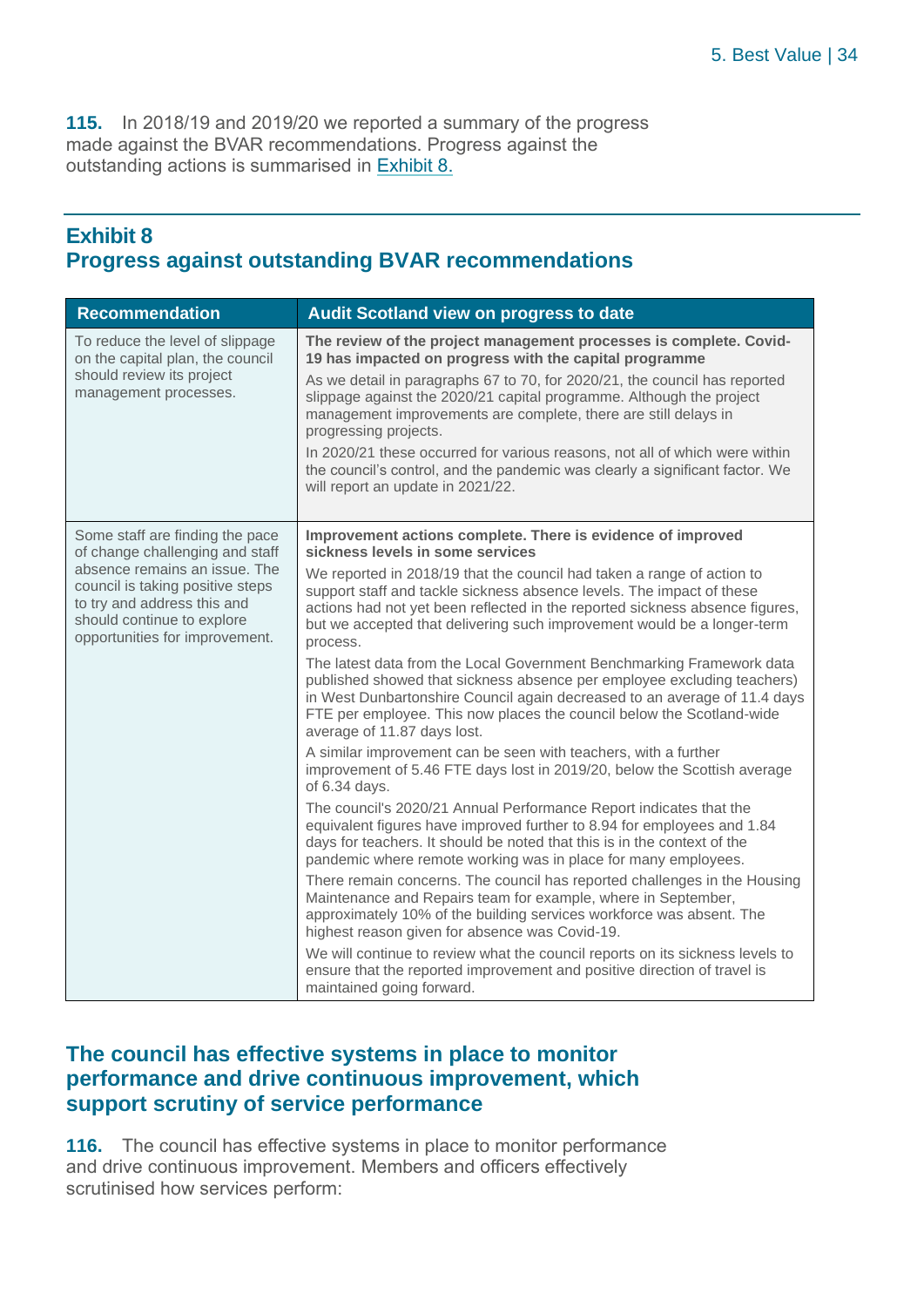- Each Strategic Service Management Team considers performance reports during routine management meetings.
- The Performance Monitoring and Review Group considers regular reports from across strategic areas through its online performance management system, Pentana. This monitors the performance indicators linked to the strategic plan.
- Service committees meet every quarter and get regular performance information.
- Service performance is reviewed through the Corporate Services Committee, Education Services Committee, Housing and Communities Committee and Infrastructure, Regeneration & Economic Development Committee and annually through the council.
- Officers and councillors have a good understanding of what the council has achieved and the challenges that remain.

**117.** Based on our attendance at Council and committee meetings during 2020/21 we have concluded that these performance monitoring and reporting arrangements continue to operate effectively and support scrutiny of service performance.

#### **There was a slight decline in performance against strategic indicators during 2020/21, with 15 per cent being significantly below target**

**118.** The Council's Strategic Plan 2017-22 contains five-year targets with monitoring and reporting on progress annually. Targets are set from a baseline and reviewed over time. Each target has annual milestones and performance against these is reported to the full Council each year in the annual performance report. These measures are considered the most relevant for evidencing the delivery of the key priority and outcome areas defined in the Strategic Plan.

**119.** The 2020/21 Annual Performance Report was reviewed by members in October 2021. This reported on progress against the milestones set for 2020/21 for the suite of 39 performance targets and showed that 49 per cent of targets were achieved during the year (down from 55 per cent in 2019/20) with 14 (36 per cent) of the targets narrowly missed and six (15 per cent) significantly missed, Exhibit 9.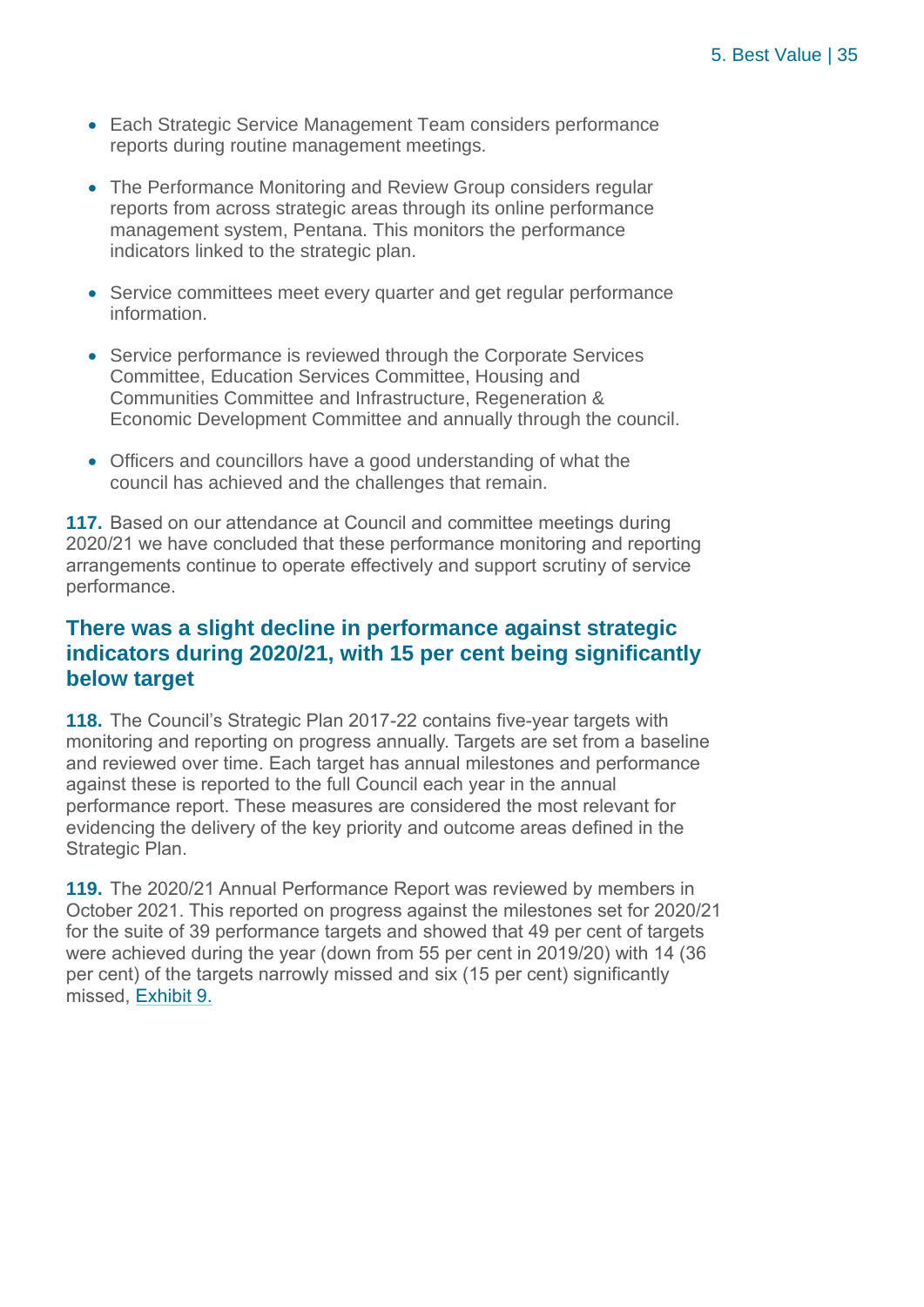#### **Exhibit 9 Performance against Strategic Plan key priority and outcome areas**

|                                                                                                          | 2019/20        |               |                                                            | 2020/21        |                |                |                |               |                |               |                 |               |
|----------------------------------------------------------------------------------------------------------|----------------|---------------|------------------------------------------------------------|----------------|----------------|----------------|----------------|---------------|----------------|---------------|-----------------|---------------|
| <b>Strategic Area</b>                                                                                    |                | <b>Green</b>  | <b>Red</b><br><b>Amber</b><br><b>Green</b><br><b>Amber</b> |                |                |                |                | <b>Red</b>    |                |               |                 |               |
|                                                                                                          | No.            | $\frac{0}{0}$ | No.                                                        | $\frac{0}{0}$  | No.            | $\frac{0}{0}$  | No.            | $\frac{0}{0}$ | No.            | $\frac{0}{0}$ | No.             | $\frac{9}{6}$ |
| A strong local economy<br>and improved job<br>opportunities                                              | 6              | 60            | 3                                                          | 30             | $\overline{1}$ | 10             | $\overline{4}$ | 40%           | 5              | 50%           | $\overline{1}$  | 10%           |
| Supported individuals,<br>families and carers<br>living independently<br>and with dignity                | 5              | 71            | $\overline{1}$                                             | 14             | $\overline{1}$ | 14             | $\overline{1}$ | 14%           | $\overline{4}$ | 57%           | $\overline{2}$  | 29%           |
| Meaningful<br>engagement with<br>active, empowered and<br>informed citizens who<br>feel safe and engaged | $\overline{2}$ | 33            | 3                                                          | 50             | $\overline{1}$ | 17             | $\overline{4}$ | 67%           | $\mathbf 1$    | 17%           | $\overline{1}$  | 17%           |
| Open, accountable &<br>accessible local<br>government                                                    | 5              | 100           | $\overline{0}$                                             | $\overline{0}$ | $\overline{0}$ | $\overline{0}$ | 5              | 100%          | $\overline{0}$ | 0%            | 0               | 0%            |
| <b>Efficient and effective</b><br>frontline services that<br>improve the everyday<br>lives of residents  | $\overline{4}$ | 33            | 5                                                          | 42             | 3              | 25             | 5              | 45%           | $\overline{4}$ | 36%           | $\overline{2}$  | 18%           |
| <b>Total</b>                                                                                             | 22             | 55            | 12                                                         | 30             | 6              | 15             | 19             | 49%           | 14             | 36%           | $6\phantom{1}6$ | 15%           |

**KEY: Green – Target met / Amber – Target narrowly missed / Red – Target significantly missed**

Source: West Dunbartonshire Council Annual Performance Report data 2019 and 2020/21

#### **Progress has been made in some areas but the challenges of poverty and inequality have been exacerbated by the effects of the pandemic**

**120.** From review of the underlying performance data for the 2020/21 Annual Performance Report we noted good progress has been made in a number of areas including:

- Sickness absence statistics, with both employee and teacher rates improving steadily each year
- increasing the overall resident satisfaction with council services overall, from 87% to 89%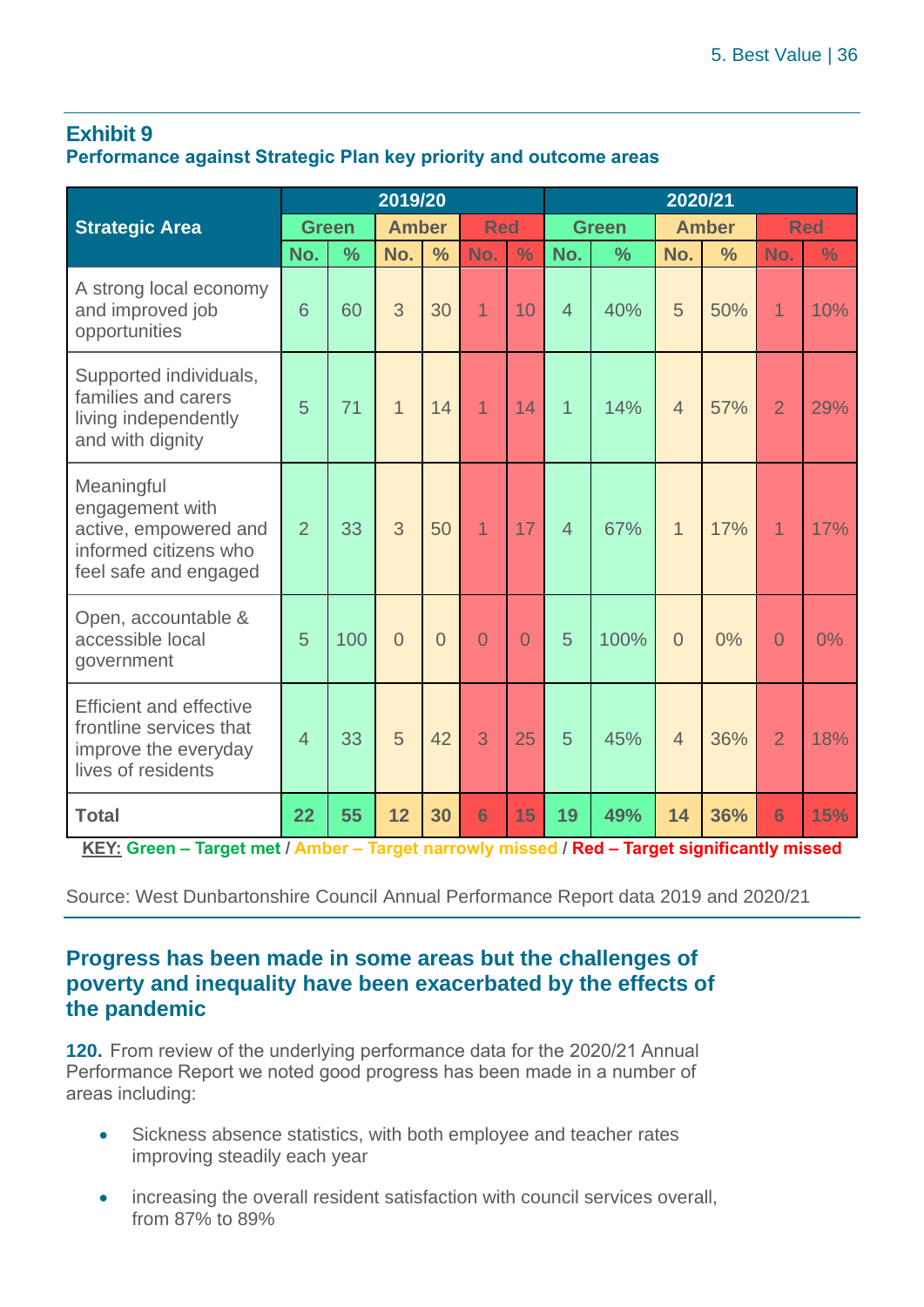**121.** However, there remains particular challenges in the following areas:

- The average tariff score for pupils in West Dunbartonshire Council's most deprived areas
- Percentage of households in fuel poverty (30%)
- Percentage of citizens who agree the council listen to community views when designing and delivering services (67%)
- Percentage of total household waste that is recycled (34%)

#### **The council's overall performance against national benchmarking shows a trend of long-term improvement**

**122.** The council participates in the Local Government Benchmarking Framework (LGBF). The framework brings together a wide range of information about how all Scottish councils perform in delivering services, including the cost of services and how satisfied citizens are with them. The council says that the use of the LGBF allows it to self-assess its performance across years, and to compare performance with peers against an agreed suite of performance indicators, which will assist in achieving best practice and efficiencies.

**123.** The most recent [National Benchmarking Overview Report 2019/20](https://www.improvementservice.org.uk/benchmarking/reports) by the Improvement Service indicates there are signs of strain in performance, satisfaction, and system capacity beginning to emerge as a whole across Scotland. Performance improvements gained in recent years are now beginning to slow or decline across all key service areas. The report recognises that there are long-term funding pressures on councils and local services.

**124.** Exhibit 10 shows the council's pace of improvement since 2015/16 compared to Scotland as a whole. This shows the number of indicators in the lowest quartile is relatively static at 28 per cent in recent years, but the number of indicators in the top two quartiles has also increased (from 53 per cent to 58 per cent) over the same period.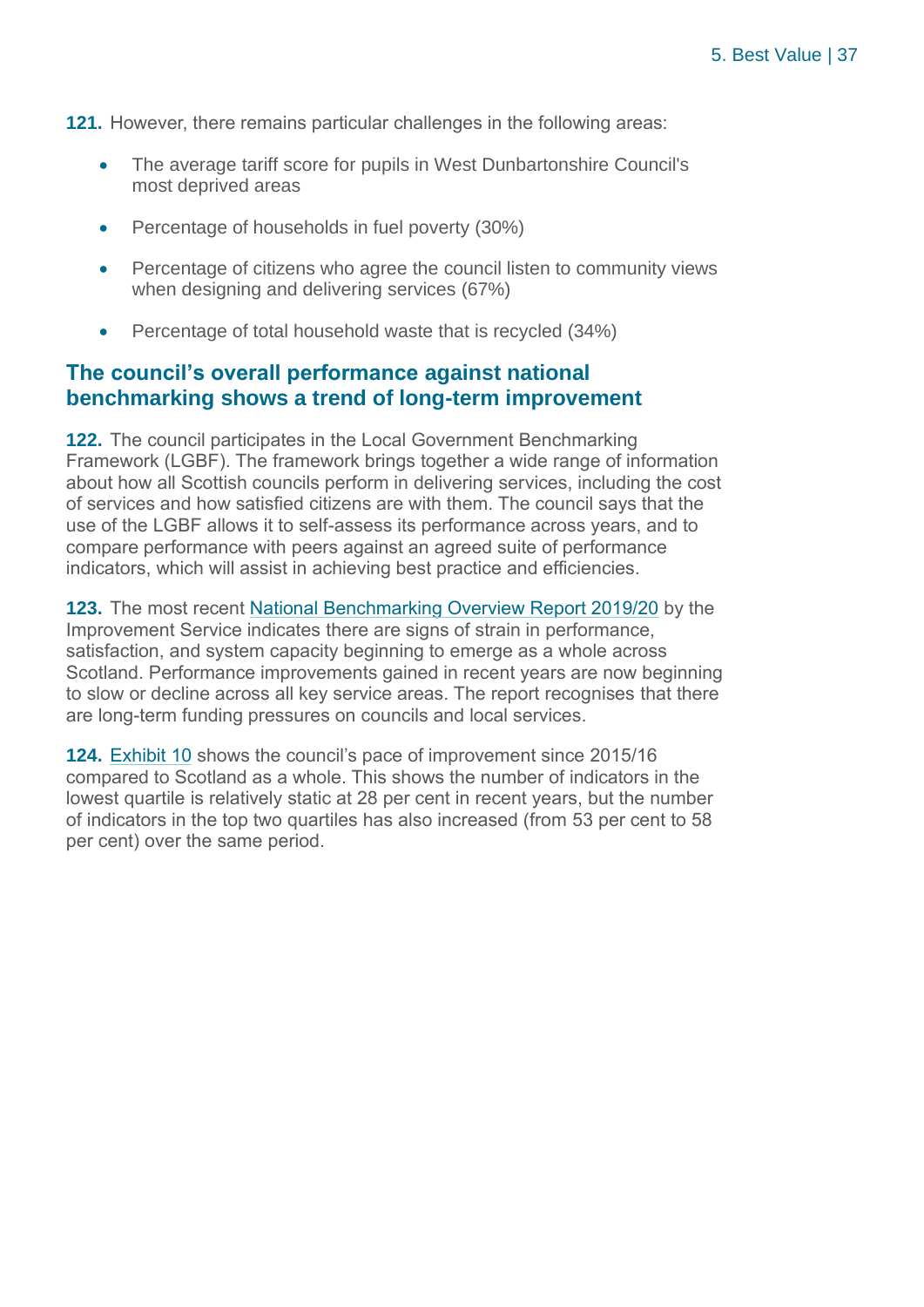

#### **Exhibit 10 Performance on Local Government benchmark framework (LGBF) indicators over time**

*Note: 1. The analysis is based on 40, mainly outcomes-based, indicators which were reported every year within the five-year period. The analysis excludes satisfaction and most cost-based indicators as high or low cost cannot be easily determined as positive or negative as these may be influenced by a council's priorities and local circumstances. Due to comparability issues, indicators related to education attainment have also been excluded.*

*2. The collection of some social care data included in the analysis was impacted by Covid-19 and these indicators have therefore been calculated slightly differently for 2019/20.*

Source: Audit Scotland; and Local Government Benchmarking Framework, Improvement Service, 2019/20

#### **Surveys show that residents of West Dunbartonshire are generally satisfied with a range of key services, with the highest levels of satisfaction with local schools in Scotland**

**125.** The council has also achieved positive results for service satisfaction. The LGBF data includes indicators that assess residents' satisfaction with local services provided by the council and West Dunbartonshire Leisure Trust. These are based on results from national surveys but do not include, for example, satisfaction indicators on adult social care or housing. The latest data shows that the council's performance was in the top half for all seven of the reported satisfaction indicators, Exhibit 11, with satisfaction levels with local schools being the highest in Scotland for the second year running.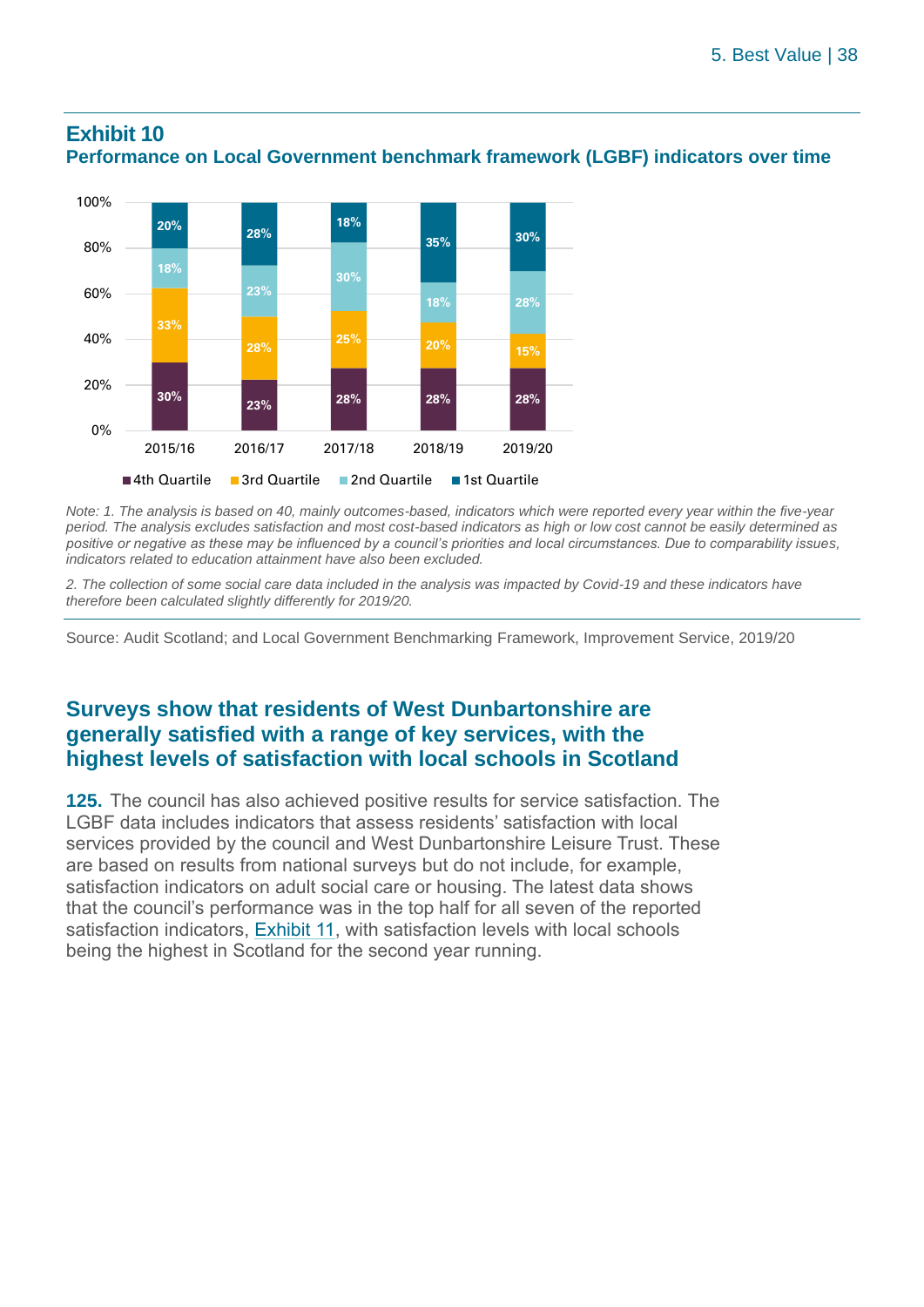#### **Exhibit 11 Performance against LGBF service satisfaction indicators – 2019/20**

| <b>Indicator</b>                               | <b>Satisfaction</b><br>level (%) | <b>Ranking out of</b><br><b>32 Scottish</b><br><b>local</b><br><b>authorities</b> | <b>Range of</b><br>performance<br>across local<br>authorities (%) |
|------------------------------------------------|----------------------------------|-----------------------------------------------------------------------------------|-------------------------------------------------------------------|
| Adults satisfied with local<br>schools         | 87.8                             | 1                                                                                 | 58-88                                                             |
| Adults satisfied with refuse<br>collection     | 82.6                             | 8                                                                                 | 56-91                                                             |
| Adults satisfied with street<br>cleaning       | 68.9                             | 9                                                                                 | 51-78                                                             |
| Adults satisfied with leisure<br>facilities    | 74.1                             | 10                                                                                | 38-91                                                             |
| Adults satisfied with libraries                | 85                               | 3                                                                                 | 49-92                                                             |
| Adults satisfied with museums<br>and galleries | 69.2                             | 12                                                                                | 43-90                                                             |
| Adults satisfied with parks and<br>open spaces | 86.5                             | 13                                                                                | 38-91                                                             |

*Note: Satisfaction levels are based on average responses to Scottish Household Surveys for 2017 to 2020..* 

Source: Local Government Benchmarking Framework, Improvement Service, 2019/20

#### **The council is meeting statutory performance indicators (SPIs) expectations on reporting its performance to the public**

The Accounts Commission has a statutory responsibility to define the performance information that councils must publish. In turn, councils have their own responsibility, under their Best Value duty, to report performance to the public. The commission does not prescribe how councils should report this information but expects them to provide the public with fair, balanced, and engaging performance information.

**126.** The Accounts Commission issued a revised 2018 Statutory Performance Information Direction in December 2018 which requires a council to report:

- Its performance in improving local public services provided by the council (on its own and with its partners and communities), and progress against agreed desired outcomes
- Its own assessment and independent audit assessments of how it is performing against its duty of Best Value, and how it plans to improve these assessments and how it (with its partners where appropriate) has engaged with and responded to its diverse communities.

**127.** West Dunbartonshire Council continues to participate in the Local Government Benchmarking Framework and publish this data and a range of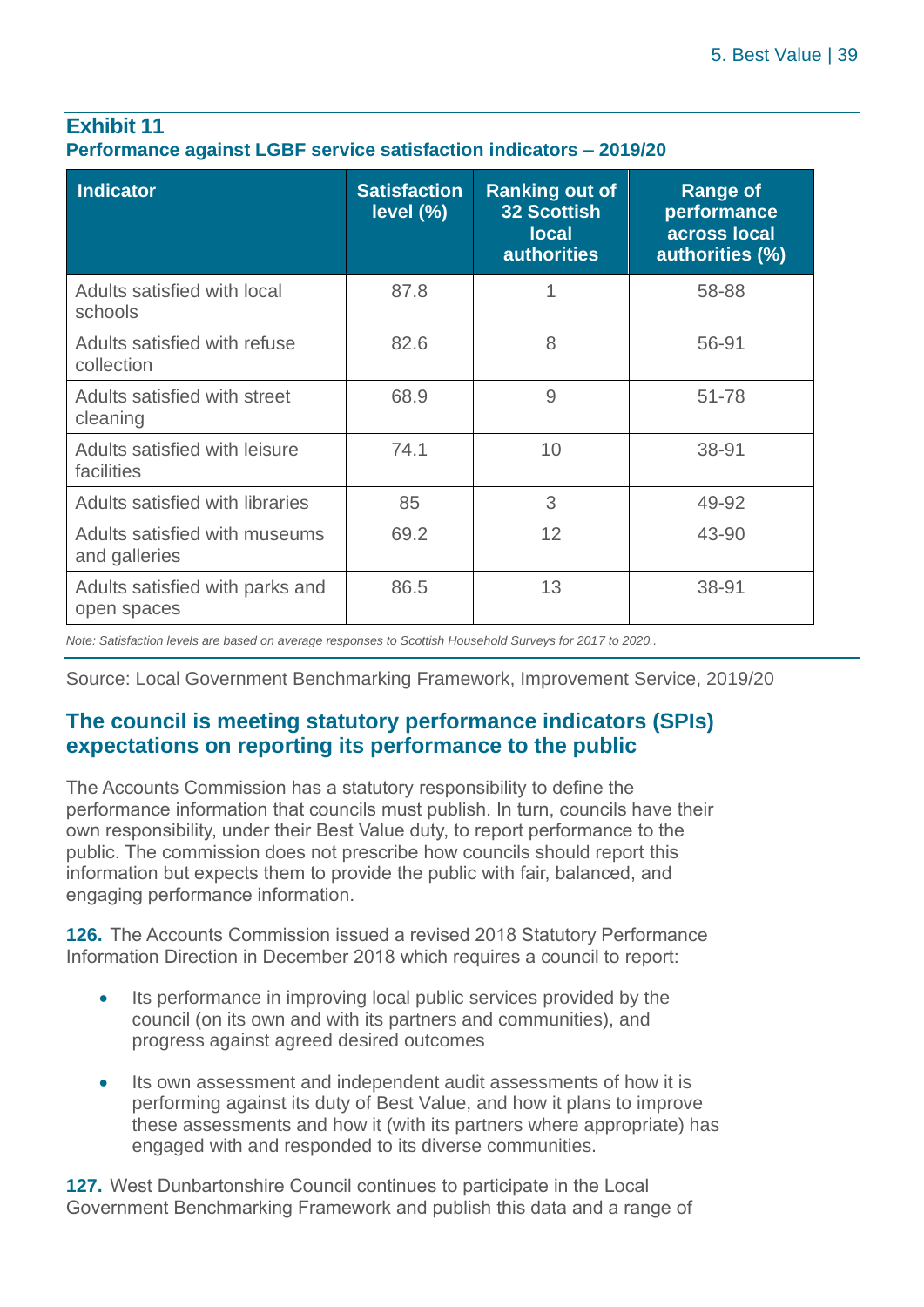other performance information on the council website which adequately covers the requirements set out in the SPI direction issued by the Accounts Commission. As noted above, the council agreed a Best Value Assurance Improvement Plan in response to the 2018 BVAR and progress was reported to Council in February 2020.

#### **National performance audit reports**

**128.** Audit Scotland carries out a national performance audit programme on behalf of the Accounts Commission and the Auditor General for Scotland. During 2020/21, Audit Scotland published a number of reports were issued which may be of interest to the body. These are outlined in [Appendix 3.](#page-51-0)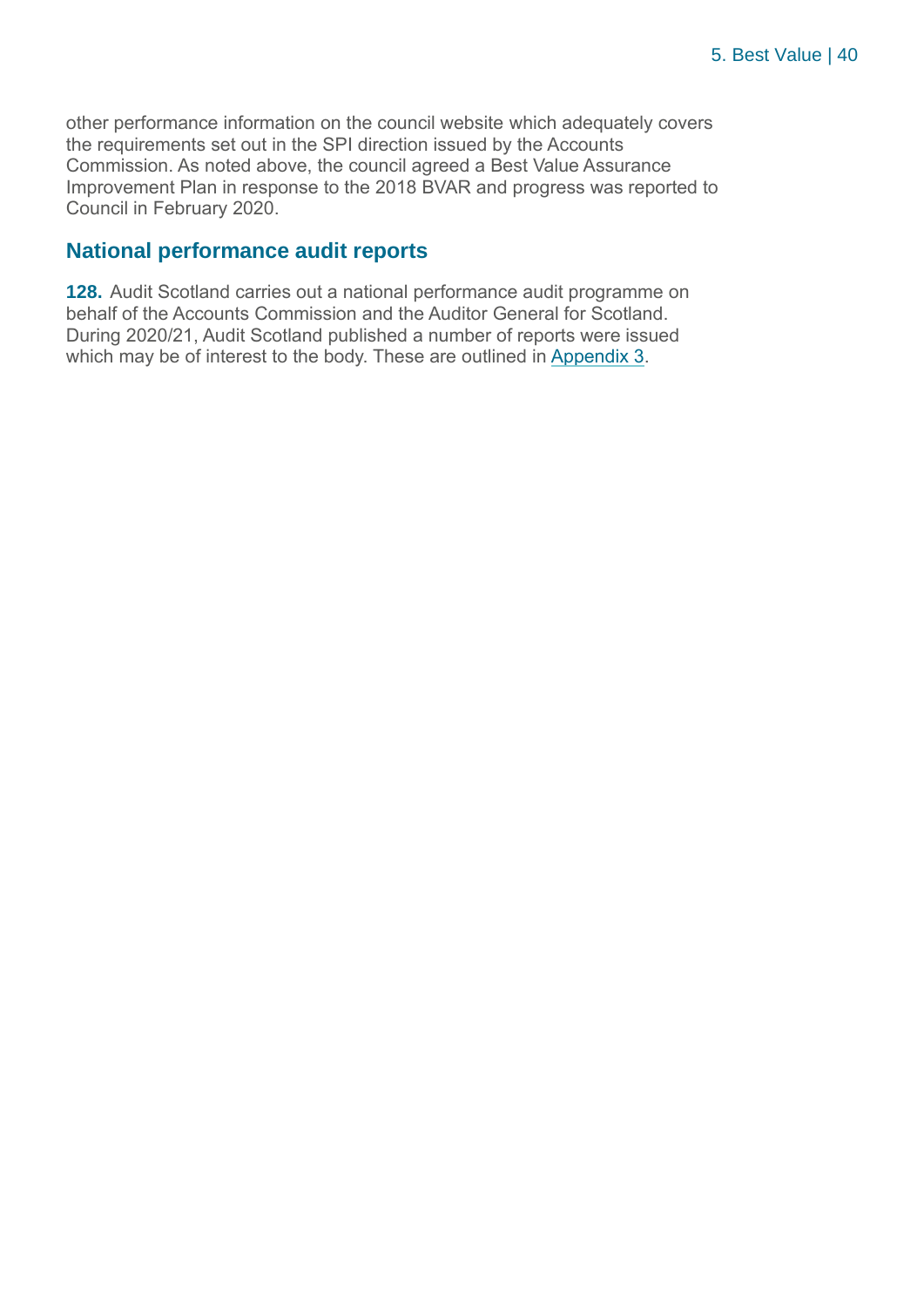## <span id="page-40-0"></span>**Appendix 1** Action plan 2020/21

#### **2020/21 recommendations**

| <b>Issue/risk</b>                                                                                                                                                                                                                                                                                                                                                                                                                                                                                                                                                       | <b>Recommendation</b>                                                                                                                                  | <b>Agreed management</b><br>action/timing                                                                                                                    |
|-------------------------------------------------------------------------------------------------------------------------------------------------------------------------------------------------------------------------------------------------------------------------------------------------------------------------------------------------------------------------------------------------------------------------------------------------------------------------------------------------------------------------------------------------------------------------|--------------------------------------------------------------------------------------------------------------------------------------------------------|--------------------------------------------------------------------------------------------------------------------------------------------------------------|
| 1. Analysis of rent arrears<br>Our review of the underlying<br>records for the Housing<br>Revenue Account (HRA)<br>identified that the council is<br>currently unable to analyse<br>overdue rent arrears by age<br>of the debt.<br>Risk – the disclosures in<br>the accounts for rent<br>arrears may contain errors,<br>and the council may be<br>unable to adequately<br>identify rent arrears which<br>should be written off.                                                                                                                                         | The council should explore<br>improving its systems<br>capability to provide an<br>analysis of rent arrears by<br>age of the debt.<br>Paragraphs 60-63 | An extract will be developed<br>from the Housing<br>Management System.<br><b>Chief Officer - Housing and</b><br><b>Employability</b><br><b>31 March 2022</b> |
| 2. Review of rent model<br>The council's current rent<br>model for its housing stock,<br>which bases charges on<br>property size, property type<br>and general quality was<br>implemented in June 2010 at<br>a meeting of the Housing,<br><b>Environment and Economic</b><br>Development Committee. At<br>that time, the committee<br>resolved that the model was<br>due for review no more than<br>10 years after<br>implementation, meaning that<br>the review is now overdue.<br>Risk – the rent model does<br>not meet the needs of the<br>council and its tenants. | The rent model should be<br>reviewed to ensure it meets<br>the needs of the council and<br>its tenants.<br>Paragraph 66                                | The rent model will be<br>reviewed and reported to<br>Council.<br><b>Chief Officer - Housing and</b><br><b>Employability</b><br>30 June 2022                 |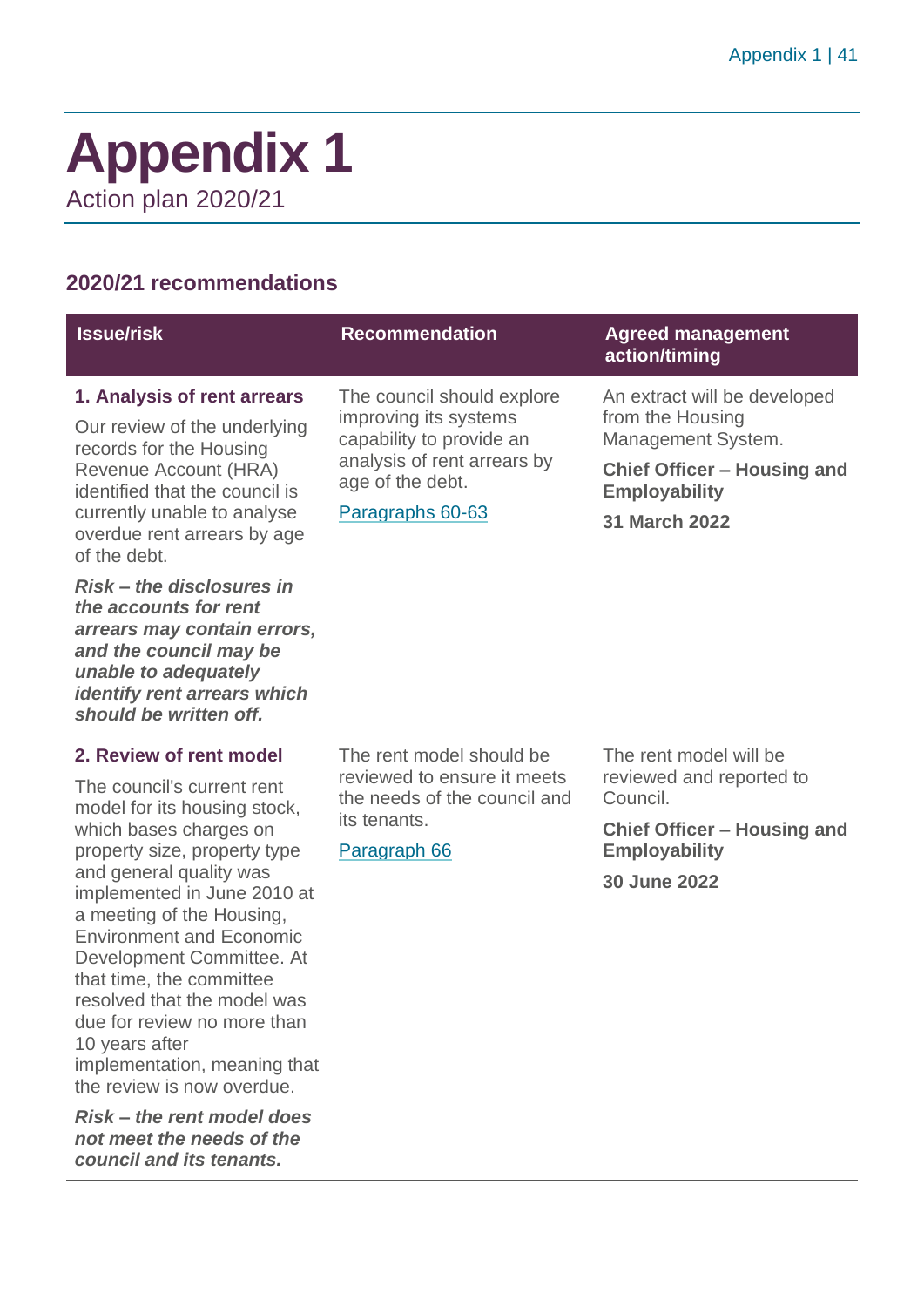| <b>Issue/risk</b> |
|-------------------|
|-------------------|

**Issue/risk Recommendation Agreed management action/timing**

#### **Recommendations for charities administered by West Dunbartonshire Council**

#### **CH1. Governance and investment documentation**

As previously reported:

• The Deed of Trust for the Dunbartonshire Educational Trust Scheme 1962 and UIE award require to be updated.

• The governing documentation for the McAuley Price for Mathematics is not available and a new trust deed is required.

*There is a risk that the Trust does not hold the title to the investment. There is also a risk of delay in issuing awards.* 

#### **CH2. Dormant trusts**

As previously reported, some of the trusts have been dormant for a number of years and annual activity on all trusts is minimal.

*There is a risk that funds are lying dormant and do not provide public benefit* Management should progress these issues to ensure that adequate governance and investment document is maintained for all trust funds administered by West Dunbartonshire Council.

Paragraphs 37-47

Following correspondence with the Scottish Charity Regulator (OSCR), the Council submitted to OSCR an Application for Approval of a Charity Reorganisation Scheme under Section 39 of the Charities and Trustee Investment (Scotland) Act 2005. The response of OSCR is awaited.

Work will continue to finalise and renew the Deeds of Trust and options around the investment documentation.

**Chief Officer – Regulatory & Regeneration**

**31 March 2022**

Options on ensuring the Trusts are active and not dormant will be reviewed and appropriate actions implemented, including any reports to members for approval.

**Chief Officer - Resources 31 March 2022**

awards. Paragraphs 37-47

The council should

of amalgamation and

investigate whether schemes

rationalisation of trust funds could be prepared that would allow, through the alteration of objects and the merging and de-restriction of funds, increased flexibility in terms of potential beneficiaries and

#### **Follow-up of prior year recommendations**

| <b>Issue/risk</b>                                       | <b>Recommendation</b>                                                                                                 | <b>Agreed management</b><br>action/timing                                                         |
|---------------------------------------------------------|-----------------------------------------------------------------------------------------------------------------------|---------------------------------------------------------------------------------------------------|
| <b>PY1. General fund loans</b><br>fund repayments       | Management should review<br>the scheduling of the general<br>fund loans fund repayments<br>to ensure they comply with | <b>Complete</b><br>We have reviewed the<br>scheduling of loans fund<br>repayments for 2020/21 and |
| The scheduled loans fund<br>repayments were adjusted by |                                                                                                                       |                                                                                                   |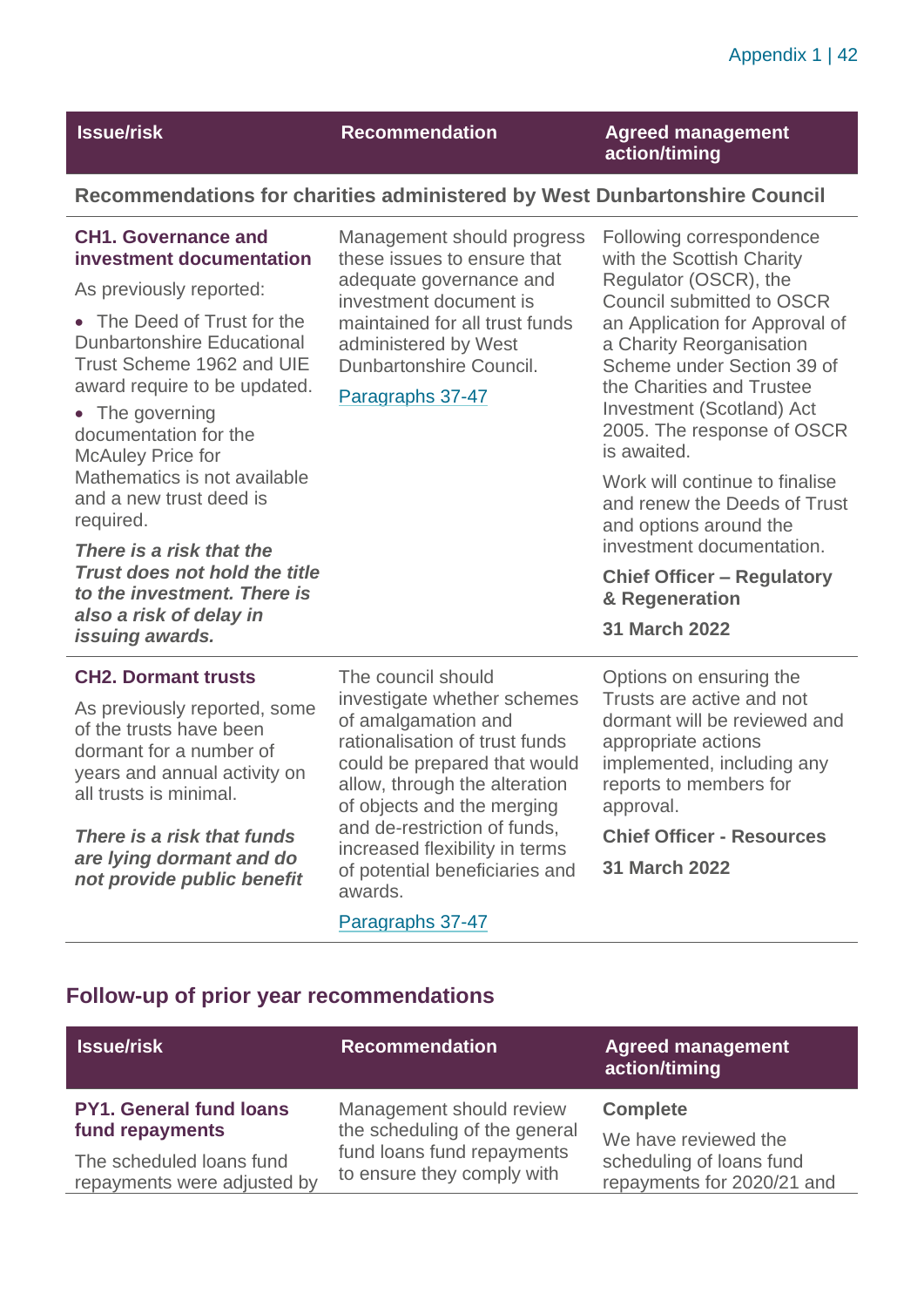### Appendix 1 | 43

| <b>Issue/risk</b>                                                                                                                                                                                                                                                                                                                                                                           | <b>Recommendation</b>                                                                                           | <b>Agreed management</b><br>action/timing                                                                                                                       |
|---------------------------------------------------------------------------------------------------------------------------------------------------------------------------------------------------------------------------------------------------------------------------------------------------------------------------------------------------------------------------------------------|-----------------------------------------------------------------------------------------------------------------|-----------------------------------------------------------------------------------------------------------------------------------------------------------------|
| £1.6 million to mitigate the<br>impact of budget pressures.<br>The loans fund repayments<br>do not comply with the<br>council's accounting policy.<br>This is reported as an<br>unadjusted misstatement in<br>the accounts.<br>Management should review<br>the scheduling of the general<br>fund loans fund repayments<br>to ensure they comply with<br>the council's accounting<br>policy. | the council's accounting<br>policy.                                                                             | confirmed that they are in line<br>with the council's policies.                                                                                                 |
| PY2. Untaken annual leave<br>accrual                                                                                                                                                                                                                                                                                                                                                        | Management should review<br>its procedures for calculating                                                      | <b>Complete</b>                                                                                                                                                 |
| Our review of the untaken<br>annual leave accrual<br>identified an error within the<br>calculations. 17 members of<br>staff were duplicated within<br>two tabs. This resulted in a<br>decrease of £85,000 in the<br>accrual.<br>There is a risk that the<br>annual leave accrual is not<br>properly calculated.                                                                             | the annual leave accrual.                                                                                       | We reviewed the<br>methodology and working<br>papers which support the<br>calculation of the untaken<br>leave accrual. No issues<br>were identified in 2020/21. |
| <b>PY3. Financial guarantees</b>                                                                                                                                                                                                                                                                                                                                                            | Management should ensure                                                                                        | <b>Complete</b>                                                                                                                                                 |
| <b>West Dunbartonshire Council</b><br>issued letters of comfort of<br>both West Dunbartonshire<br>Leisure Trust and Clydebank<br>Property Company.                                                                                                                                                                                                                                          | that details of any financial<br>guarantees provided are<br>adequately disclosed within<br>the annual accounts. | Appropriate disclosures have<br>been made in the 2020/21<br>accounts relating to the<br>financial guarantees<br>provided.                                       |
| These letters were provided<br>due to the ongoing<br>circumstances surrounding<br>Covid-19 and constitute as<br>financial guarantees.<br>However, the detail had not<br>been included in the annual<br>accounts.                                                                                                                                                                            |                                                                                                                 |                                                                                                                                                                 |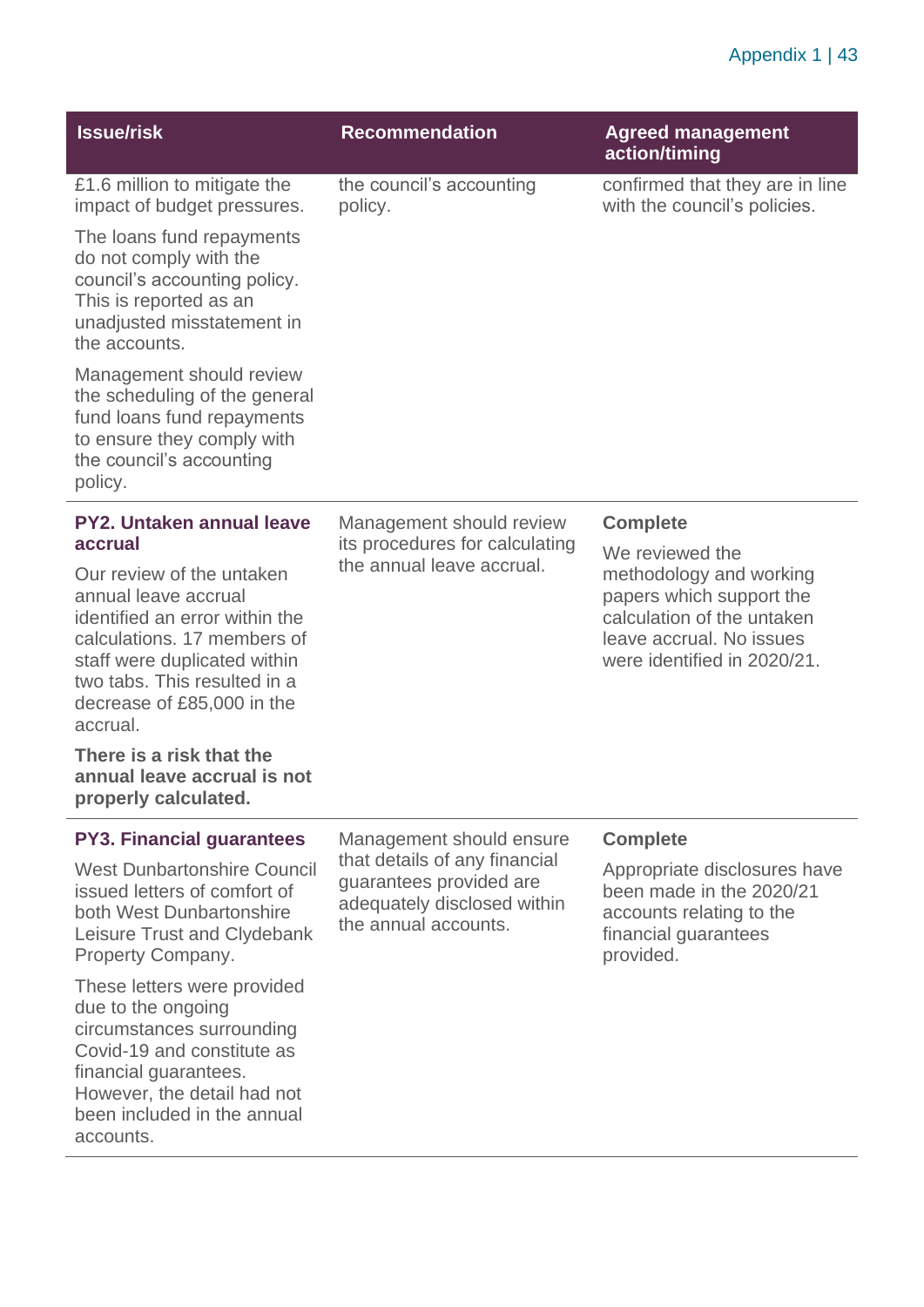| <b>Issue/risk</b>                                                                                                                                                                                                                                                                        | <b>Recommendation</b>                                                                                                                                                                                                         | <b>Agreed management</b><br>action/timing                                                                                                                                                                                                                                                        |
|------------------------------------------------------------------------------------------------------------------------------------------------------------------------------------------------------------------------------------------------------------------------------------------|-------------------------------------------------------------------------------------------------------------------------------------------------------------------------------------------------------------------------------|--------------------------------------------------------------------------------------------------------------------------------------------------------------------------------------------------------------------------------------------------------------------------------------------------|
| There is a risk that the<br>annual accounts are not<br>complete and transparent.                                                                                                                                                                                                         |                                                                                                                                                                                                                               |                                                                                                                                                                                                                                                                                                  |
| <b>PY4. Debtors and creditors</b><br>overstatement                                                                                                                                                                                                                                       | Management should review<br>the year-end procedures to                                                                                                                                                                        | Ongoing                                                                                                                                                                                                                                                                                          |
| After the submission of the<br>unaudited accounts, the<br>council identified an error<br>within receivables and<br>payables. Both were<br>overstated by £0.670 million,<br>resulting in a nil net effect.<br>There is a risk that the<br>figures in the Balance<br>Sheet are overstated. | ensure that journals are<br>correctly posted.                                                                                                                                                                                 | As reported in <b>Exhibit 2, our</b><br>review of supporting<br>documentation for trade<br>payables identified a £1.3m<br>prepayment which resulted in<br>an adjustment to both debtors<br>and creditors. Management<br>should continue to ensure<br>that journals are reviewed for<br>accuracy. |
| <b>PY5. Capital project delays</b>                                                                                                                                                                                                                                                       | When developing future                                                                                                                                                                                                        | Ongoing                                                                                                                                                                                                                                                                                          |
| There were significant delays<br>in a number of capital<br>projects during 2019/20. The<br>nature and scale of some of<br>these delays suggest that<br>there is still a level of<br>optimism bias when setting<br>project start dates for the<br>annual capital programme.               | capital programmes officers<br>should ensure they set<br>realistic start dates for each<br>project, and give due<br>consideration to all factors<br>that could impact on the<br>commencement and progress<br>of each project. | As we have reported in<br>paragraph 69, 34 per cent of<br>the capital programme has<br>been identified as slippage,<br>suggesting there remains a<br>level of unrealistic or overly<br>optimistic scheduling.                                                                                    |
| There is a risk that the<br>delivery of the annual<br>capital programme is<br>impacted by unrealistic or<br>overly optimistic<br>scheduling.                                                                                                                                             |                                                                                                                                                                                                                               |                                                                                                                                                                                                                                                                                                  |
| <b>PY6. Revised financial</b><br>plans to reflect Covid-19                                                                                                                                                                                                                               | The council should review its<br>long-term financial strategy to                                                                                                                                                              | <b>Complete</b>                                                                                                                                                                                                                                                                                  |
| The council's long-term<br>financial strategy was<br>developed prior to the Covid-<br>19 pandemic.                                                                                                                                                                                       | reflect the impact of Covid-19<br>on the council's finances<br>going forward, including<br>scenario planning of key<br>financial assumptions.                                                                                 | We reviewed the most recent<br>long-term financial plan and<br>our findings are reported at<br>Paragraph 86. The plan<br>adequately reflects the<br>significant impact of Covid-19<br>on the council's future<br>finances.                                                                       |
| The assumptions made in<br>the Council's long-term<br>financial strategy are out of<br>date as they do not take<br>into account the financial<br>impact of Covid-19.                                                                                                                     |                                                                                                                                                                                                                               |                                                                                                                                                                                                                                                                                                  |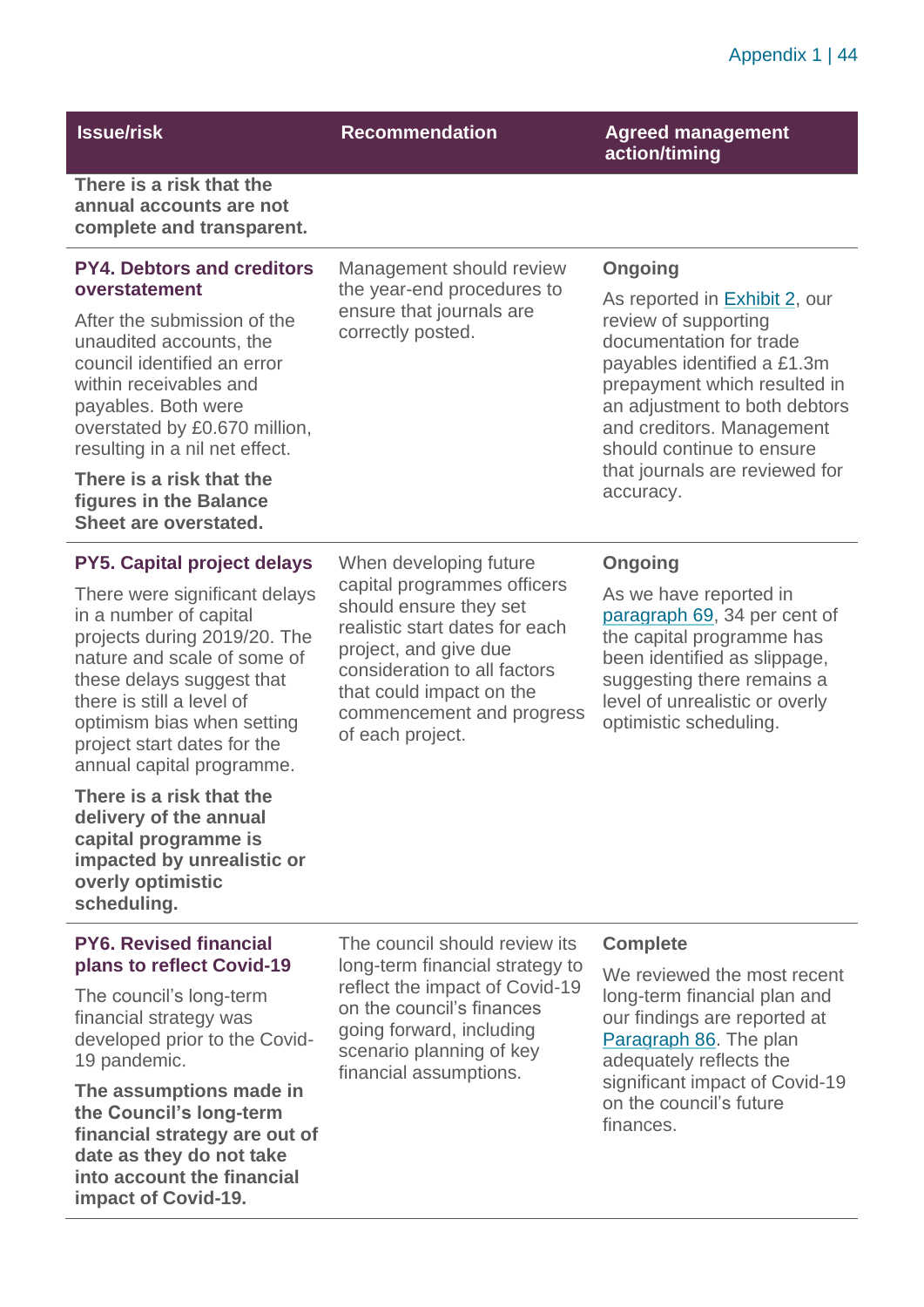#### Appendix 1 | 45

prudential target for 2020/21

has been met.

| <b>Issue/risk</b>                                                                                                                                                                                                                                                                                                                                 | <b>Recommendation</b>                                                                                                                      | <b>Agreed management</b><br>action/timing                                                                                                                                                                                                                                                                                                                            |
|---------------------------------------------------------------------------------------------------------------------------------------------------------------------------------------------------------------------------------------------------------------------------------------------------------------------------------------------------|--------------------------------------------------------------------------------------------------------------------------------------------|----------------------------------------------------------------------------------------------------------------------------------------------------------------------------------------------------------------------------------------------------------------------------------------------------------------------------------------------------------------------|
| <b>PY7. Uncommitted general</b><br>fund balance<br>The uncommitted general<br>fund balance of £2,752<br>million at 31 March 2020 was<br>below the prudential reserve<br>target of £4.122 million, set<br>by the Council for 2019/20. In<br>addition, Covid-19 is placing<br>a significant financial<br>pressure on the council<br>during 2020/21. | The Council should consider<br>how the uncommitted general<br>fund balance could be<br>increased back to the<br>prudential reserve target. | <b>Complete</b><br>At the council meeting in<br>November 2021, the long-<br>term financial strategy was<br>refreshed and the prudential<br>target was set at two per cent<br>of the net budget. As reported<br>in the annual accounts, the<br>prudential reserves target for<br>the general fund is now £3m<br>and the level of reserves is<br>£3.337m. The level of |
| Thara is a risk that tha                                                                                                                                                                                                                                                                                                                          |                                                                                                                                            | reserves remains low, but the                                                                                                                                                                                                                                                                                                                                        |

**There is a risk that the council will not have sufficient free reserves to respond to future unforeseen events.**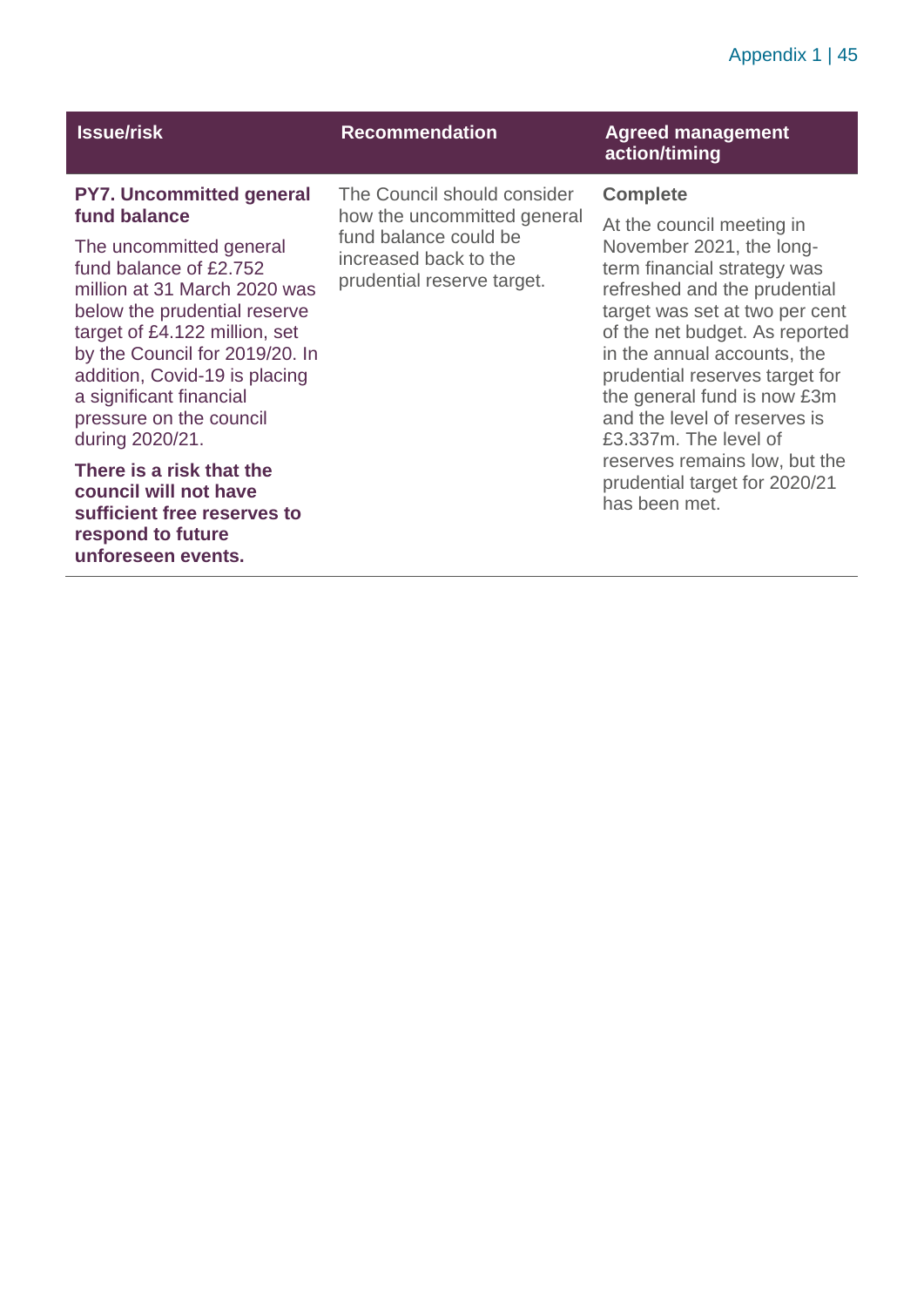# <span id="page-45-0"></span>**Appendix 2**

Significant audit risks identified during planning

The table below sets out the audit risks we identified during our planning of the audit and how we addressed each risk in arriving at our conclusion. The risks are categorised between those where there is a risk of material misstatement in the annual accounts and those relating our wider responsibility under the [Code](http://www.audit-scotland.gov.uk/report/code-of-audit-practice-2016)  [of Audit Practice 2016.](http://www.audit-scotland.gov.uk/report/code-of-audit-practice-2016)

#### **Audit risk Assurance procedure Results and conclusions**

**1. Risk of material misstatement due to fraud caused by the management override of controls**

International Auditing Standards require that audits are planned to consider the risk of material misstatement in the financial statements caused by fraud, which is presumed to be a significant risk in any audit. This includes the risk of fraud due to management override of controls.

• Review of the Annual Governance Statement and the assurances obtained by the Section 95 officer in support of the statement.

- Detailed testing of journal entries.
- Review of accounting estimates.
- Focused testing of accruals and prepayments.
- Evaluation of significant transactions that are outside the normal course of business.

No unusual or inappropriate transactions were identified as part of the detailed testing of journal entries.

A review of accounting estimates did not show any instance of bias.

Focussed testing of regularity and cut-off assertions did not reveal any lapses in controls.

No significant transactions outside the normal course of council business were identified.

**Our conclusion is that there is no evidence of management override of controls**

#### **2. Risk of material misstatement caused by fraud in revenue recognition**

As set out in ISA (UK) 240, there is a presumed risk of fraud in the recognition of income.

The extent and complexity of the council's funding streams means there is a risk that income may be misstated and result in material

- Analytical procedures on significant income streams.
- Detailed testing of revenue transactions focussing on the areas of greatest risk.
- Review of budget monitoring reports focussing on significant budget variances.

**Results and conclusion:** On completion of our interim work for 2020/21 we reconsidered this risk considering the results of our interim audit work and the requirements laid out in auditing standards. As a result, we have now rebutted the presumption that a significant material risk exists from fraud over income recognition. This is based on the extent of income which is received from other parts of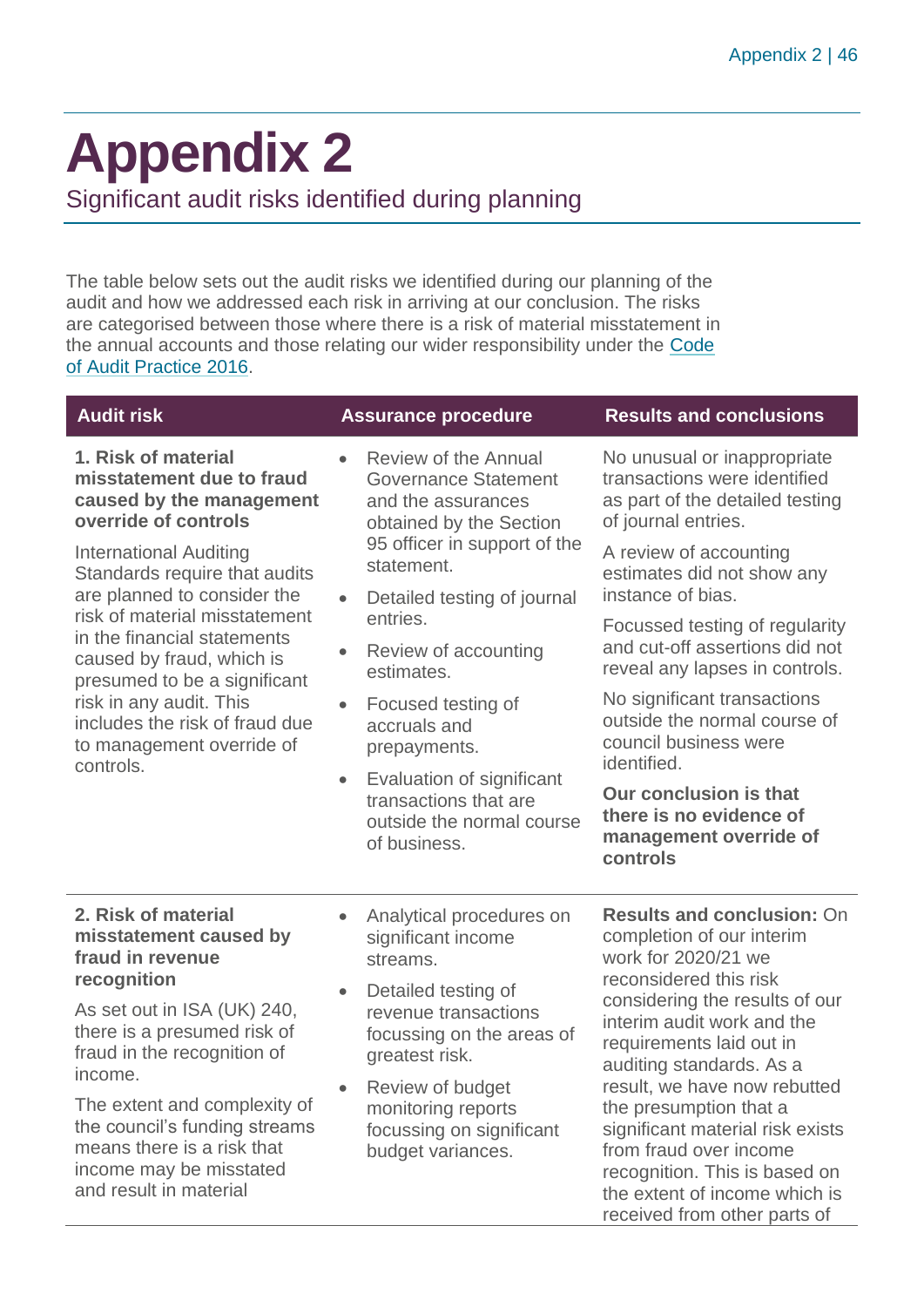|  | Andit risk |  |
|--|------------|--|

misstatement in the financial statements.

#### **3. Risk of material misstatement caused by fraud in expenditure**

As most public-sector bodies are net expenditure bodies, the risk of fraud is more likely to occur in expenditure. There is a risk that expenditure may be misstated resulting in a material misstatement in the financial statements.

The extent and complexity of the council's expenditure means there is a risk that expenditure may be misstated and result in a material misstatement in the financial statements.

- Analytical procedures on significant expenditure streams.
- Detailed testing of expenditure transactions, including cut-off testing, focussing on the areas of greatest risk.
- Audit testing of grants, including the sample testing of expenditure and housing benefit transactions.
- Review of budget monitoring reports focussing on significant budget variances.
- Audit work on the National Fraud Initiative matches.

#### Assurance procedure **Results and conclusions**

the public sector, including Scottish Government Funding.

**Results and conclusion:** On completion of our interim audit work for 2020/21 we reconsidered this risk taking into account the results of our interim audit work and the requirements laid out in auditing standards. As a result, we have now rebutted the presumption that a significant material risk exists from fraud over expenditure. This is based on the extent of expenditure which is issued to other parts of the public sector, including expenditure on the IJBs.

For the areas that are subject to some risk, we have considered the incidence of fraud using National Fraud Initiative and Counter Fraud Service outcomes. We have assessed that the volume of transactions, that would need to be fraudulent to prove a material risk, is implausible.

#### **4. Estimation and judgements**

There is a significant degree of estimation and judgement in the measurement and valuation of some material account areas, including:

• Non-current asset values which rely on expert valuations and management assumptions.

• The value of the council's pension liability which is an estimate based on information provided by

- Review of the work of the valuer, including focused substantive testing of the classification and valuation of assets.
- Confirm asset values in valuation certificates are correctly reflected within the 2020/21 accounts.
- Review of the work of the actuary, including consideration of the appropriateness of the actuarial assumptions used.

**Results:** Our review of the council of the internal and external valuation team confirmed the appropriateness of the methodology and assumptions used.

We assessed the reliability of the actuary and reviewed their work. No issues were noted.

Pension disclosures agreed in full to information from actuaries, or to financial records where applicable. This included verification of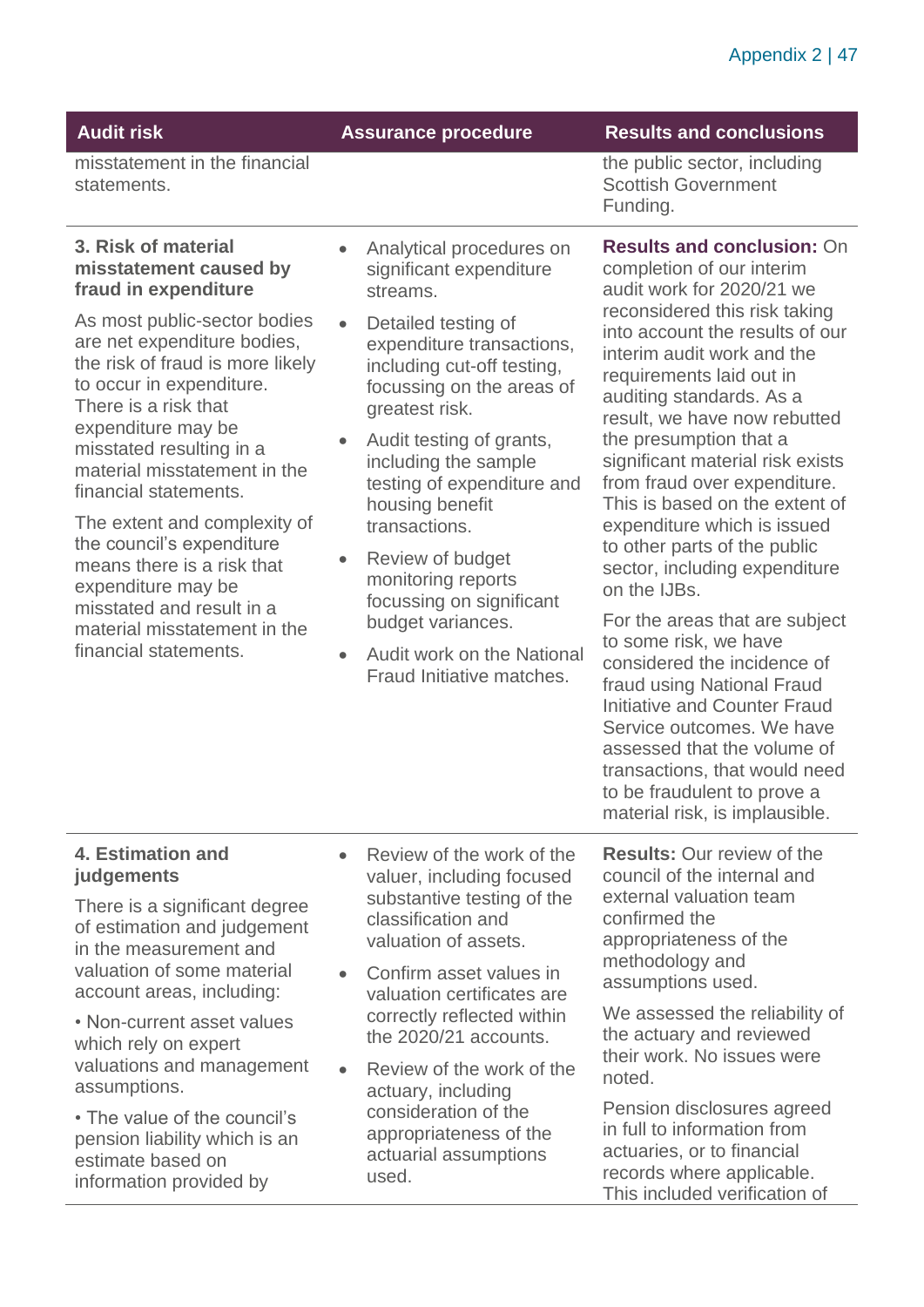| management and actuarial<br>assumptions.<br>• The council's provisions for<br>doubtful debts which are<br>based on management's<br>assessment of the<br>recoverability of debts.<br>• The value of other<br>provisions which are based<br>on management's<br>assessment of the value and<br>probability of potential future<br>outflows.<br>This subjectivity represents<br>an increased risk of<br>misstatement in the financial<br>statements.                                                                                         | $\bullet$<br>$\bullet$ | Review of council's<br>procedures for ensuring<br>actuarial valuations<br>provided are appropriate<br>and include assumptions<br>relating to relevant legal<br>rulings.<br>Confirm pension<br>valuations in actuarial<br>report are correctly<br>reflected within the<br>2020/21 accounts.<br>Review the provision for<br>doubtful debts<br>calculations to assess<br>whether they are<br>reasonable and complete | pension entries in the audited<br>accounts to the IAS19 report.<br>On completion of our interim<br>work in 2020/21 we<br>reconsidered the risk of<br>estimated and judgements<br>relating to the council's<br>provision for doubtful debts.<br>As a result, we have now<br>rebutted the presumption that<br>a significant material risk<br>exists in this area. This is<br>based on there being several<br>provisions covering different<br>account areas (e.g. council<br>tax and housing) that are<br>individually immaterial. All<br>such provisions would have<br>to be misstated for there to<br>be a material error, given the<br>historical lack of issues with<br>these estimates, this is<br>unlikely.<br><b>Conclusion: Satisfactory</b> |
|------------------------------------------------------------------------------------------------------------------------------------------------------------------------------------------------------------------------------------------------------------------------------------------------------------------------------------------------------------------------------------------------------------------------------------------------------------------------------------------------------------------------------------------|------------------------|-------------------------------------------------------------------------------------------------------------------------------------------------------------------------------------------------------------------------------------------------------------------------------------------------------------------------------------------------------------------------------------------------------------------|----------------------------------------------------------------------------------------------------------------------------------------------------------------------------------------------------------------------------------------------------------------------------------------------------------------------------------------------------------------------------------------------------------------------------------------------------------------------------------------------------------------------------------------------------------------------------------------------------------------------------------------------------------------------------------------------------------------------------------------------------|
|                                                                                                                                                                                                                                                                                                                                                                                                                                                                                                                                          |                        | based on the risk that the<br>debt will not be recovered.<br>Review the basis for other<br>provisions recognised,<br>including detailed testing<br>to source documentation<br>where required.                                                                                                                                                                                                                     |                                                                                                                                                                                                                                                                                                                                                                                                                                                                                                                                                                                                                                                                                                                                                    |
| 5. Covid-19 funding<br><b>streams</b><br>Councils are receiving<br>additional funding to cover<br>Covid-19 costs and are<br>responsible for approving and<br>distributing various grants<br>and payments across almost<br>50 new funding streams.<br>Due to the volume and<br>complexity of the various<br>schemes there is an<br>increased risk of fraudulent<br>claims and payments. In<br>addition, there is a risk that<br>the funding streams are not<br>properly accounted for and<br>disclosed in the 2020/21<br>annual accounts. | $\bullet$<br>$\bullet$ | <b>Review Scottish</b><br>Government and<br><b>CIPFA/LASAAC</b><br>guidance.<br>Review of the controls in<br>place for the payment of<br>grants, with emphasis on<br>the business support<br>grant payments.<br>Review of accounting<br>treatment and disclosures<br>in 2020/21 annual<br>accounts to ensure this is<br>consistent with relevant<br>guidance.                                                     | <b>Results: On completion of</b><br>our interim work for 2020/21<br>we reconsidered this risk.<br>Significant amount of these<br>funding streams would have<br>to be misstated for there to<br>be a material error. In<br>addition, a significant portion<br>of funding streams were<br>classified as agency income,<br>ie administered by West<br>Dunbartonshire Council on<br>the Scottish Government's<br>behalf.<br>We reviewed the controls the<br>council has in place and<br>found no issues to report. We<br>concluded this no longer<br>presented a significant<br>material risk in this area.                                                                                                                                            |

**Audit risk Assurance procedure Results and conclusions**

**Conclusion:** Satisfactory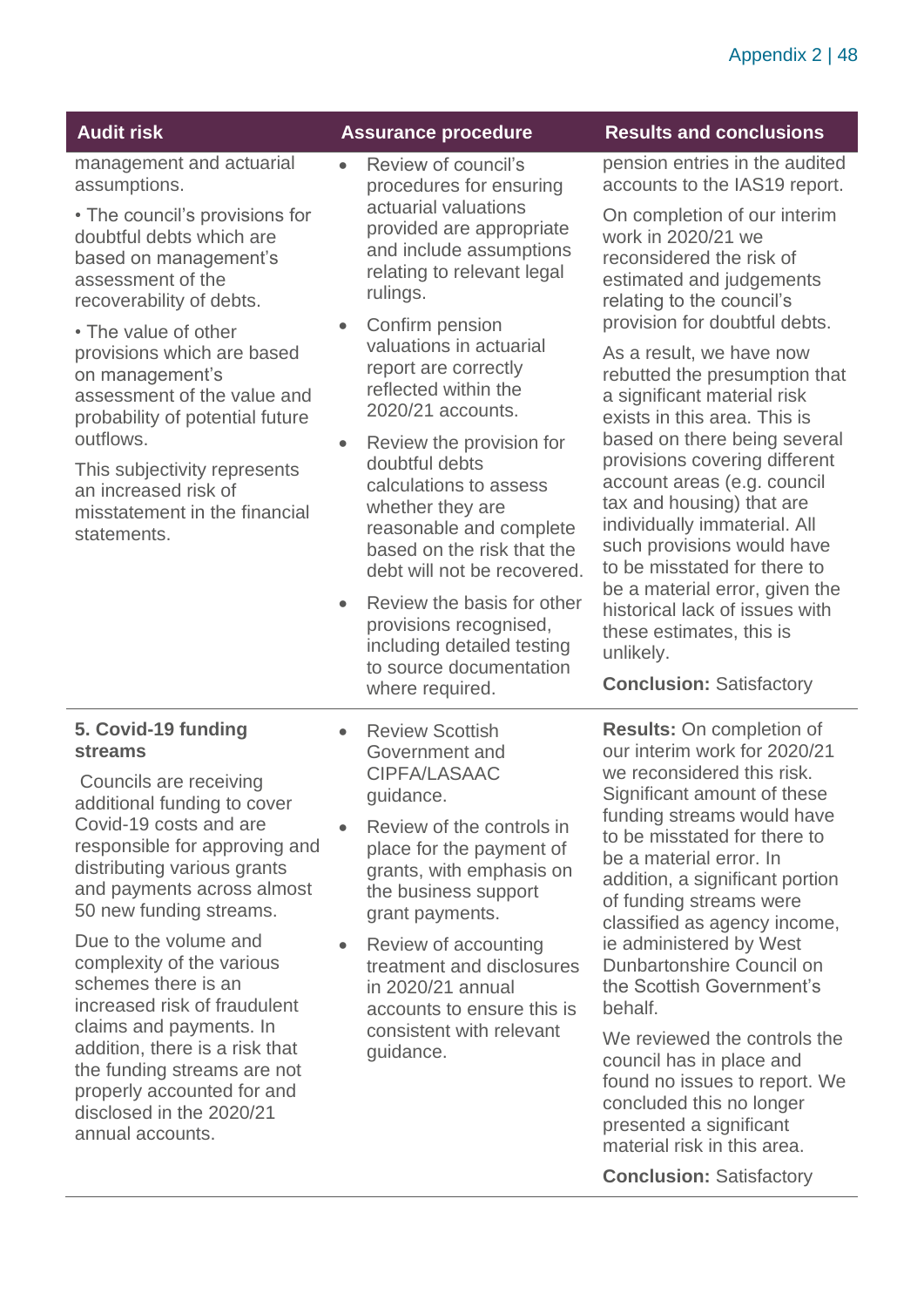#### **6. Covid-19 financial flexibilities**

Councils are permitted to apply a range of financial flexibility options to mitigate some of the impact of Covid-19 during 2020/21 and 2021/22. These include flexibilities around:

• The use of capital receipts for revenue expenditure.

• The accounting treatment of debt included in service concession arrangements.

• Annual loans fund repayments.

Additional guidance is expected on how these items should be treated in the council's annual accounts and management has yet to determine whether they will opt to utilise any of the available financial flexibilities during 2020/21.

The technical nature of these items presents a risk of a material misstatement in the financial statements.

#### **7. Remuneration Report disclosures**

During 2020, the Council approved a restructuring of the corporate management team. As these changes were made midway through the 2020/21 financial year they will impact on the disclosures required within the financial statements.

There is a risk that the appropriate disclosures, in line with the [Local Authority](https://www.legislation.gov.uk/ssi/2014/200/contents/made)  [Accounts \(Scotland\)](https://www.legislation.gov.uk/ssi/2014/200/contents/made) 

- Review Scottish Government and CIPFA/LASAAC guidance.
- Discussions with management during the year to consider the accounting treatment of any financial flexibilities utilised.
- Review of accounting treatment and disclosures in 2020/21 annual accounts to ensure this is consistent with relevant guidance.

#### **Audit risk Assurance procedure Results and conclusions**

**Results:** On completion of our interim work for 2020/21 we reconsidered this risk as the council was not exercising any financial flexibilities, therefore, this was no longer considered to be a significant material risk.

**Conclusion:** Satisfactory

• Review of the remuneration report within the 2020/21 annual accounts to ensure that required information is disclosed for all relevant officers.

**Results:** On completion of our interim work for 2020/21 we reconsidered this risk as we no longer consider this to be an area of significant material risk.

**Conclusion:** Satisfactory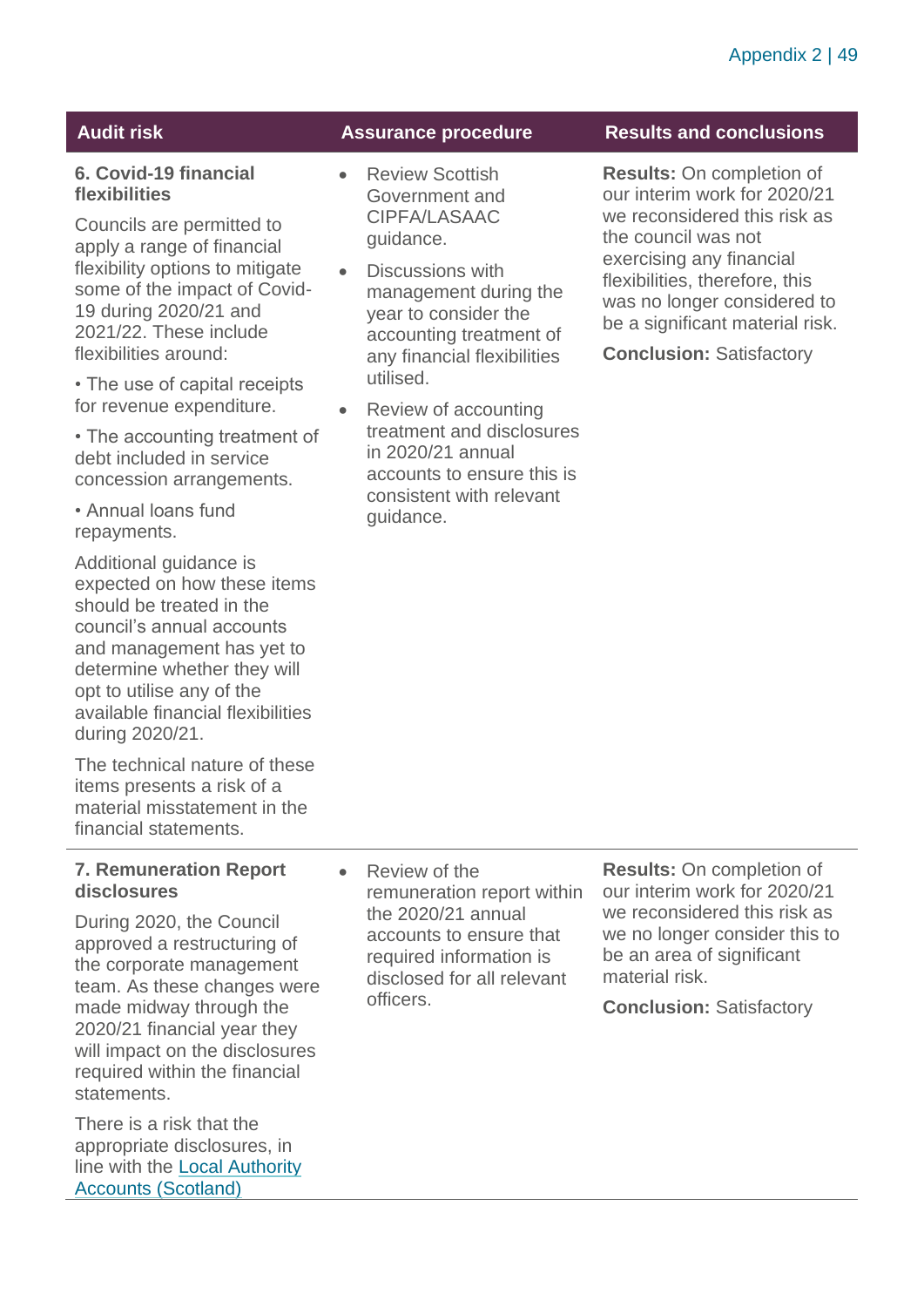**Audit risk Assurance procedure Results and conclusions**

[Regulations 2014,](https://www.legislation.gov.uk/ssi/2014/200/contents/made) are not made.

#### **8. Untaken annual leave accrual**

We have previously reported audit adjustments relating to the council's untaken annual leave accrual due to errors in the year-end calculation for the annual accounts.

In 2020/21, there is an increased risk that any error in the calculation could result in a material misstatement. This is due to the council's revised policy for carrying forward leave during the Covid-19 pandemic, and the likelihood that this will result in staff having higher untaken leave balances at the yearend than in previous years.

- Review of procedures put in place for the 2020/21 untaken annual leave accrual calculation.
- Review of the 2020/21 untaken annual leave accrual calculation during the financial statements audit.

**Results:** On completion of our interim work for 2020/21 we reconsidered this risk as we no longer consider this to be an area of significant material risk.

**Conclusion:** Satisfactory

#### **Risks identified from the auditor's wider responsibility under the Code of Audit Practice**

| <b>Audit risk</b>                                                                                                                         | <b>Assurance procedure</b>                                                                                                                | <b>Results and conclusions</b>                                                                                                                                                                                                                                                                                                                                                                  |
|-------------------------------------------------------------------------------------------------------------------------------------------|-------------------------------------------------------------------------------------------------------------------------------------------|-------------------------------------------------------------------------------------------------------------------------------------------------------------------------------------------------------------------------------------------------------------------------------------------------------------------------------------------------------------------------------------------------|
| 9. Services pressures<br>created by Covid-19                                                                                              | Ongoing monitoring of<br>the council's                                                                                                    | <b>Results:</b> As we have<br>reported in paragraph 53, the<br>council has delivered<br>services in 2020/21 reporting<br>a small surplus against<br>budget, with around £7<br>million of Covid-19 funding<br>carried forward to 2021/22.<br><b>Conclusion: The council</b><br>recognises that the pandemic<br>will continue to place financial<br>pressures going forward for<br>years to come. |
| The Covid-19 pandemic<br>continues to place significant<br>pressure on the provision of<br>council services.                              | performance reporting,<br>and other reports and<br>briefings on service<br>impact of Covid-19.<br>Review of annual<br>performance report. |                                                                                                                                                                                                                                                                                                                                                                                                 |
| There is risk that the<br>pressures caused by the<br>pandemic will impact on the<br>council's ability to meet it<br>strategic objectives. |                                                                                                                                           |                                                                                                                                                                                                                                                                                                                                                                                                 |
| 10. Financial sustainability<br>The Council has a projected<br>funding gap of £5.751 million<br>for 2021/22 and a cumulative              | Continue to monitor<br>$\bullet$<br>the financial position<br>throughout the year<br>and provide an update                                | <b>Results: As we have</b><br>reported in paragraph 53, the<br>council achieved a £0.585m<br>surplus against budgeted                                                                                                                                                                                                                                                                           |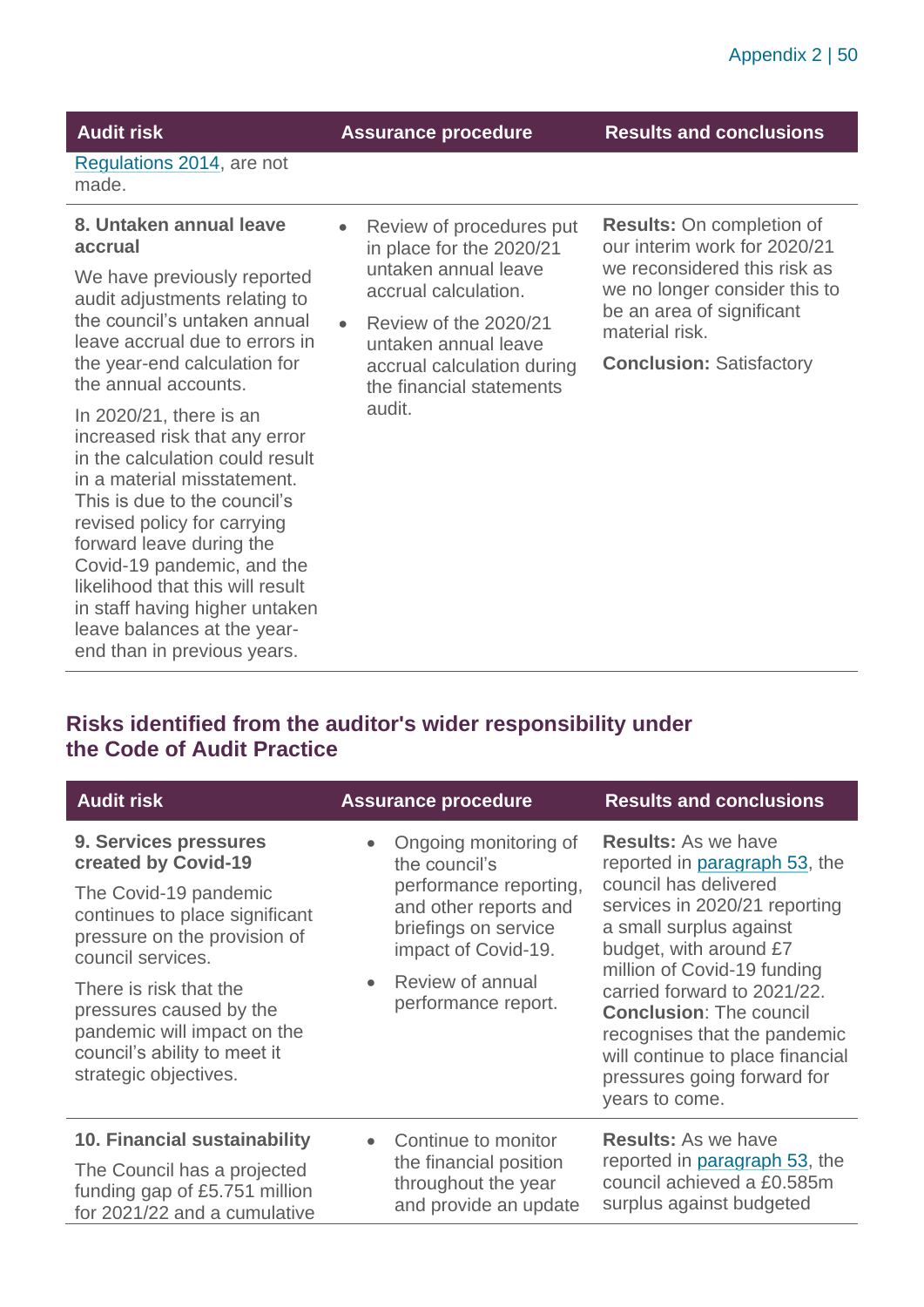gap of £12.747 million by 2022/23. At the time of writing this plan, the most up to date revenue position shows a projected annual adverse variance of £2.099 million. Of this projection, £2.102 million is due to the projected impact of Covid-19.

Part of the council's budget pressures come from funding its high levels of borrowing.

We also reported in 2019/20 that the Council's unearmarked balance of £2.752m was below its prudential target of £4.305 million.

There is a risk that the council's financial position may not be sustainable in the long term.

#### **11. Capital project delays**

Gross capital expenditure (including HRA) is projected to be significantly underspent against the original budget for 2020/21. The majority of this is due to the impact of Covid-19 and the ongoing restrictions on capital works.

There is a risk that the council's ability to deliver against its strategic plan is affected by the delays and additional costs for investment and improvements to the asset base.

in the 2020/21 Annual Audit Report.

- Consider the long-term affordability of budget decisions, including any planned use of reserves.
- Ongoing assessment of the council's longterm financial strategy, including the assumptions used.
- Review of the longerterm financial impact of the Covid-19 pandemic.

#### **Audit risk Assurance procedure Results and conclusions**

expenditure for 2020/21. Due to the Covid-19 pandemic, the funding position beyond 2021/22 is particularly uncertain, with all councils working to the one-year grant settlement. The long-term financial strategy has identified cumulative anticipated revenue funding gaps within General Services rising to £14.355m for 2024/25.

**Conclusion**: Satisfactory.

- On-going monitoring of capital budget plans and reports.
- Follow up of the 2017/18 Best Value Assurance Report recommendations and report an update in the 2020/21 Annual Audit Report.

**Results:** As we have reported in paragraph 70, 34 per cent of the capital programme has been identified as slippage,

**Conclusion**: Although Covid-19 is likely to have had a significant impact on the capital programme, there remains a risk of unrealistic or overly optimistic scheduling. We will continue to monitor progress in this area.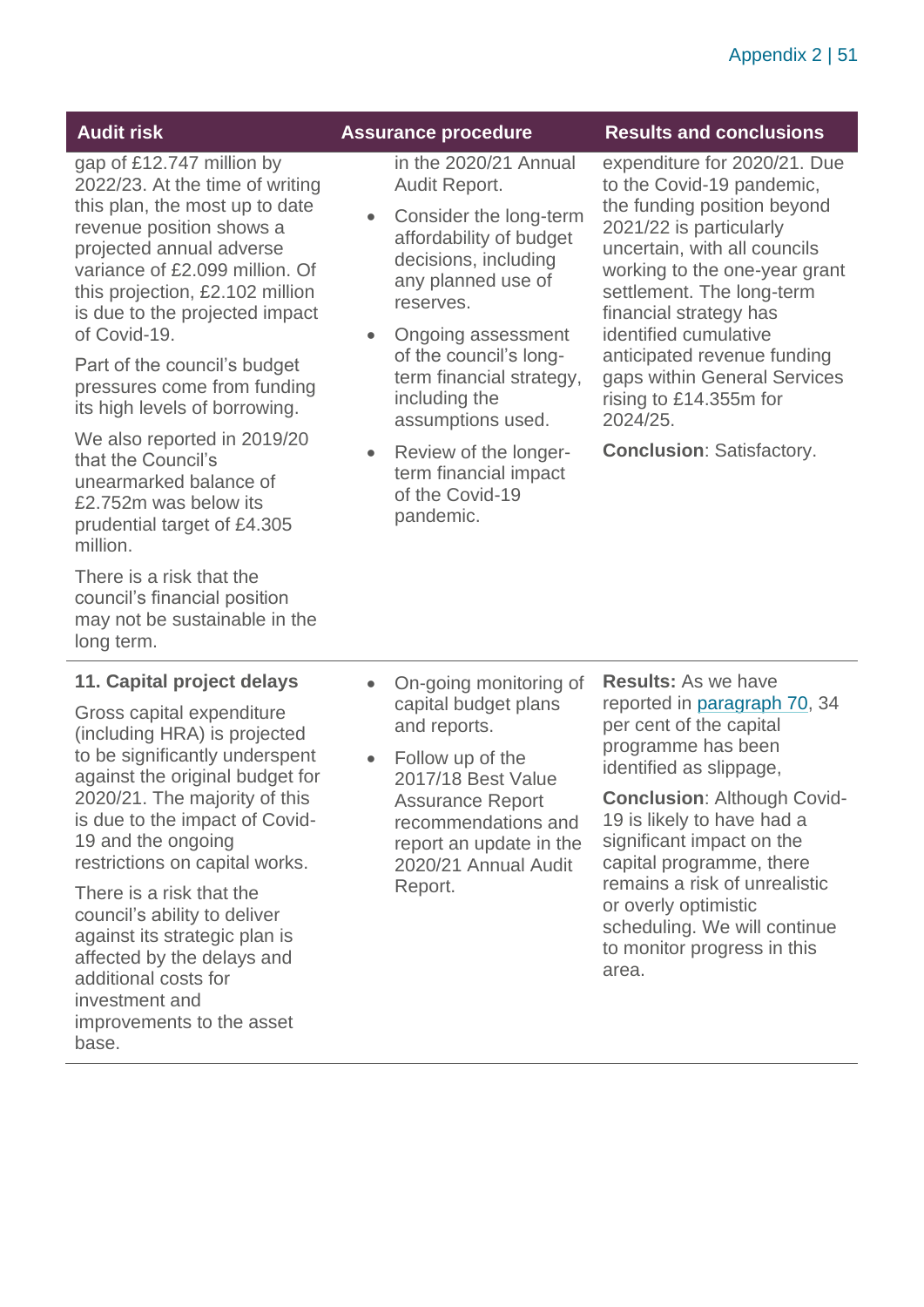## <span id="page-51-0"></span>**Appendix 3**

Summary of national performance reports 2020/21

April [Affordable housing](https://www.audit-scotland.gov.uk/report/affordable-housing)

**June** [Highlands and Islands Enterprise: Management of Cairngorm mountain and](https://www.audit-scotland.gov.uk/report/highlands-and-islands-enterprise-management-of-cairngorm-mountain-and-funicular-railway)  [funicular railway](https://www.audit-scotland.gov.uk/report/highlands-and-islands-enterprise-management-of-cairngorm-mountain-and-funicular-railway)

[Local government in Scotland Overview 2020](https://www.audit-scotland.gov.uk/report/local-government-in-scotland-overview-2020)

July [The National Fraud Initiative in Scotland 2018/19](https://www.audit-scotland.gov.uk/report/the-national-fraud-initiative-in-scotland-201819)

**January** [Digital progress in local government](https://www.audit-scotland.gov.uk/report/digital-progress-in-local-government) [Local government in Scotland: Financial overview 2019/20](https://www.audit-scotland.gov.uk/report/local-government-in-scotland-financial-overview-201920)

February [NHS in Scotland 2020](https://www.audit-scotland.gov.uk/report/nhs-in-scotland-2020)

March [Improving outcomes for young people through school education](https://www.audit-scotland.gov.uk/report/improving-outcomes-for-young-people-through-school-education)

May 2021 [Local Government in Scotland Overview 2021](https://www.audit-scotland.gov.uk/report/local-government-in-scotland-overview-2021)